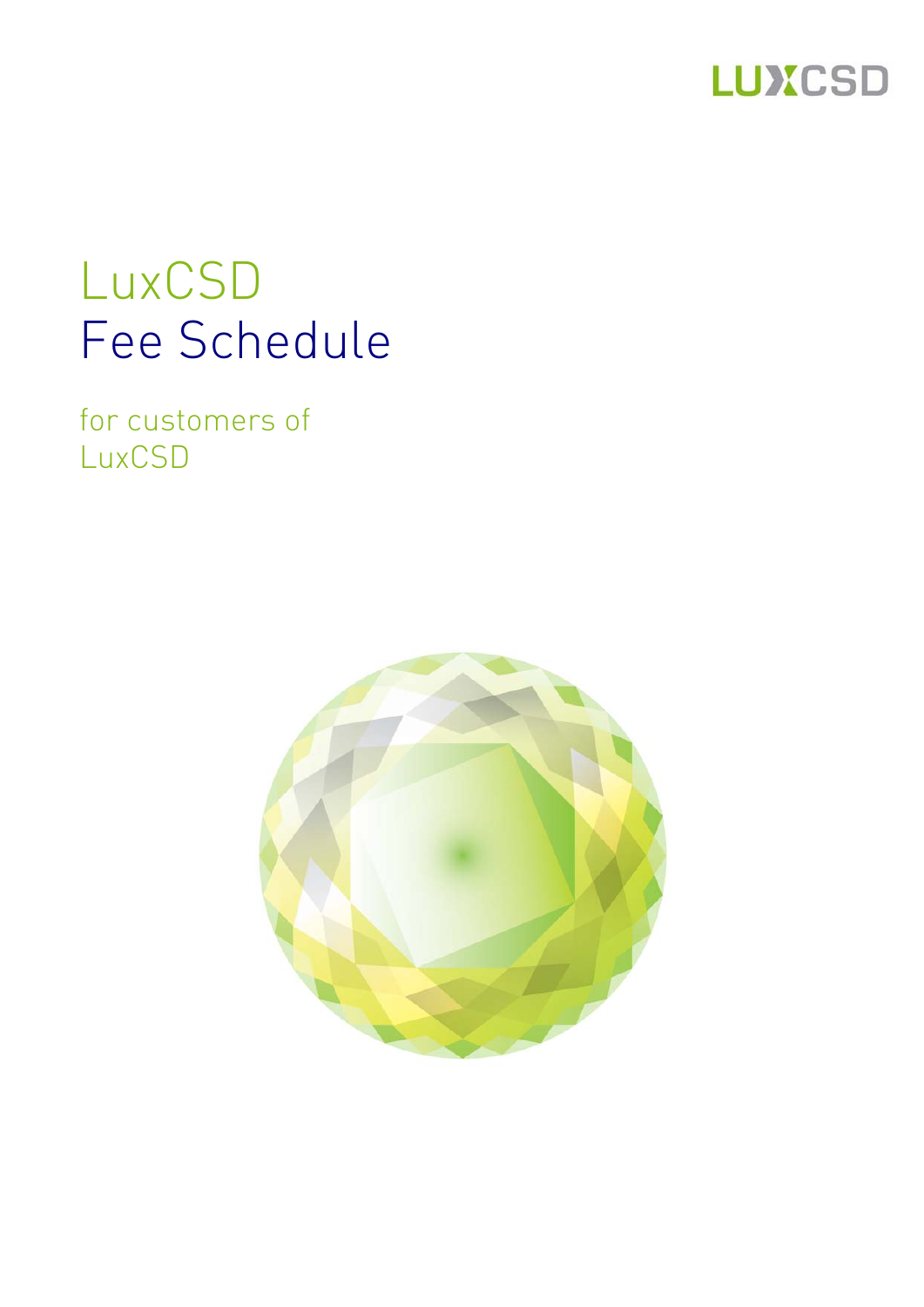### LuxCSD Fee Schedule

Document number: LU6210

This document is a Governing Document as defined in General Terms and Conditions and is subject to the General Terms and Conditions unless otherwise specified.

Information in this document may not be reproduced or transmitted in any form or for any purpose, other than for intended business use, without the express written consent of LuxCSD S.A. Content of this document is subject to change from time to time with prior notice.

© Copyright LuxCSD (2019). All rights reserved.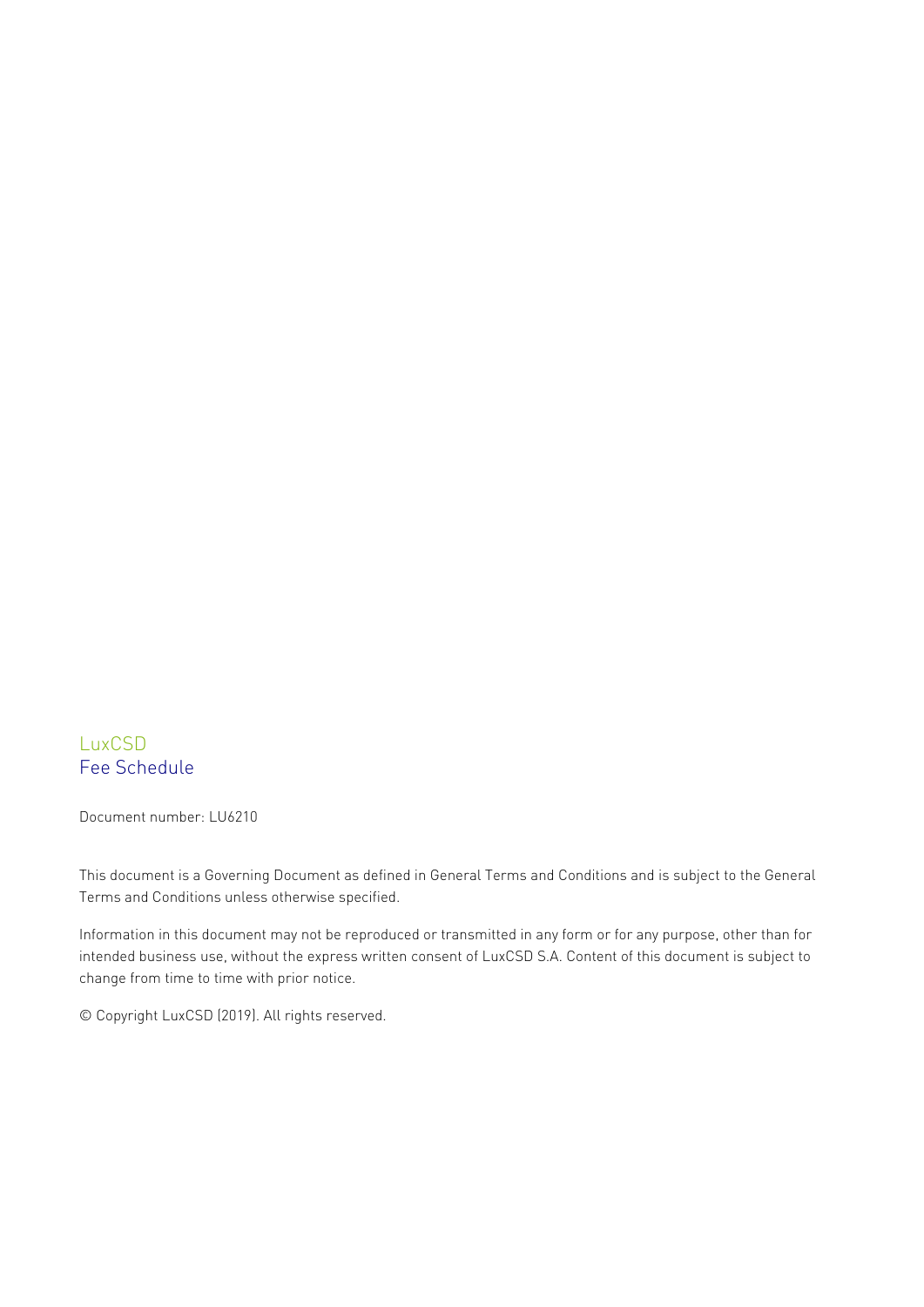# **Contents**

| ii.i Family groups and account grouping (and account account account account account account in Fig. |
|------------------------------------------------------------------------------------------------------|
|                                                                                                      |
|                                                                                                      |
|                                                                                                      |
|                                                                                                      |
| 11                                                                                                   |
| 11<br>12<br>12                                                                                       |
| 13                                                                                                   |
| 13                                                                                                   |
| 15                                                                                                   |
| 15                                                                                                   |
| 22                                                                                                   |
| 22<br>23                                                                                             |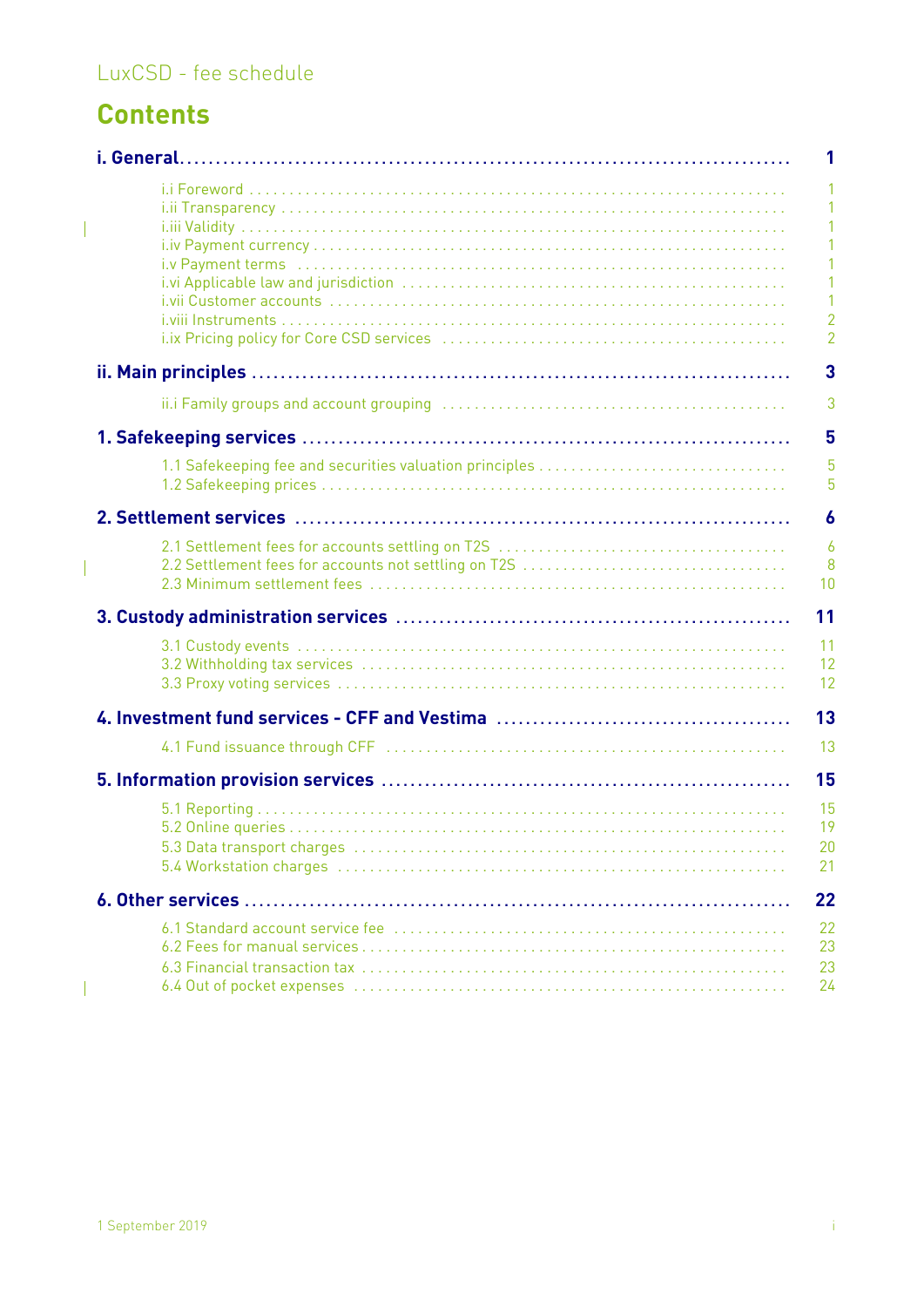|                                                                          | 25                                                       |
|--------------------------------------------------------------------------|----------------------------------------------------------|
| Investment funds - LuxCSD and Fund market groups A, B and C              | 26<br>27<br>28<br>29<br>30<br>31<br>32<br>33<br>35<br>36 |
|                                                                          | 37                                                       |
| T2S settlement against counterparties in T2S (section 2.1.1 and 2.1.1.1) | 38<br>40<br>40<br>41<br>42<br>43                         |

 $\begin{array}{c} \hline \end{array}$ 

 $\overline{\mathbf{I}}$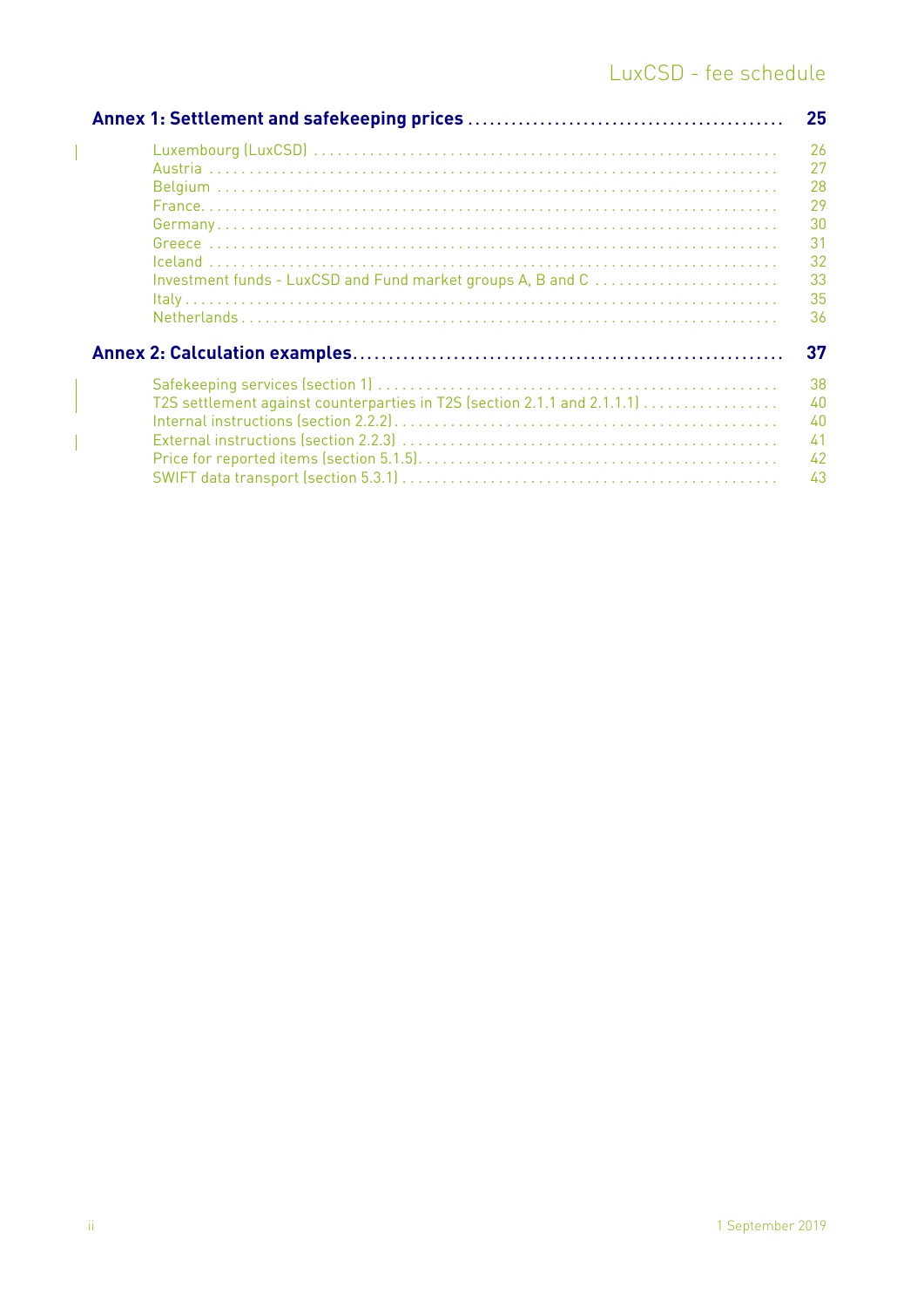# <span id="page-4-0"></span>i. General

## <span id="page-4-1"></span>i.i Foreword

This fee schedule sets forth the fees applicable to the services and products of LuxCSD to its customer's account holders.

For the purpose of this fee schedule, LuxCSD refers to:

LuxCSD S.A. having its registered office located at 42, avenue J-F Kennedy, L-1855 Luxembourg, Grand Duchy of Luxembourg and registered with the trade and companies register of Luxembourg under registration number B.154.449.

## <span id="page-4-2"></span>i.ii Transparency

This fee schedule is structured to ease customers invoice reconciliation. A specific product reference, called invoice code in this document, independent from the tariff section numbering will be visible both on the tariff and on the invoice. The invoice codes will be added to this document as they become available.

## <span id="page-4-3"></span>i.iii Validity

This fee schedule is valid from 1 September 2019 until further notice. LuxCSD reserves the right to amend to and/ or supplement this fee schedule in the context of the CSDR authorisation process. Changes to the fee schedule are communicated to customers via customer email alert, upon subscription, and are available on our website, www.luxcsd.com under [Key Documents/ Fee schedule](http://www.luxcsd.com/luxcsd-en/keydocuments/fee-schedule).

## <span id="page-4-4"></span>i.iv Payment currency

All fees are expressed and invoiced in EUR.

#### <span id="page-4-5"></span>i.v Payment terms

Invoicing is carried out monthly. LuxCSD advises customers of the total amount of fees payable at the beginning of the month following the invoice period. All invoices concerning LuxCSD's fees, commissions and other charges for services rendered shall be paid within 15 days after the invoice date concerned. Interest, calculated on the outstanding amount will accrue on ov6erdue invoices from the due date until payment.

## <span id="page-4-6"></span>i.vi Applicable law and jurisdiction

This fee schedule for the services provided by LuxCSD S.A. shall be governed by and construed in accordance with the laws of the Grand Duchy of Luxembourg. Any dispute arising in relation to this fee schedule for the services provided by LuxCSD S.A. shall be subject to the exclusive jurisdiction of the competent Luxembourg courts.

## <span id="page-4-7"></span>i.vii Customer accounts

Unless otherwise specified this fee schedule applies to all accounts opened with LuxCSD S.A. That is:

- Accounts settling on T2S (48 -series accounts)
- Accounts not settling on T2S (43-series accounts)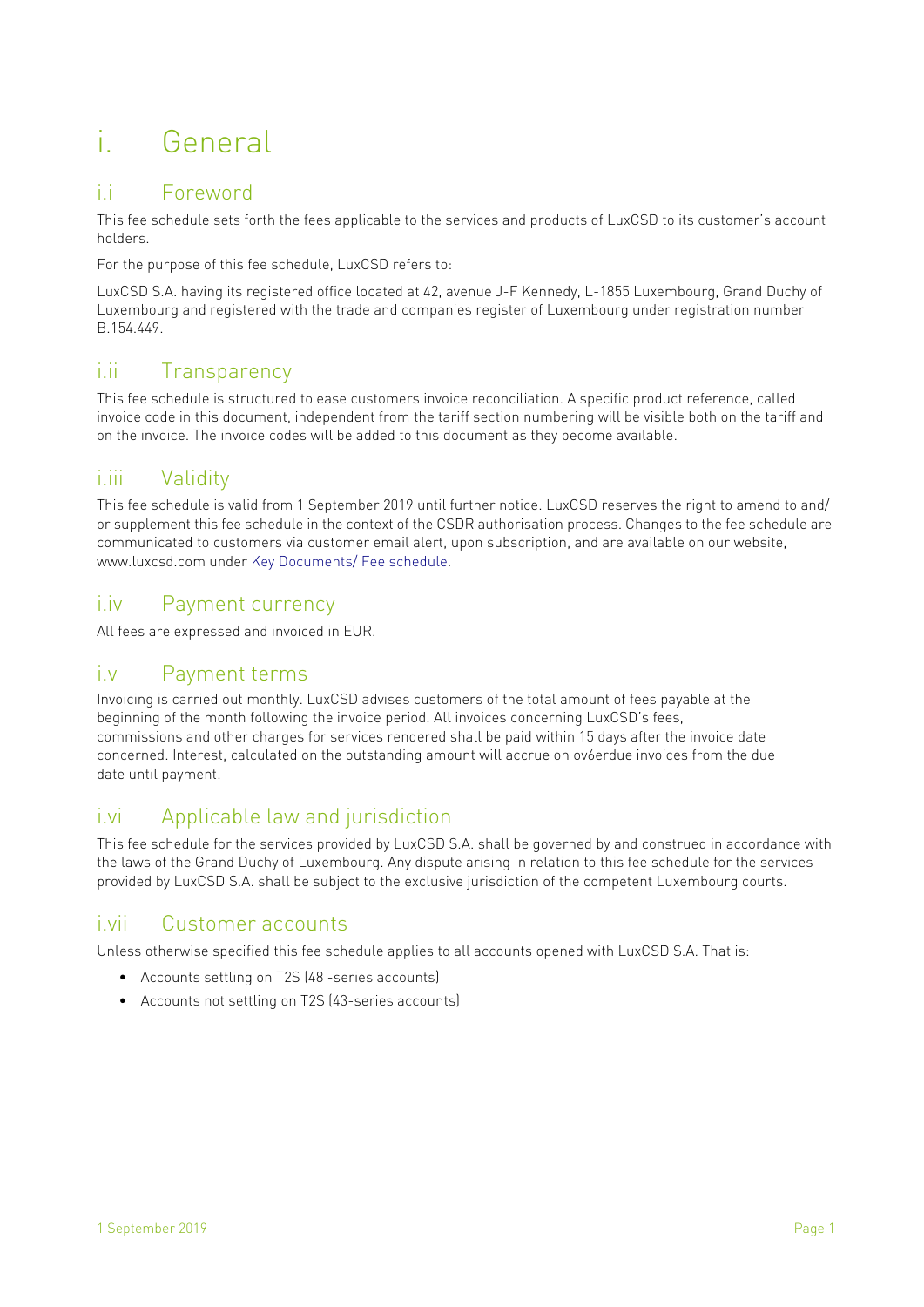## <span id="page-5-0"></span>i.viii Instruments

For pricing purposes, instruments are grouped into three categories:

- Debt: Fixed rate eurobonds, fixed rate convertibles, other fixed rate bonds, floating rate notes, certificates of deposit (CDs), short term notes, euro commercial paper and all other bonds;
- Equities: Equities, depository receipts, warrants and rights;
- Investment funds: These are featured by distinct complexities in process that depend on the fund structure. In order to account for these distinct complexities, LuxCSD classifies funds into Fund Market Groups (FMG): FMG A (simple investment funds), FMG B (complex mutual funds) and FMG C (alternative investment vehicles). The Fund Market Group classification does not apply to LuxCSD issued funds.

## <span id="page-5-1"></span>i.ix Pricing policy for Core CSD services

Core services of CSDs are listed in Section A of the Annex of Regulation (EU) No 909/2014 of the European Parliament and of the Council of 23 July 2014.

Fees for core services provided by LuxCSD S.A include notary, central maintenance at top tier level and settlement.

| <b>Section A of the Annex of</b><br>Regulation (EU) No 909/2014                 | <b>Core service description</b>                              | <b>Price</b>                                                                                    |  |
|---------------------------------------------------------------------------------|--------------------------------------------------------------|-------------------------------------------------------------------------------------------------|--|
| Initial recording of securities in a<br>book-entry system ("notary<br>service") | Notary service fee                                           | See Annex 1 - "Luxembourg (LuxCSD)"                                                             |  |
| Providing and maintaining<br>securities accounts at the top tier                | Provision of securities accounts at<br>top tier level        | See 6.1.1 "Provision of securities<br>accounts at top tier level."                              |  |
| level ("central maintenance<br>service"                                         | Maintenance fee for securities<br>accounts at top tier level | See Annex 1 - "Luxembourg (LuxCSD)"                                                             |  |
| Operating a securities settlement<br>system ("settlement service")              | Booking of a settlement<br>instruction not on T2S            | See 2.2.2 "Internal instructions"                                                               |  |
|                                                                                 | Booking of a settlement<br>instruction on T2S                | See 2.1.1 "T2S settlement instructions"<br>and 2.1.2 "T2S instruction transmission<br>services" |  |

Except in the conditions described below, LuxCSD S.A shall not deviate from its published prices for core services.

In the case of transfers of security portfolios to the CSD, LuxCSD S.A. may, but is not obliged to suspend the application of core service fees on a temporary basis as a contribution to customer transition costs.

If a suspension is granted by the CSD, the maximum duration of it will depend on the size of the transferred security portfolios, measured in annualised core service fees equivalent, and will not exceed twelve [12] months.

| Value of annualised core service fees<br>corresponding to transferred<br><b>portfolio</b> | <b>Service description:</b><br><b>Booking of a settlement instruction</b> |
|-------------------------------------------------------------------------------------------|---------------------------------------------------------------------------|
| Above EUR 250,000.00<br>Above EUR 170,000.00                                              | 12 months<br>6 months                                                     |
| Above EUR 85,000.00                                                                       | 3 months                                                                  |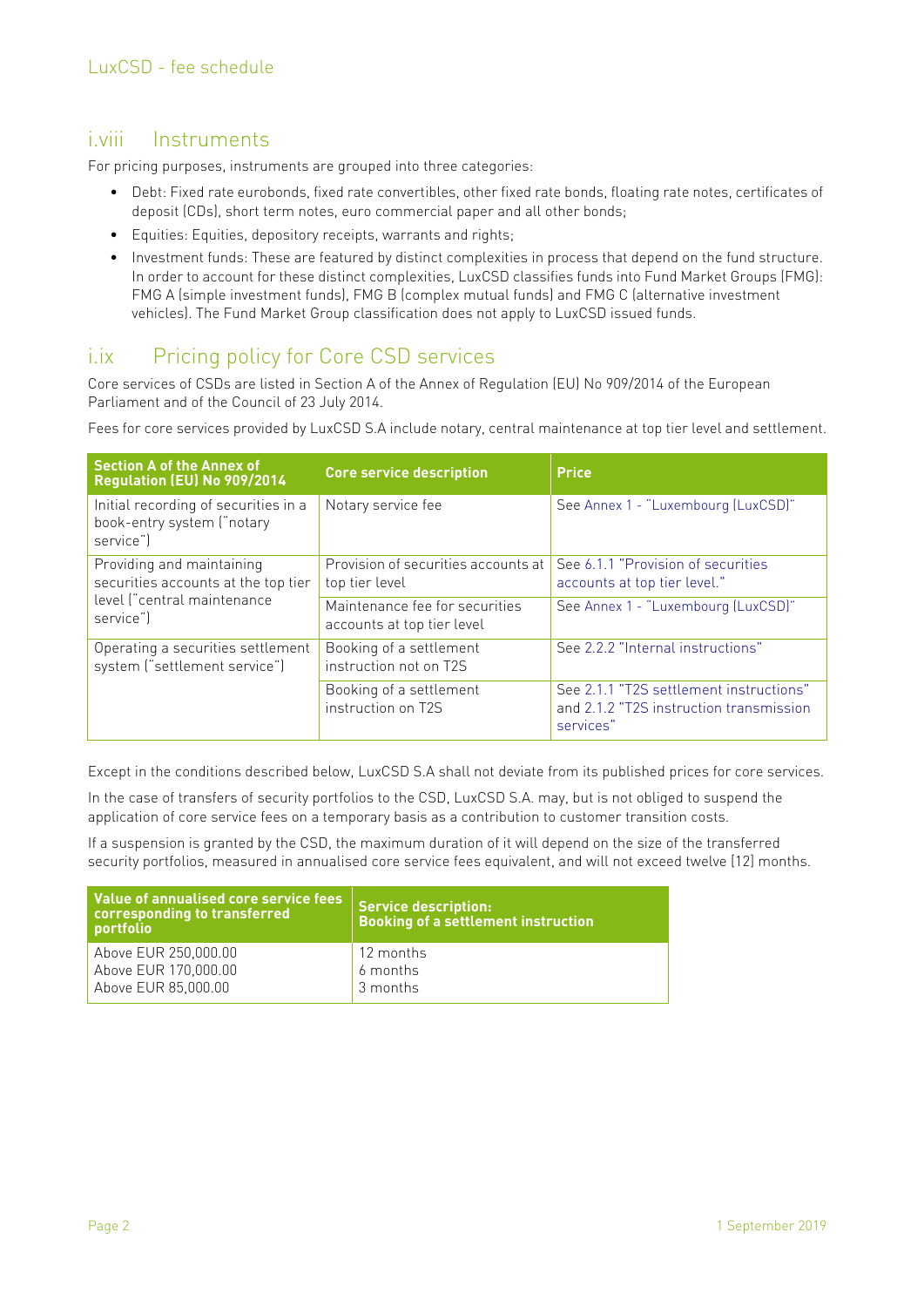# <span id="page-6-0"></span>ii. Main principles

## <span id="page-6-1"></span>ii.i Family groups and account grouping

#### ii.i.i Ownership and control criteria

The notion of family group and account grouping plays an important role in the determination of fees.

If the parent company holds an account either with LuxCSD, Clearstream Banking Luxembourg S.A. or Clearstream Banking AG, the family group includes the parent company and all other affiliates, that are owned 50% or more by the parent and directly or indirectly controlled. Customers' accounts are automatically allocated to a family group. Family group updates are reflected in LuxCSD as of the invoicing month following the ownership/ control structure change.

A family group includes all customer accounts held with LuxCSD, Clearstream Banking Luxembourg S.A. or Clearstream Banking AG and meeting the ownership or control criteria.

### ii.i.ii Applicable Safekeeping prices

Accounts with LuxCSD S.A. will be subject to safekeeping prices as defined in ["Annex 1: Settlement and](#page-28-1)  [safekeeping prices"](#page-28-1).

#### ii.i.iii Family group discount scheme for safekeeping fees

For the same family group, all markets subject to safekeeping prices defined in ["Annex 1: Settlement and](#page-28-1)  [safekeeping prices"](#page-28-1) will qualify for the below family group discount scheme, with the exception of LuxCSD issued securities held on LuxCSD accounts. Each family group has its own specific sliding scales. The higher the family group, the more competitive the sliding scale becomes.

| Group                                                         |           | $\overline{2}$ | 3                 | 4         | 5         | 6          | 7       | 8        |         |
|---------------------------------------------------------------|-----------|----------------|-------------------|-----------|-----------|------------|---------|----------|---------|
| <b>Family group</b><br>deposit AUC<br>volume<br>(EUR billion) | $0 - 2.5$ | $2.5 - 7.5$    | $7.5 - 15$        | $15 - 25$ | $25 - 50$ | $50 - 100$ | 100-150 | 150-220  | 220-300 |
| Group                                                         | 10        | 11             | $12 \overline{ }$ | 13        | 14        | 15         | 16      | 17       | 18      |
| <b>Family group</b><br>deposit AUC<br>volume<br>(EUR billion) | 300-380   | 380-450        | 450-520           | 520-600   | 600-700   | 700-800    | 800-920 | 920-1050 | >1050   |

Investment funds in Fund Market Groups B and C are not included in this calculation, and will form their own family group.

#### ii.i.iv Account grouping

Unless otherwise specified, where digressive prices apply to a given product in the present tariff, activity volumes of the entire family group are considered to calculate the family group average price. Each individual account that belongs to the family group will benefit from the family group average price.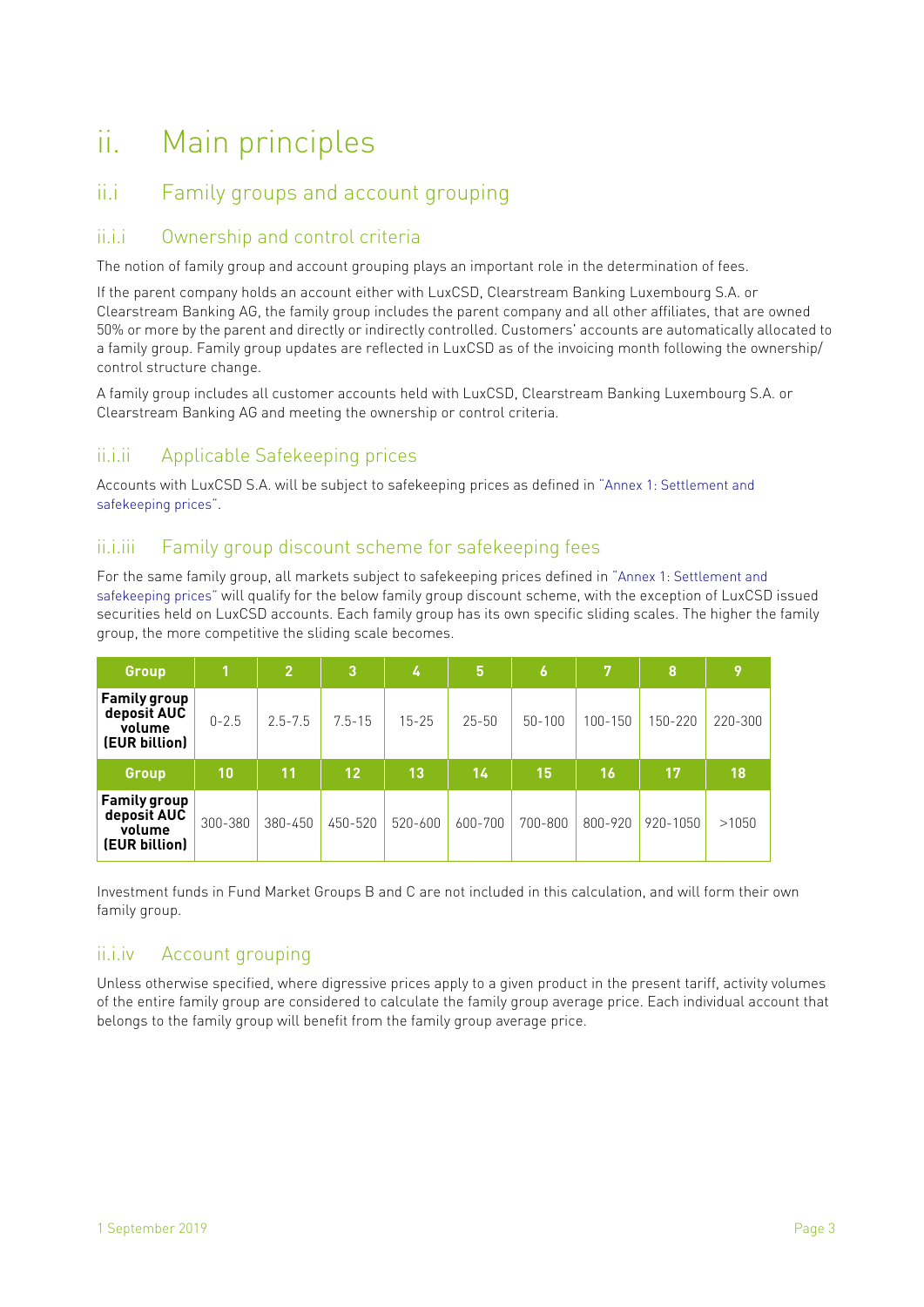## ii.i.v Volume discount

Volume discounts displayed in this fee schedule will be provided either through sliding scale or step-tiered scale as applicable.

**Sliding scale:** the quantity of all accounts is aggregated on family group level. Based on the family group volume, an average price is calculated by applying the respective ranges of the sliding scale. In the following pages of the fee schedule, sliding scales are always displayed with volume bands using "From" and "to".

**Step-tiered scale:** the quantity of all accounts is aggregated on family group level. As soon as a certain volume band is reached, the price corresponding to that volume band will be applied to the entire volume. In the following pages of the fee schedule, step-tiered scales are always displayed with volume bands using "under" and "over". "Over" must be understood as "over or equal" while "under" must be understood as "strictly under".

Unless otherwise specified in this fee schedule, prices are meant to be sliding scale.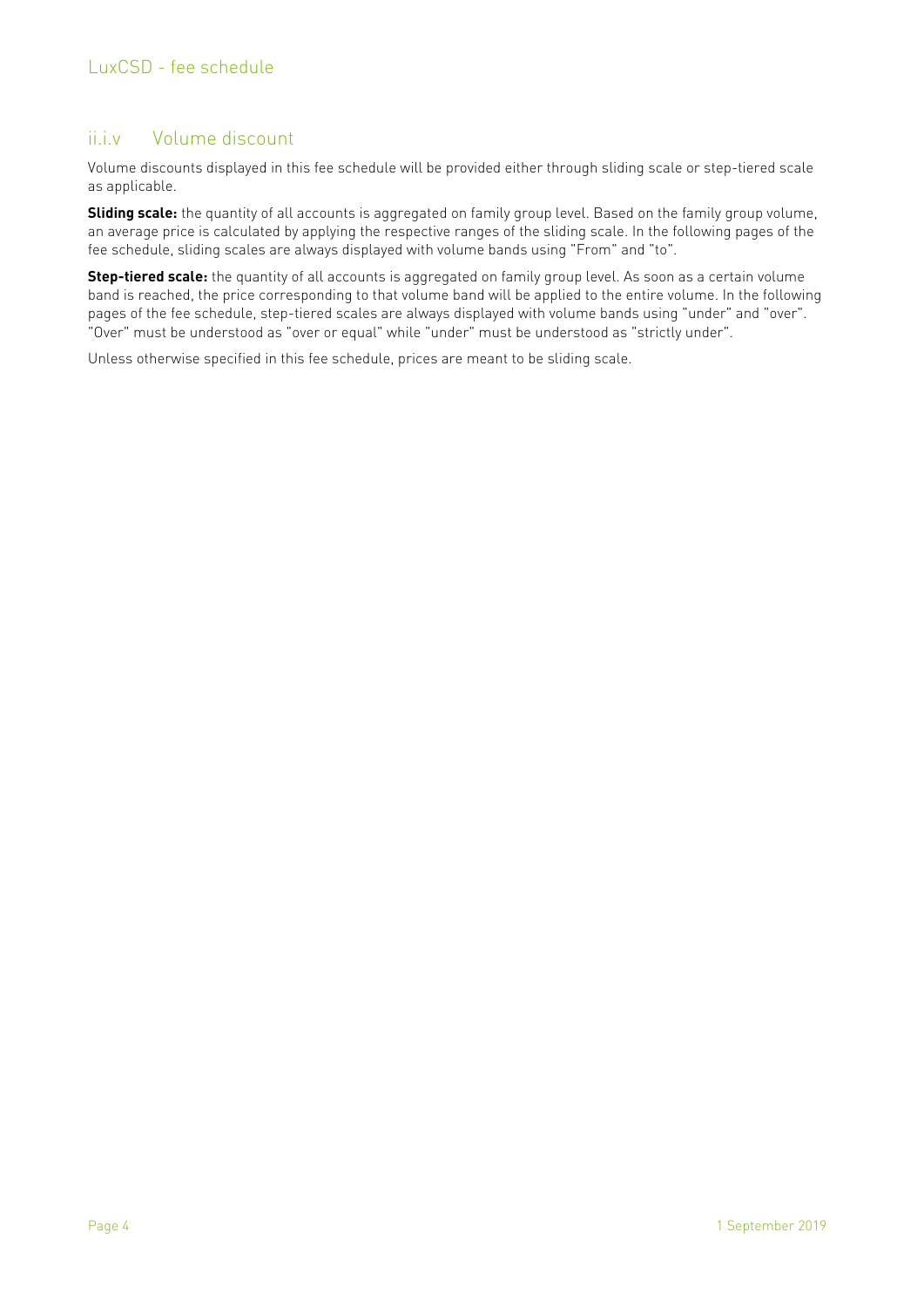# <span id="page-8-0"></span>1. Safekeeping services

## <span id="page-8-1"></span>1.1 Safekeeping fee and securities valuation principles

- Sliding scales apply to the calculation of fees for safekeeping services.
- Safekeeping fees are calculated monthly and are based on the daily average volume of assets under custody. Positions are fixed at the end of each settlement day.
- Valuation of instruments other than debt as defined in [section i.viii](#page-5-0) : the volume of assets under custody is obtained by multiplying the market price by the quantity held. Market prices are collected from recognised data vendors or alternatively from the local agent or CSD appointed by LuxCSD. They are applied on a daily basis. Where no market price is found, LuxCSD will use the issue price. Where no issue price is found, LuxCSD will use a default issue price of 1.
- Valuation of debt instruments: at nominal value or at unit multiplied by the nominal value per unit (NVU).
- The assets under custody value of non-EUR securities is converted into EUR at the exchange rate prevailing at the end of the month.
- All safekeeping prices are quoted in basis points per annum (1 bp = 0.01 percent = 0.0001).
- Monthly safekeeping fees are calculated as follows:

average daily value of securities in the month x number of calendar days in the month x Rate in bp

360

## <span id="page-8-2"></span>1.2 Safekeeping prices

Safekeeping is priced by market and by instrument. Details of safekeeping prices can be found in ["Annex 1: Settlement and safekeeping prices"a](#page-28-1)nd ["Annex 2: Calculation examples"](#page-40-1). For investment funds where LuxCSD acts as the issuer CSD, Fund Market Group classification does not apply.

## 1.2.1 Minimum safekeeping fee per security

This section applies to all LuxCSD accounts.

A monthly minimum safekeeping fee is charged per security for which a position is held end of day during the month.

If the safekeeping fees payable for a given security on an account for a month are less than a predefined amount, an additional charge is booked so that the minimum amount is met for each security position.

#### **Service description**

Monthly minimum safekeeping fee per security. See ["Annex 1: Settlement and safekeeping prices"](#page-28-1)

#### 1.2.2 Minimum safekeeping fee per account

This section applies to all LuxCSD accounts.

A monthly minimum safekeeping fee is charged per account. If after having considered the minimum safekeeping fee per security, the safekeeping fees payable on an account for a month are less than the minimum safekeeping fee per account, an additional charge is booked so that the minimum amount is met. If there is no custody activity, this minimum fee is waived.

| l Service description I                     | /   Price (EUR) <i> </i> |
|---------------------------------------------|--------------------------|
| Monthly minimum safekeeping fee per account | 250.00                   |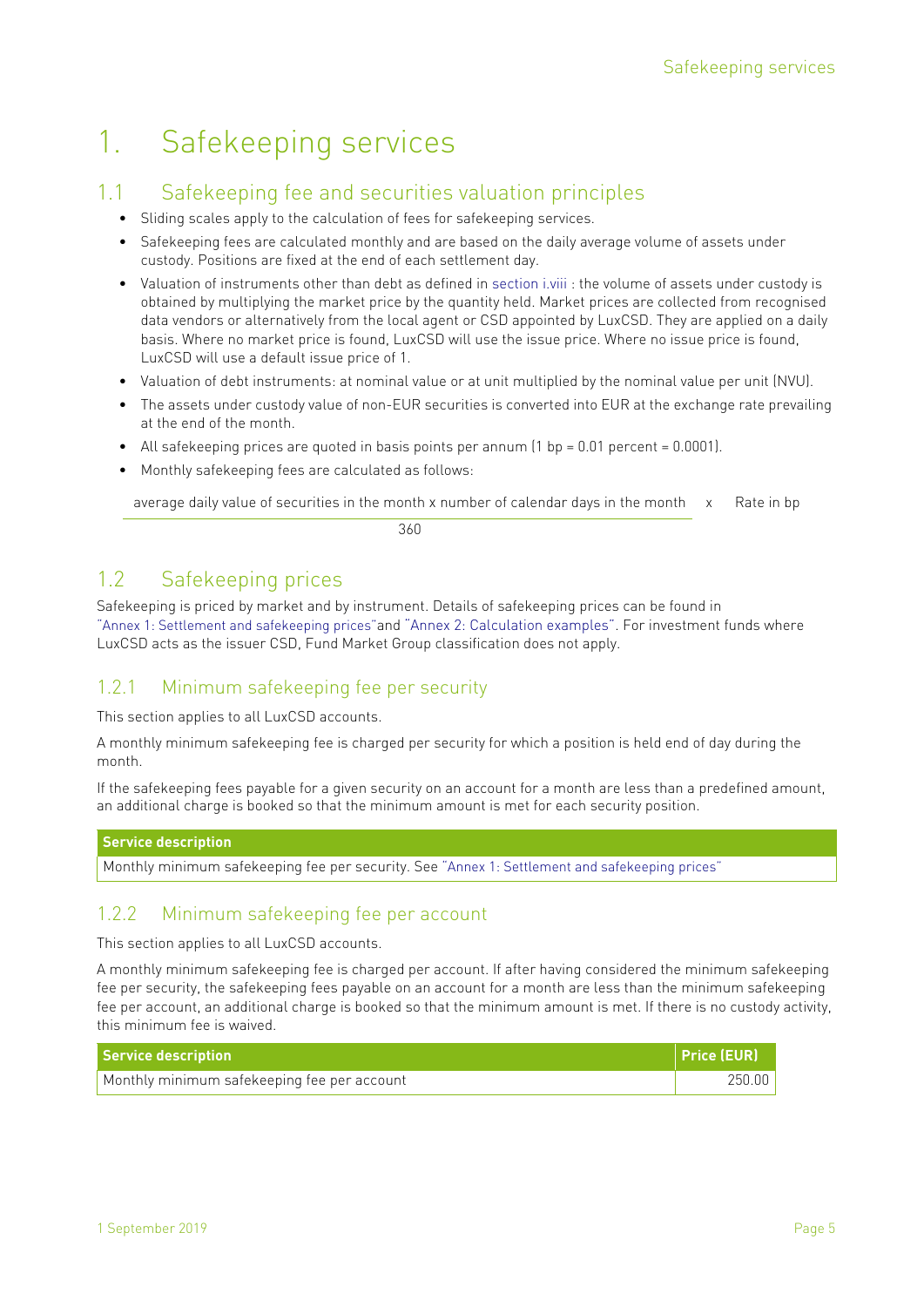# <span id="page-9-4"></span><span id="page-9-0"></span>2. Settlement services

## <span id="page-9-3"></span><span id="page-9-1"></span>2.1 Settlement fees for accounts settling on T2S

This section applies to LuxCSD 48-series accounts.

Settlement fees follow the price list published by the European Central Bank for T2S services and by SWIFT in its role as a Value Added Network Provider for T2S.

### <span id="page-9-2"></span>2.1.1 T2S settlement instructions

This section applies to all settlement instructions taking place on T2S including the settlement of OTC transactions, the settlement of trades concluded at trading venues (processed via a CCP or not), the settlement of auto-collaterisation instructions and the settlement of instructions resulting from corporate actions.

2.1.1.1 T2S instructions not including T2S cross-CSD realignment instructions

| <b>Invoice code</b>                          | <b>Service description</b>                                                                                                                                                           |                                        | <b>Price (EUR)</b> |  |  |
|----------------------------------------------|--------------------------------------------------------------------------------------------------------------------------------------------------------------------------------------|----------------------------------------|--------------------|--|--|
| CB02010D1CC/OC/PC/SC<br>CB02010R1CC/OC/PC/SC | Delivery/receipt versus payment<br>and delivery/receipt with                                                                                                                         | Booking of a settlement<br>instruction | 0.141              |  |  |
| CB02010D1CP/OT/PP/SE<br>CB02010R1CP/OT/PP/SE | payment (charged when the<br>instruction is settled)                                                                                                                                 | Cash leg fee                           | 0.094              |  |  |
| CB02010D4CC/OC/PC/SC<br>CB02010R4CC/OC/PC/SC | Delivery/receipt free of payment<br>(charged when the instruction is<br>settled)                                                                                                     | Booking of a settlement<br>instruction | 0.141              |  |  |
| CB02010D3CP/OT/PP/SE<br>CB02010R3CP/OT/PP/SE | Payment free of delivery (charged<br>when the instruction is settled)                                                                                                                | Cash leg fee                           | 0.141              |  |  |
| CB02010IP                                    | Intra-position movement (charged upon earmarking of a securities<br>position)                                                                                                        |                                        |                    |  |  |
| CB02010AC                                    | Auto-collateralisation for credit provider (triggered by T2S when the<br>buyer has insufficient funds to settle securities transactions, charged<br>when the instruction is settled) |                                        |                    |  |  |
| CB02010MA                                    | Matching by LuxCSD or T2S (charged upon matching)                                                                                                                                    | 0.047                                  |                    |  |  |
| CB02010RF                                    | Pending settlement instruction recycling fee (charged daily upon<br>instruction recycling)                                                                                           | 0.235                                  |                    |  |  |
| CB02010DS                                    | Daytime settlement process surcharge (charged when the instruction<br>is settled)                                                                                                    |                                        |                    |  |  |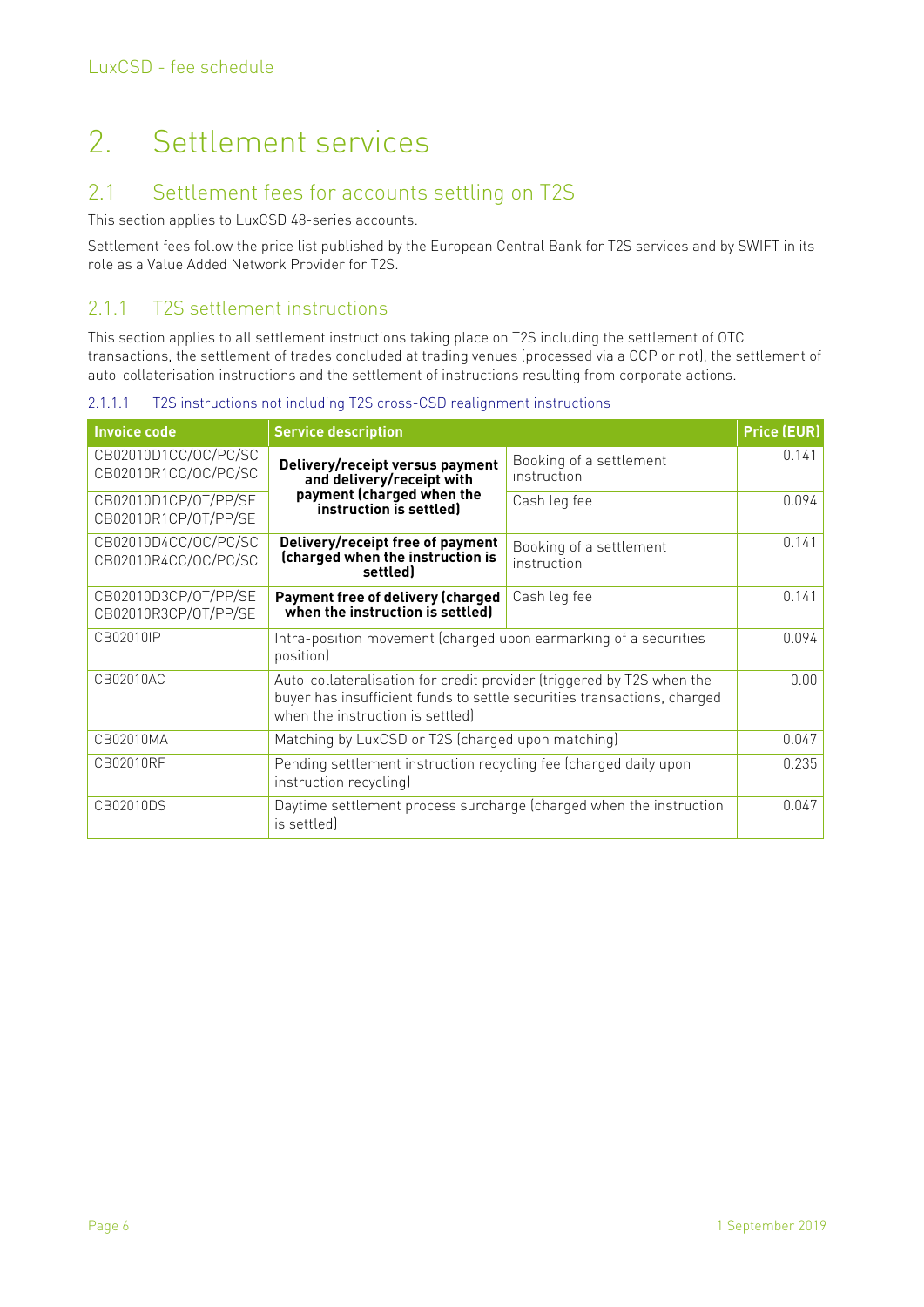#### 2.1.1.2 T2S cross-CSD realignment instructions

| <b>Invoice code</b>         | <b>Service description</b>                                                                                                                                                           | <b>Price</b><br>(EUR) |
|-----------------------------|--------------------------------------------------------------------------------------------------------------------------------------------------------------------------------------|-----------------------|
| n/a                         | Delivery/receipt versus payment (charged when the instruction is<br>settled                                                                                                          | n/a                   |
| CB02010RAD4/<br>CB02010RAR4 | Delivery/receipt free of payment (charged when the instruction is<br>settled                                                                                                         | 0.00                  |
| n/a                         | Intra-position movement (charged upon earmarking of a securities<br>position)                                                                                                        | n/a                   |
| n/a                         | Auto-collateralisation for credit provider (triggered by T2S when the<br>buyer has insufficient funds to settle securities transactions, charged<br>when the instruction is settled) | n/a                   |
| CB02010RAMA                 | Matching by T2S (charged upon matching)                                                                                                                                              | 0.00                  |
| CB02010RARF                 | Pending settlement instruction recycling fee (charged daily upon<br>instruction recycling)                                                                                           | 0.00                  |
| n/a                         | Daytime settlement process surcharge (charged when the instruction is<br>settled                                                                                                     | n/a                   |
| n/a                         | Settlement Cash countervalue in a non T2S-eligible currency (this fee<br>will be charged on the 6-series accounts where the associated cash<br>instructions take place)              | n/a                   |

#### 2.1.1.3 T2S settlement against counterparties in T2S (additional CSD charges)

| <b>Invoice code</b> | <b>Service description</b>                            | <b>Price (EUR)</b> |
|---------------------|-------------------------------------------------------|--------------------|
| CB02010ES           | Additional CSD charges for the following T2S markets: |                    |
| CB02010ES10         | Austria - OeKB                                        | 1.75               |
| CB02010ES15         | Belgium - Euroclear Belgium                           | 0.00               |
| CB02010ES16         | Belgium - National Bank of Belgium (NBB)              | 0.85               |
| CB02010ES80         | France - Euroclear France                             | 0.00               |
|                     | Germany - Clearstream Banking Frankfurt, AG           | 0.00               |
|                     | Greece - BOGS                                         | 0.00               |
| CB02010ESD0         | Italy - Monte Titoli                                  | 0.10               |
| CB02010ESH5         | The Netherlands - Euroclear Nederland                 | 0.00               |

#### <span id="page-10-0"></span>2.1.2 T2S instruction transmission services

T2S instruction transmission fees apply whenever a T2S settlement message is sent to or received from T2S.

| Invoice code | <b>Service description</b>                                                                                                                                                                                                                                                                 | <b>Price</b><br>(EUR) |
|--------------|--------------------------------------------------------------------------------------------------------------------------------------------------------------------------------------------------------------------------------------------------------------------------------------------|-----------------------|
| CB02010TS10  | Routing settlement instructions to T2S<br>Transmission to/from T2S on behalf of customer (per T2S settlement<br>message. Customers acting in DCP mode will be charged only for<br>message copies sent by T2S to LuxCSD; Customers acting in ICP mode<br>will be charged for all messages). | 0.012                 |
| CB02010TS20  | Routing settlement instructions to T2S<br>SWIFT Value Added Network Provider for T2S (per T2S settlement<br>message. Customers acting in DCP mode will be charged only for<br>message copies sent by T2S to LuxCSD; Customers acting in ICP mode<br>will be charged for all messages).     | 0.0118                |
| CB02010TS30  | Information services for customers acting in DCP mode (for T2S<br>information services other than message copies sent by T2S to LuxCSD).                                                                                                                                                   | As incurred           |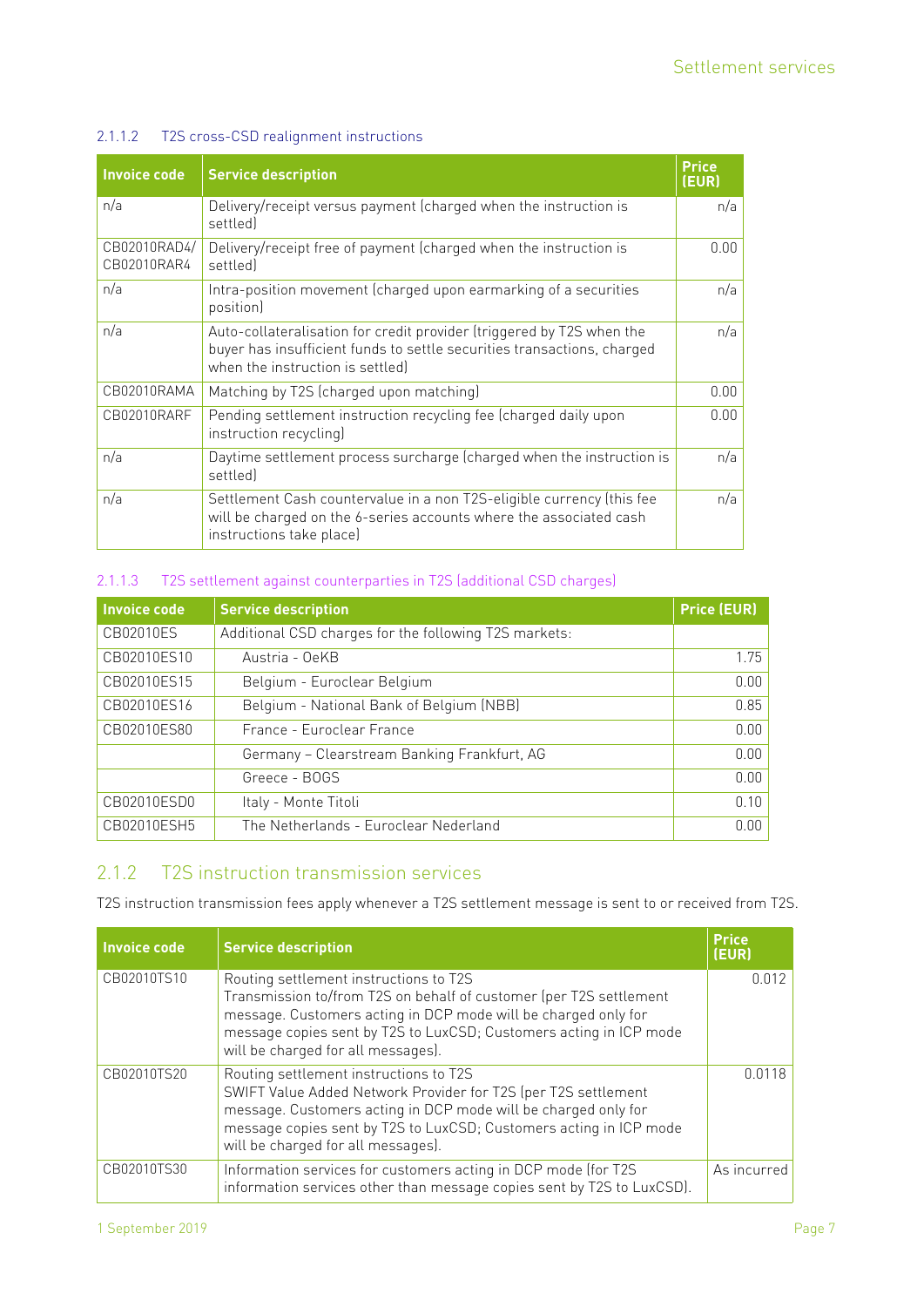## <span id="page-11-0"></span>2.2 Settlement fees for accounts not settling on T2S

This section applies to LuxCSD 43-series accounts (43xxx).

#### 2.2.1 Settlement volume counting

A security instruction is charged when the instruction is settled. If an instruction results in several partial settlements, the settlement fees mentioned in section 2.2 will apply to each partial instruction settled.

The fee applied is based on the instruction volume during the month.

#### <span id="page-11-1"></span>2.2.2 Internal instructions

#### <span id="page-11-2"></span>2.2.2.1 Internal instructions - debt and equities

| <b>Invoice code</b>         | <b>Service description</b>                                                                                                | <b>Price</b><br>(EUR) |      |  |  |
|-----------------------------|---------------------------------------------------------------------------------------------------------------------------|-----------------------|------|--|--|
| CB0202050BC<br>CB0202050IC  | Booking of a settlement<br>instruction                                                                                    |                       | 0.10 |  |  |
| CB0202000IN/<br>CB0202000BR | Settlement life cycle<br>management fee<br>Family group volume of<br>number of free of and<br>versus payment instructions |                       |      |  |  |
|                             | From                                                                                                                      | To                    |      |  |  |
|                             | 1                                                                                                                         | 2.15                  |      |  |  |
|                             | 251<br>750                                                                                                                |                       | 1.90 |  |  |
|                             | 751<br>1,500                                                                                                              |                       | 1.45 |  |  |
|                             | 1,501<br>2,500                                                                                                            |                       | 1.10 |  |  |
|                             | 2,501<br>10,000                                                                                                           |                       | 0.65 |  |  |
|                             | 10,001                                                                                                                    | 25,000                | 0.50 |  |  |
|                             | 25,001                                                                                                                    | 50,000                | 0.45 |  |  |
|                             | 50,001                                                                                                                    | 100,000               | 0.35 |  |  |
|                             | 100,001                                                                                                                   | 0.25                  |      |  |  |
|                             | 150,001                                                                                                                   | 0.125                 |      |  |  |
|                             | 200,001                                                                                                                   | 250,000               | 0.05 |  |  |
|                             | > 250,000                                                                                                                 |                       |      |  |  |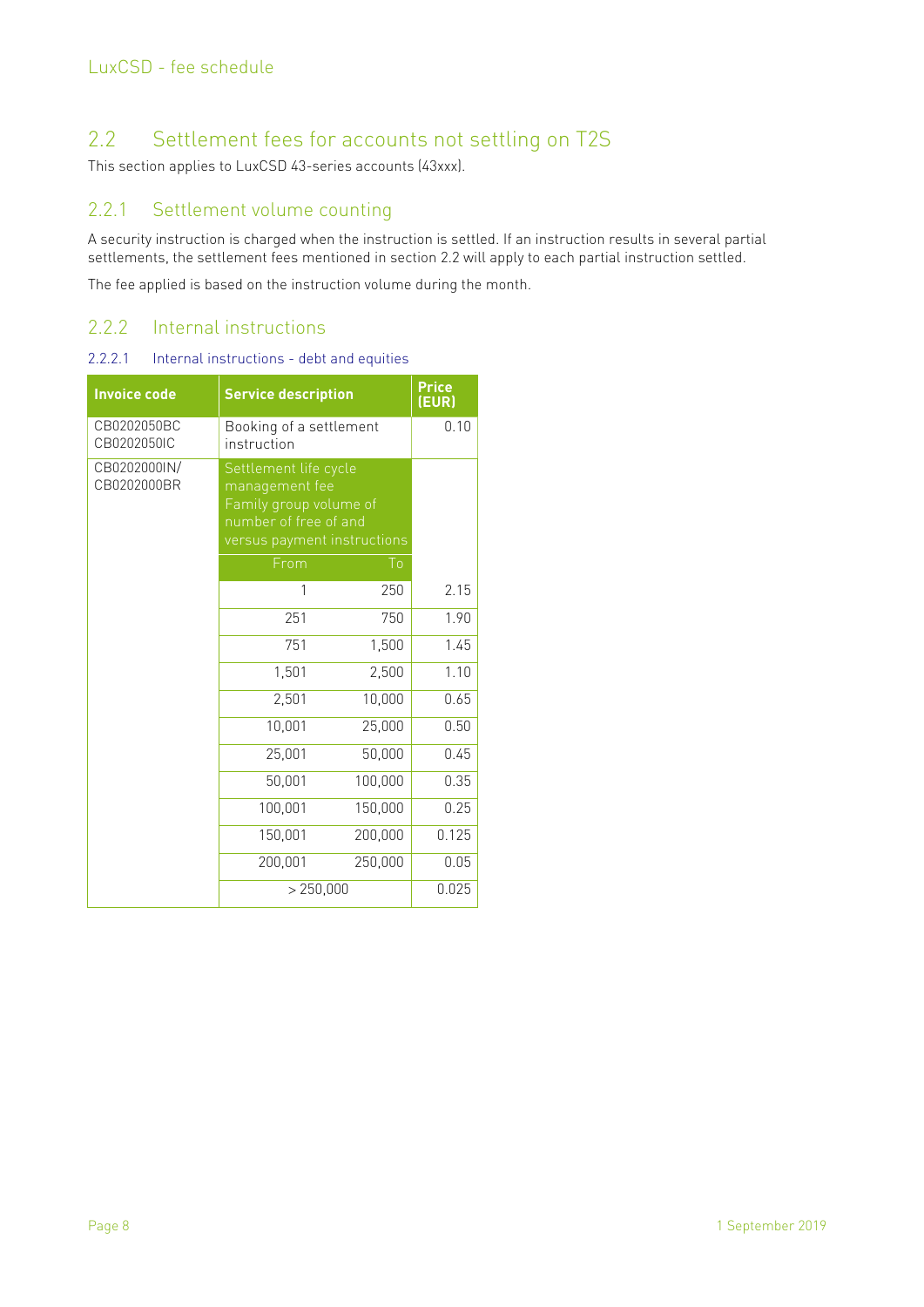| <b>Invoice code</b>         | <b>Service description</b>                                                                                                                                              |         | <b>Price</b><br>(EUR) | <b>Invoice code</b>         | <b>Service description</b>                                                                                                                                      |         | <b>Price</b><br>(EUR) |
|-----------------------------|-------------------------------------------------------------------------------------------------------------------------------------------------------------------------|---------|-----------------------|-----------------------------|-----------------------------------------------------------------------------------------------------------------------------------------------------------------|---------|-----------------------|
| CB0202060IC<br>CB0202061IC  | Booking of a settlement<br>instruction (for free of<br>payment instructions)                                                                                            |         | 0.10                  | CB0202055IC<br>CB0202056IC  | Booking of a settlement<br>instruction (for versus<br>payment instructions)                                                                                     |         | 0.10                  |
| CB0202010IN/<br>CB0202011IN | Settlement life cycle<br>management fee<br>Family group volume of<br>number of free of<br>payment instructions<br>(account volume for Fund<br><b>Issuance Accounts)</b> |         |                       | CB0202005IN/<br>CB0202006IN | Settlement life cycle<br>management fee<br>Family group volume of<br>number of versus payment<br>instructions (account<br>volume for Fund Issuance<br>Accounts) |         |                       |
|                             | From                                                                                                                                                                    | To      |                       |                             | From                                                                                                                                                            | To      |                       |
|                             | 1                                                                                                                                                                       | 250     | 2.15                  |                             | 1                                                                                                                                                               | 250     | 2.15                  |
|                             | 251                                                                                                                                                                     | 750     | 1.90                  |                             | 251                                                                                                                                                             | 750     | 1.90                  |
|                             | 751                                                                                                                                                                     | 1,500   | 1.45                  |                             | 751                                                                                                                                                             | 1,500   | 1.45                  |
|                             | 1,501                                                                                                                                                                   | 2,500   | 1.10                  |                             | 1,501                                                                                                                                                           | 2,500   | 1.10                  |
|                             | 2,501                                                                                                                                                                   | 10,000  | 0.65                  |                             | 2,501                                                                                                                                                           | 10,000  | 0.65                  |
|                             | 10,001                                                                                                                                                                  | 25,000  | 0.50                  |                             | 10,001                                                                                                                                                          | 25,000  | 0.50                  |
|                             | 25,001                                                                                                                                                                  | 50,000  | 0.45                  |                             | 25,001                                                                                                                                                          | 50,000  | 0.45                  |
|                             | 50,001                                                                                                                                                                  | 100,000 | 0.35                  |                             | 50,001                                                                                                                                                          | 100,000 | 0.35                  |
|                             | 100,001                                                                                                                                                                 | 150,000 | 0.25                  |                             | 100,001                                                                                                                                                         | 150,000 | 0.25                  |
|                             | 150,001                                                                                                                                                                 | 200,000 | 0.125                 |                             | 150,001                                                                                                                                                         | 200,000 | 0.125                 |
|                             | 200,001                                                                                                                                                                 | 250,000 | 0.05                  |                             | 200,001                                                                                                                                                         | 250,000 | 0.05                  |
|                             | > 250,000                                                                                                                                                               |         | 0.025                 |                             | > 250,000                                                                                                                                                       |         | 0.025                 |

#### <span id="page-12-0"></span>2.2.2.2 Internal instructions - investment funds

## 2.2.3 External instructions

The settlement of transactions between a LuxCSD 43-series account and a counterparty other than a LuxCSD account is called external settlement.

External instructions are priced by market and by instrument, per customer group. When investment fund prices are not listed explicitly for a market, the equity prices will also apply to investment funds. Please refer to ["Annex 1: Settlement and safekeeping prices"](#page-28-1) for details of the settlement fees.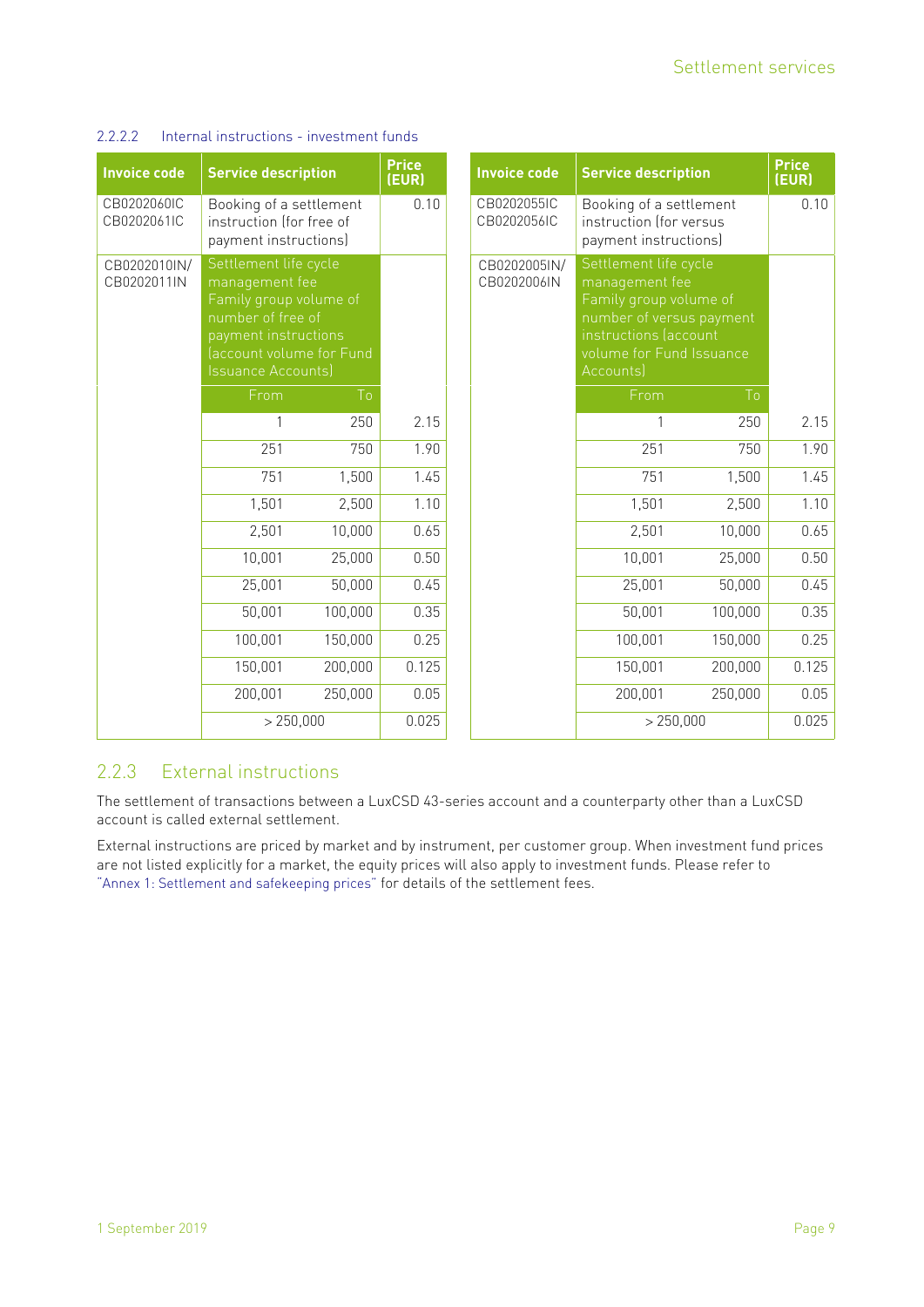$\overline{\phantom{a}}$ 

### 2.2.4 Other instruction fees

| Invoice code | <b>Service description</b>                                                                                                                                  | <b>Price</b><br>(EUR) |
|--------------|-------------------------------------------------------------------------------------------------------------------------------------------------------------|-----------------------|
| CB020204010  | Settlement instruction recycling fee (per day)                                                                                                              | 0.20                  |
| CB020204030  | Cancellation of internal instruction                                                                                                                        | 0.35                  |
| CB020204060  | Cancellation of pending external instruction<br>Price of first tranche of external settlement fees shown in "Annex 1: Settlement and<br>safekeeping prices" |                       |
| CB020204080  | Single Matching Account Service, per settled instruction                                                                                                    | በ 35                  |
|              |                                                                                                                                                             |                       |

## <span id="page-13-0"></span>2.3 Minimum settlement fees

This section applies to all LuxCSD accounts.

If the settlement fees payable on an account for a month are less than the minimum account settlement fee, an additional charge is booked so that the minimum amount is met. In case there is no settlement activity, this minimum fee is waived.

| Service description                        | <b>Price (EUR)</b> |
|--------------------------------------------|--------------------|
| Monthly minimum settlement fee per account | 125.00             |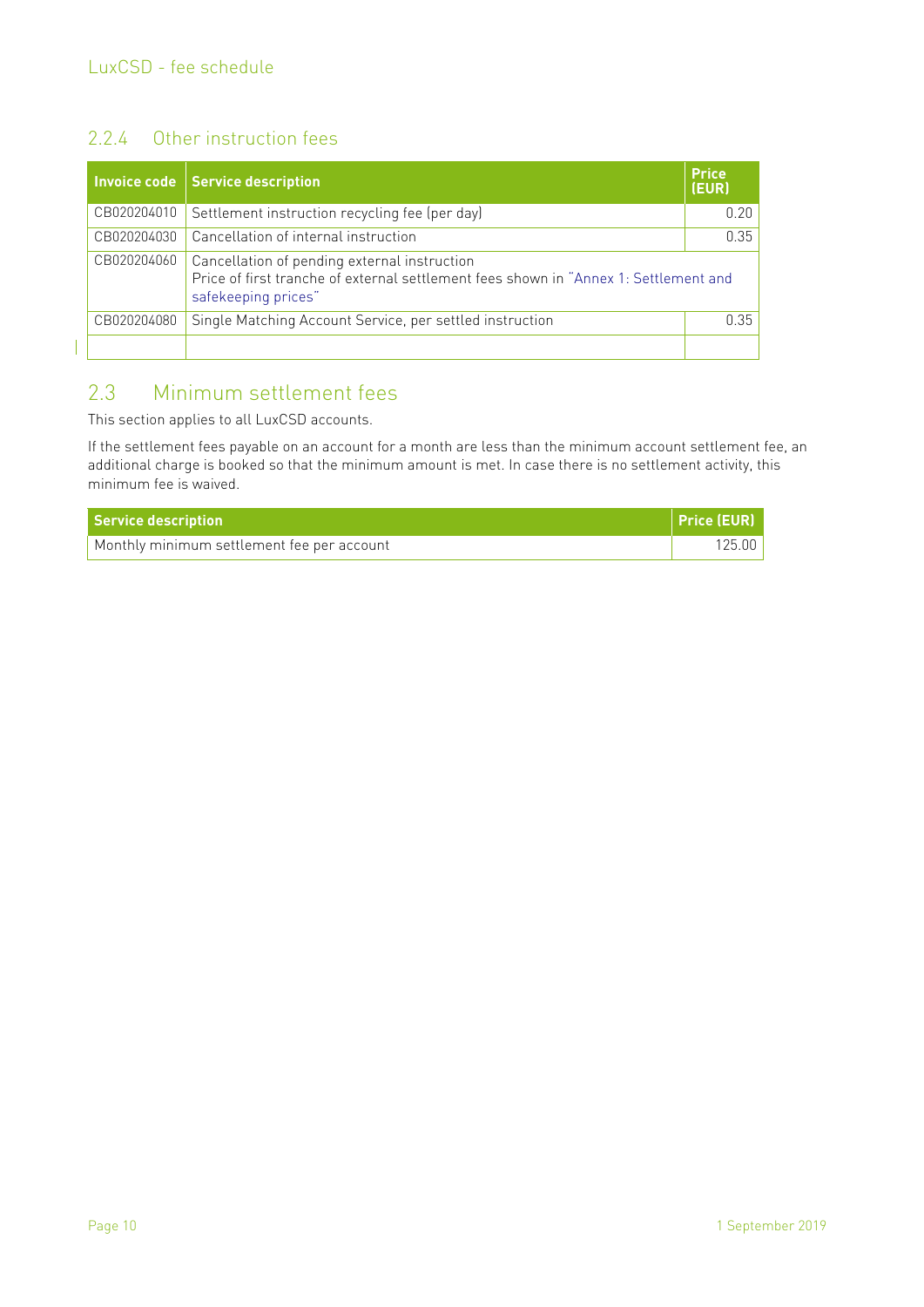# <span id="page-14-0"></span>3. Custody administration services

Custody administration fees are unbundled from LuxCSD's safekeeping fees.

General principles for the charging of custody administration services are:

- The charging of mandatory corporate events (compensations, cash payments, redemptions, stock dividends etc.) is based on the number of executed events, regardless of the number of internal bookings involved.
- The charging of voluntary events, for which customer instructions are required, is based on the number of customer instructions. In case of an instruction being cancelled upon customer request, the initial instruction will be charged whereas there is no fee for the cancellation instruction.
- If a coupon or a dividend payment is reversed, the related event fee is cancelled.
- If a coupon, dividend or redemption payment regarding International securities is renounced, the required renunciation message will be subject to an additional fee as shown in [Chapter 6.2](#page-26-0).
- Custody administration services are charged on a per account basis.

## <span id="page-14-1"></span>3.1 Custody events

This section applies to all LuxCSD accounts.

| <b>Invoice code</b> | <b>Service description</b>                                       | <b>Price (EUR)</b>                                                |
|---------------------|------------------------------------------------------------------|-------------------------------------------------------------------|
| CB030100105         | Compensation and cash payments (per event execution)             | 3.50                                                              |
| CB030100110         | Redemption (all types) (per event execution)                     | 9.00                                                              |
| CB030100115         | Stock dividend (per event execution)                             | 9.00                                                              |
| CB030100120         | Voluntary and mandatory events with option (per instruction)     | 39.50                                                             |
| CB030100125         | Other mandatory events (per event execution)                     | 26.50                                                             |
| CB030100135         | Sale or purchase of rights (per instruction) 0.1% of cash amount | $0.1\%$ of cash<br>amount<br>Minimum EUR 26.50<br>maximum EUR 500 |
|                     |                                                                  |                                                                   |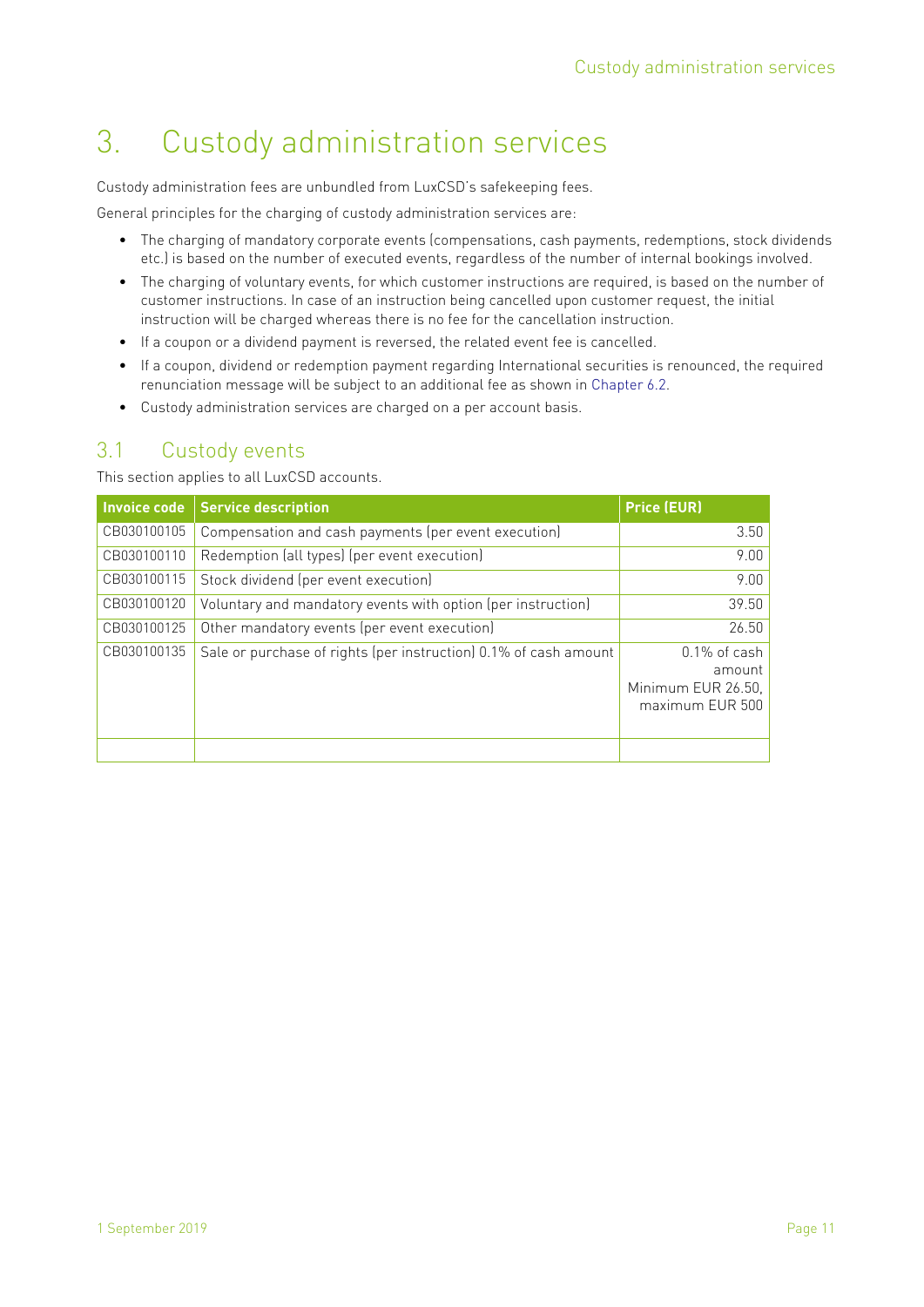## <span id="page-15-0"></span>3.2 Withholding tax services

This section applies to all LuxCSD accounts.

| <b>Invoice code</b> | <b>Service description</b>                                                                                                                                | <b>Price</b><br>(EUR) |
|---------------------|-----------------------------------------------------------------------------------------------------------------------------------------------------------|-----------------------|
| CB0301505           | Processing of tax certificates, duplication request (if applicable) and tax<br>reclaims                                                                   | 60.00                 |
| CB0301510           | Additional fee for tax reclaim forms received less than two months before the<br>applicable market deadline (charged per dividend or coupon payment)      | 1,500.00              |
| CB0301520           | Processing of allocations/elections (notification of amounts subject to<br>reporting by tax rate)                                                         | 60.00                 |
|                     |                                                                                                                                                           |                       |
| CB0301525           | Issuance of tax voucher/corrections                                                                                                                       | 25.00                 |
| CB0301530           | ProAct tax reclaim (fee levied on each dividend/coupon listed on the ProAct<br>tax request, in addition to the standard fee for processing tax reclaims.) | 100.00                |
| CB0301535           | LuxCSD attestation issued together with the French attestation 2777 (per<br>year and securities account) or French credit advice per payment              | 60.00                 |
| CB0301540           | Third party attestation-Request of documents issued by third parties, outside<br>of the LuxCSD regular tax service                                        | 500.00                |

## <span id="page-15-1"></span>3.3 Proxy voting services

This section applies to all LuxCSD accounts.

#### 3.3.1 Proxy voting via ISS

|           | $\blacksquare$ Invoice code $\, \lhd$ Service description $\,$ | <b>Price (EUR)</b> |
|-----------|----------------------------------------------------------------|--------------------|
| CB0302010 | Monthly notifications per notification sent                    | 70.00              |

No further charges are levied for agenda distribution, additional documents, POA maintenance, the ordering of entrance cards and communication of the meeting results.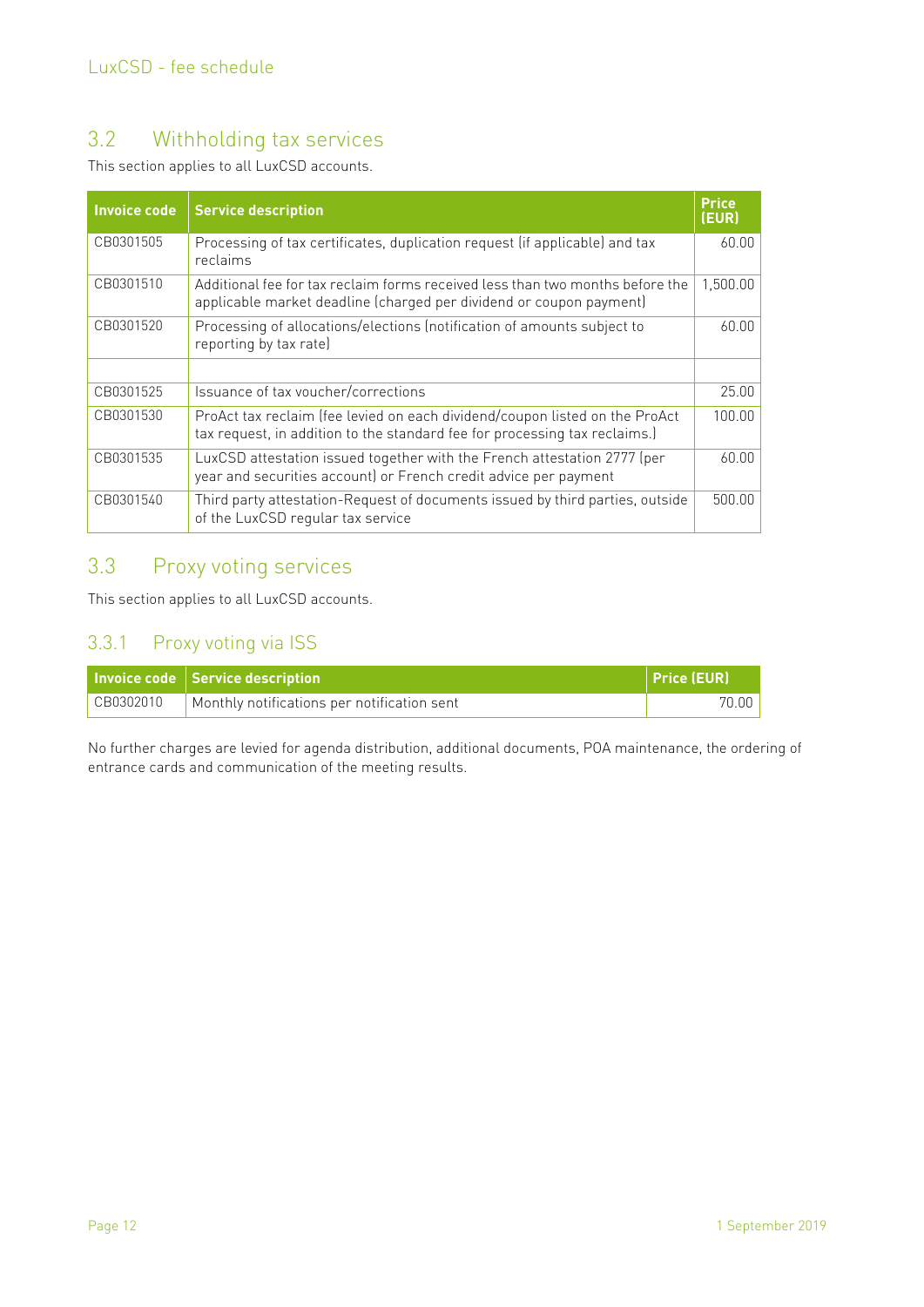# <span id="page-16-0"></span>4. Investment fund services - CFF and Vestima

## <span id="page-16-1"></span>4.1 Fund issuance through CFF

This section applies to all LuxCSD accounts.

Fund Issuance Accounts are opened in the LuxCSD system in the name of a CFF Settlement Agent and used exclusively for CFF Services for credits and debits of CFF Qualified Investment Fund Shares and related settlement transactions.

Settlement mechanisms related to Fund Issuance Account are described in the [LuxCSD Customer Handbook](http://www.luxcsd.com/luxcsd-en/keydocuments/customer-handbook) Section 2.1. available on the LuxCSD website under Key Documents/Customer Handbook.

### 4.1.1 STP fund issuance

The STP fund issuance instruction price is charged to Fund Issuance Accounts and includes the following service components:

- Automated issuance and cancellation of investment fund shares in relation to primary market transactions and transfers on the register of shareholders;
- Comprehensive standard information provision services defined in ["Information provision services" on](#page-18-0)  [page 15](#page-18-0), including data transport;
- Transparency reporting

| <b>Invoice code</b> | <b>Service description</b>                                       |        | <b>Price</b><br>(EUR) |
|---------------------|------------------------------------------------------------------|--------|-----------------------|
| CB040010101         | STP fund issuance instruction                                    |        | 5.00                  |
|                     | STP fund issuance add-on for CFF<br>hosted fund - Account volume |        |                       |
|                     | From                                                             | To     |                       |
|                     | 1                                                                | 2,500  | 15.00                 |
|                     | 2,501                                                            | 7,500  | 14.00                 |
|                     | 7,501                                                            | 12,500 | 13.00                 |
|                     | 12,501                                                           | 20,000 | 12.00                 |
|                     | 20,001                                                           | 30,000 | 11.00                 |
|                     | >30.000                                                          |        | 10.00                 |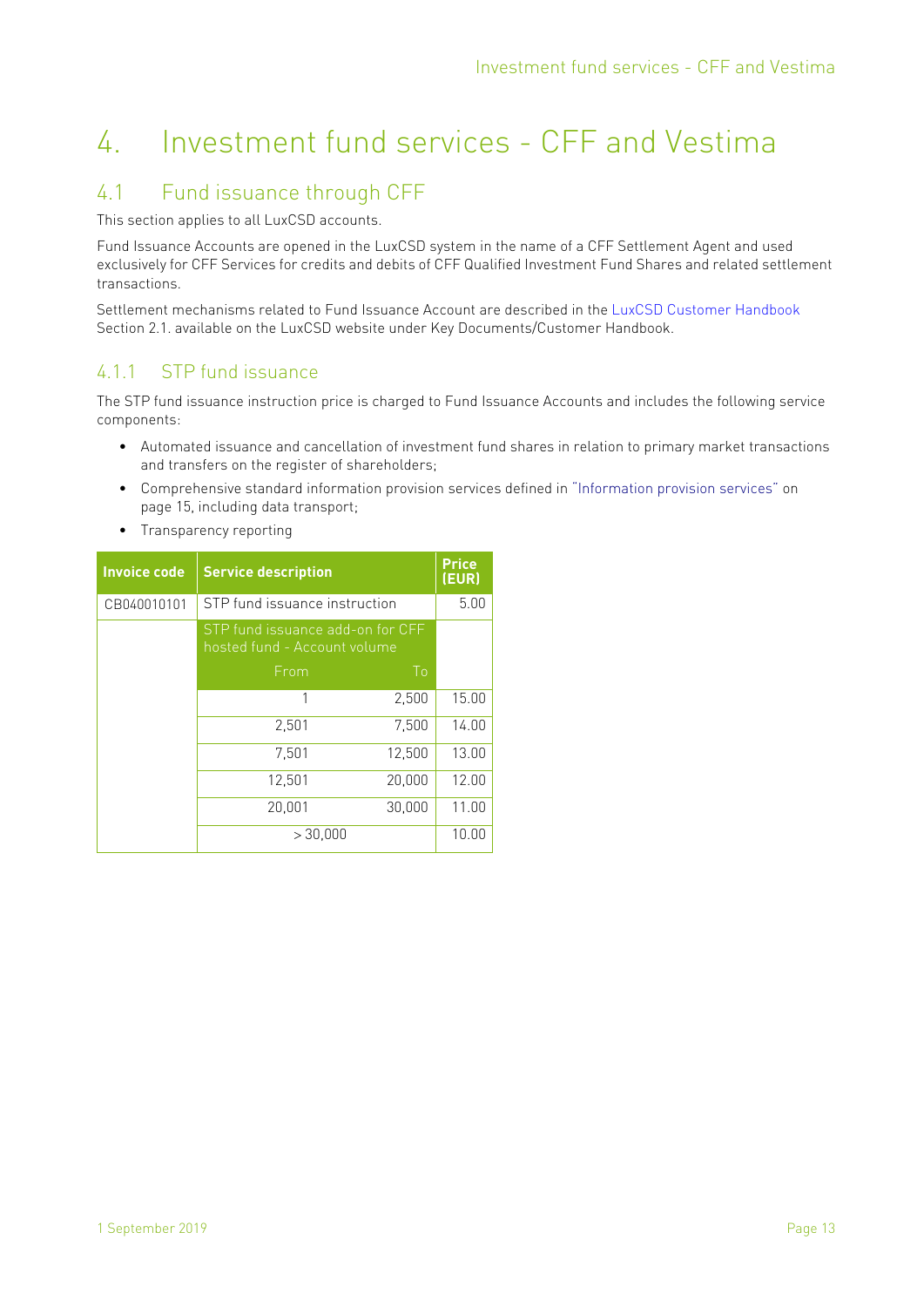## 4.1.2 Non-STP fund issuance

In order to deliver a high degree of service automation to fund investors, LuxCSD monitors operational performance indicators on a continual basis.

Order handling agents are recommended to meet STP compliance levels in the areas of Custody administration services and Order lifecycle management.

- STP custody administration provides a daily formatted, electronic transactions and holding report plus the timely and consistent delivery of corporate action notifications.
- STP order lifecycle provides an order acknowledgement with trade date information and order confirmation via the Vestima browser.

The following non-STP surcharges apply per fund issuance instruction:

| Invoice code  | <b>Service description</b>      | Price<br>  (EUR) |
|---------------|---------------------------------|------------------|
| CB04001010205 | Custody administration services | 2 UU             |
| CB04001010210 | Order lifecycle management      | 1 NN             |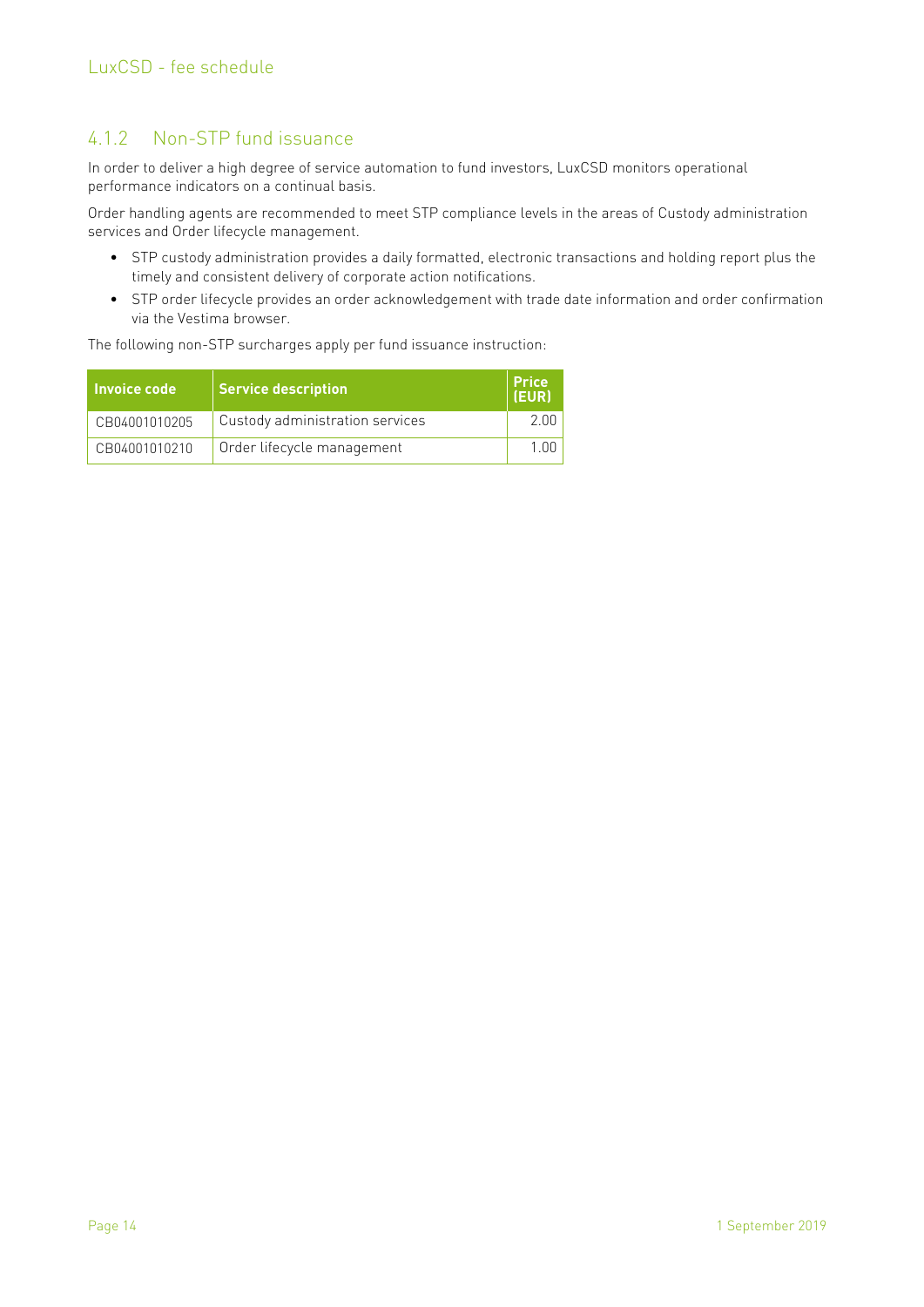# <span id="page-18-0"></span>5. Information provision services

## <span id="page-18-1"></span>5.1 Reporting

Report charges are based on the following principles:

- A report is defined as information relating to one account number only. If a report contains information for more than one account, the report charge is applied per account.
- All reports and sub-reports have a per-report and a per-item fee.
- An item is defined as a transaction or balance in a report.
- The report fee is applicable only if the report contains at least one item.
- For some reports, a maximum number of chargeable reports per day has been defined regardless of the total number of reports retrieved.

### <span id="page-18-3"></span>5.1.1 Standard reports

This section applies to all LuxCSD accounts.

| <b>Invoice code</b>         | <b>Service description</b>                                  | Per<br>report<br>(EUR) | Per<br>item<br>(EUR) |
|-----------------------------|-------------------------------------------------------------|------------------------|----------------------|
| CB050010505                 | Corporate Action Notifications (MT564)                      |                        |                      |
| CB050010510/<br>CB050010515 | Corporate Action Confirmations/Income Confirmations (MT566) |                        |                      |
| CB050010520                 | Corporate Action Status and Processing Advices (MT567)      |                        |                      |
| CB050010535                 | Statement of Holdings (MT535/MT571)                         |                        |                      |
| CB050010540                 | Statement of Transactions (MT536)                           | Free                   |                      |
| CB050010545                 | Statement of Pending Transactions (MT537)                   |                        |                      |
| CB050010550                 | Statement of Settlement Allegements (MT586)                 |                        |                      |
| CB050010555                 | Statement of Intra-Position Advice (MT538)                  |                        |                      |
| CB050010560                 | <b>Statement of Repaired Transactions</b>                   |                        |                      |

#### <span id="page-18-2"></span>5.1.2 Special cash management reports

This section applies to all LuxCSD accounts. This service is provided for free until June 2017.

| l Invoice code | Service description                          | <b>Per</b><br><b>report</b> item<br>EUR) (EUR) | <b>Per</b>     |
|----------------|----------------------------------------------|------------------------------------------------|----------------|
| CB05001101010  | T2S Dedicated Cash Account Statement (MT940) | 20.00                                          | See<br>$"515"$ |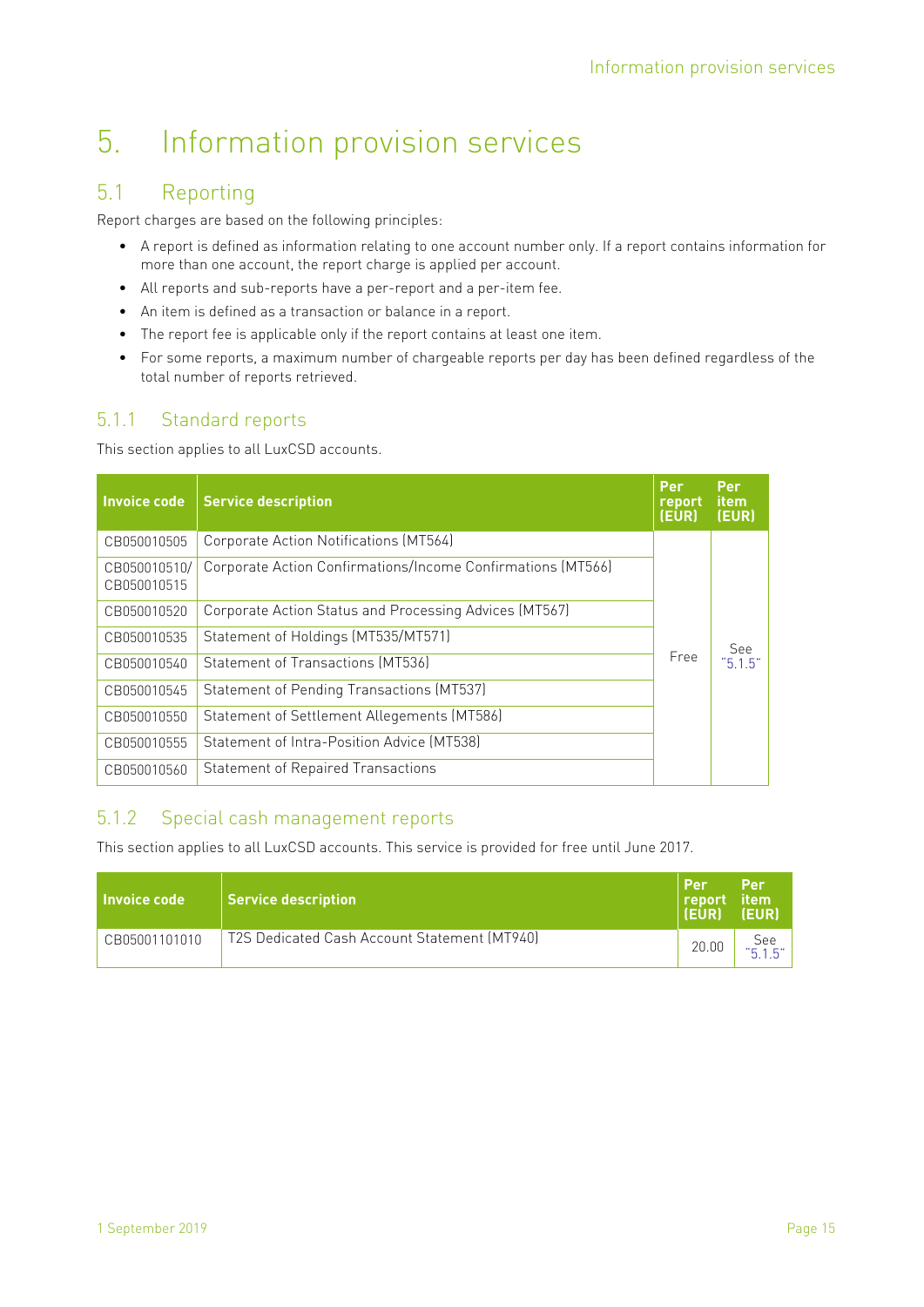## <span id="page-19-0"></span>5.1.3 Special settlement lifecycle reports

This section applies to LuxCSD 43-series accounts.

| <b>Invoice code</b> | <b>Service description</b>                      | Per<br>report<br>(EUR) | Per<br>item<br>(EUR) |
|---------------------|-------------------------------------------------|------------------------|----------------------|
| CB050011505         | Receive Free Confirmation (MT544)               |                        |                      |
| CB050011505         | Receive Against Payment Confirmation (MT545)    |                        |                      |
| CB050011505         | Deliver Free Confirmation (MT546)               |                        |                      |
| CB050011505         | Deliver Versus Payment Confirmation (MT547)     | 0.25                   | See                  |
| CB050011510         | Settlement Status and Processing Advice (MT548) |                        |                      |
| CB050011515         | Settlement Allegement (MT578)                   |                        |                      |
| CB050011525         | Intra Position Advice (MT508)                   |                        |                      |

This section applies to LuxCSD 48-series accounts

| <b>Invoice code   Service description</b>                    | Per Per<br>  report   item<br>  (EUR)   (EUR) |      |
|--------------------------------------------------------------|-----------------------------------------------|------|
| Settlement lifecycle messages for LuxCSD 48-series accounts. | Free                                          | Free |

## <span id="page-19-1"></span>5.1.4 Special custody reports

This section applies to all LuxCSD accounts.

| <b>Invoice code</b> | <b>Service description</b>                                                                                                                                                                                                                          | Per.<br>report<br>(EUR) | Per<br>item<br>(EUR) |
|---------------------|-----------------------------------------------------------------------------------------------------------------------------------------------------------------------------------------------------------------------------------------------------|-------------------------|----------------------|
| CB050012005         | Income Pre-advice Report (MT564 IPAR) - Full and Delta (if a<br>customer retrieves two or more reports IPARs per day per account,<br>the customer will only be charged for two reports plus associated<br>items charges for all reports retrieved). | 8.00                    |                      |
| CB050012006         | Claim and Reversal Advice Report (MT564)                                                                                                                                                                                                            | 8.00                    |                      |
| CB050012010         | Custody Market Claim Report                                                                                                                                                                                                                         | 8.00                    | See<br>"5.1.5"       |
| CB050012015         | <b>Urgent Uninstructed Notifications</b>                                                                                                                                                                                                            |                         |                      |
| CB050012025         | US Withholding Tax Report                                                                                                                                                                                                                           |                         |                      |
| CB050012030         | Corporate Actions Reference Data Report (MT568)                                                                                                                                                                                                     | 25.00                   |                      |
| CB050012035         | Holdings Distribution by Markets report                                                                                                                                                                                                             |                         |                      |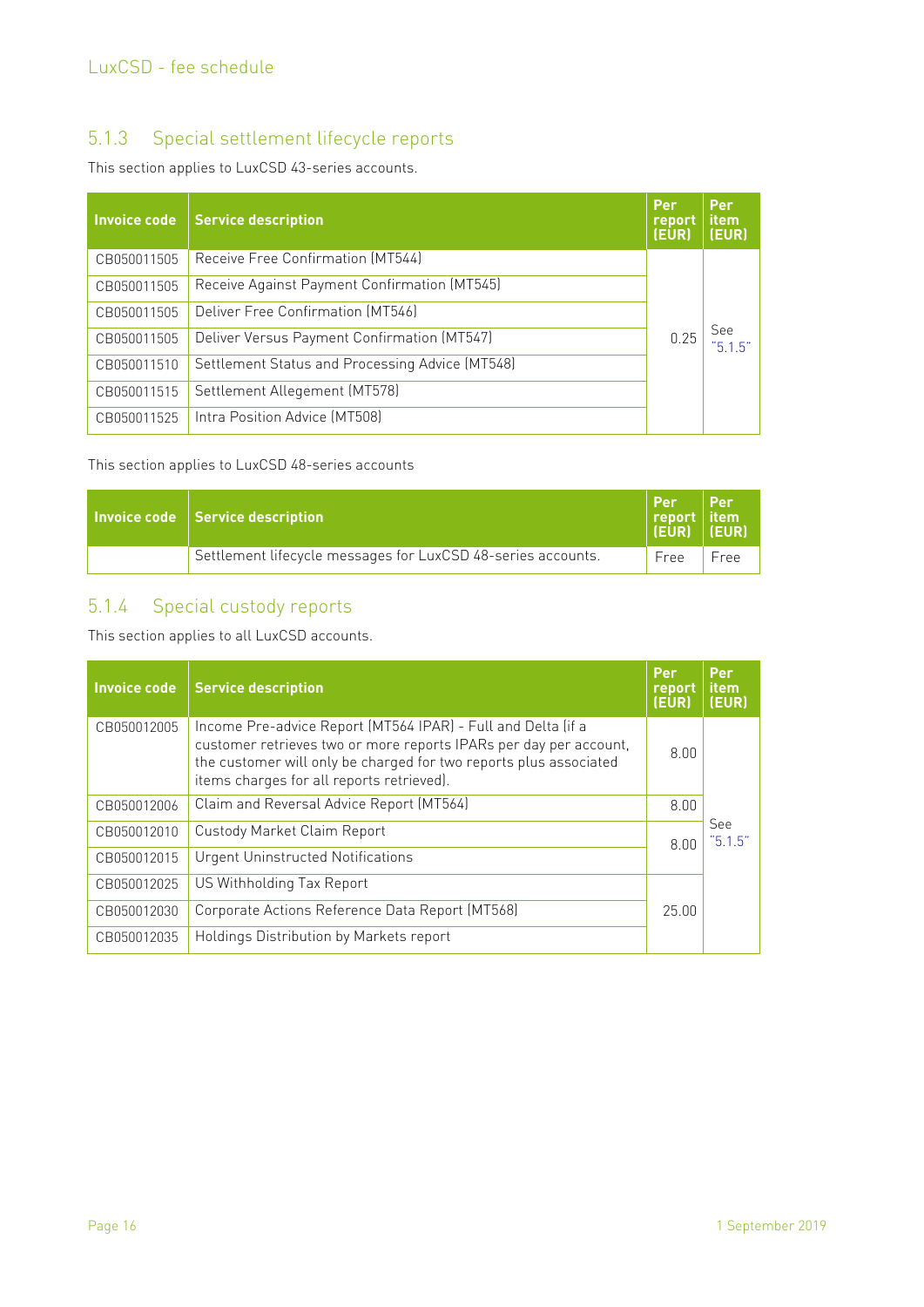## <span id="page-20-0"></span>5.1.5 Price for reported items

This section applies to all LuxCSD accounts.

| <b>Invoice code</b> | <b>Service description</b>                                                                                    |                           | <b>Price</b><br>(EUR) |
|---------------------|---------------------------------------------------------------------------------------------------------------|---------------------------|-----------------------|
| CB0500125           | Sum of all monthly reported<br>items - See "5.1.1", "5.1.2",<br>"5.1.3", and "5.1.4" - Family<br>group volume |                           |                       |
|                     | From                                                                                                          | $\overline{\mathrm{T}}$ o |                       |
|                     | 1                                                                                                             | 250,000                   | 0.060                 |
|                     | 250,001                                                                                                       | 500,000                   | 0.050                 |
|                     | 500,001                                                                                                       | 1,000,000                 | 0.040                 |
|                     | 1,000,001                                                                                                     | 1,500,000                 | 0.035                 |
|                     | 1,500,001                                                                                                     | 2,000,000                 | 0.030                 |
|                     | 2,000,001                                                                                                     | 2,500,000                 | 0.025                 |
|                     | 2,500,001                                                                                                     | 3,000,000                 | 0.020                 |
|                     | 3,000,001                                                                                                     | 4,000,000                 | 0.015                 |
|                     | 4,000,001                                                                                                     | 5,000,000                 | 0.010                 |
|                     | 5,000,001                                                                                                     | 6,000,000                 | 0.008                 |
|                     | 6,000,001                                                                                                     | 7,500,000                 | 0.007                 |
|                     | 7,500,001                                                                                                     | 10,000,000                | 0.006                 |
|                     | >10,000,000                                                                                                   |                           | 0.005                 |

#### **This section applies to LuxCSD Fund Issuance Accounts**

| l Invoice code | Service description<br>Service description<br>Sum of all monthly reported items - See "5.1.2", "5.1.3", Fice<br>and $"5.1.4"$ |      |
|----------------|-------------------------------------------------------------------------------------------------------------------------------|------|
| CB050xxx       | Fee per reported item                                                                                                         | 0.06 |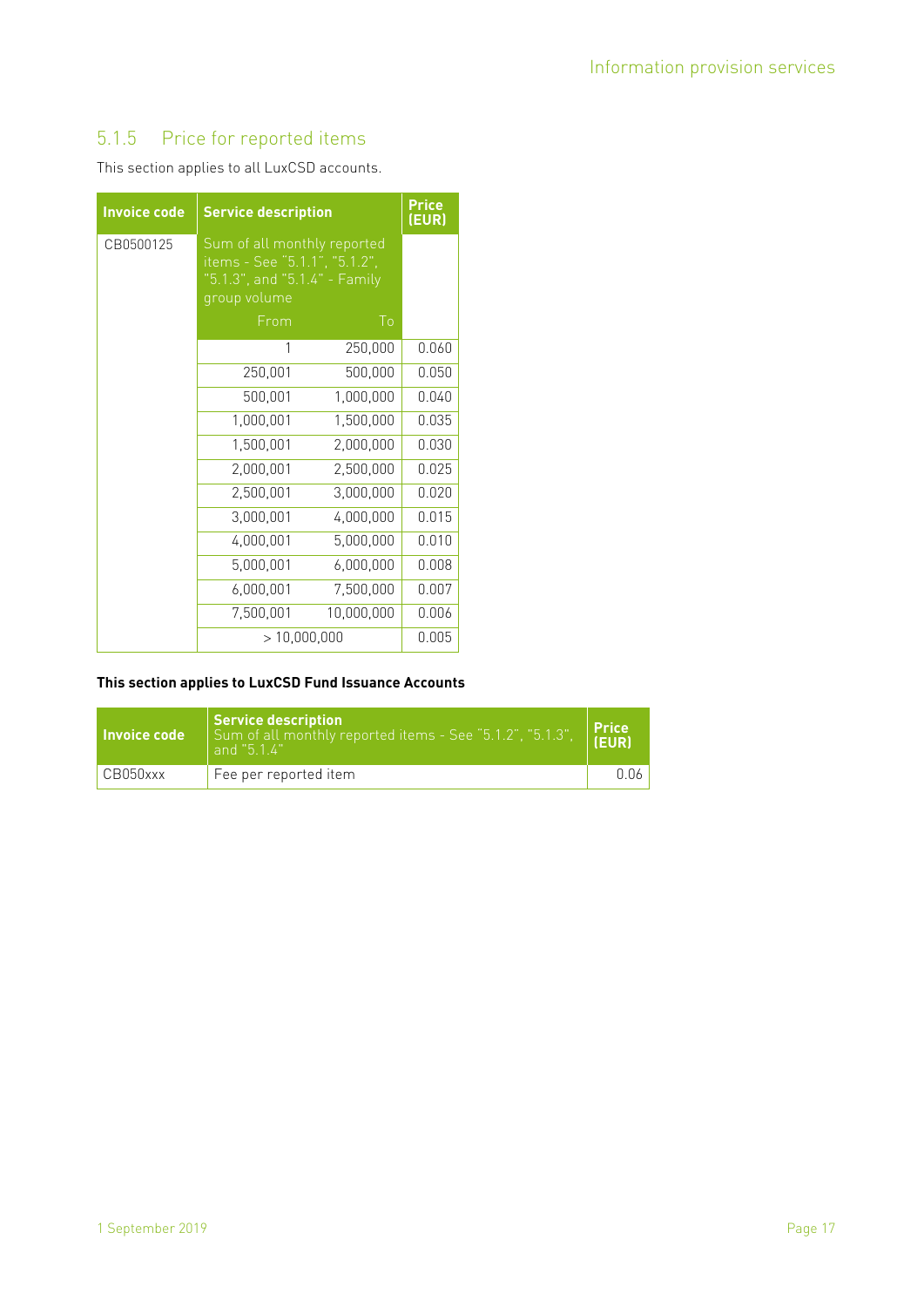## 5.1.6 Other special reports

This section applies to all LuxCSD accounts.

| <b>Invoice code</b> | <b>Service description</b>                                                                                                                                                                                                                                                                                                                                                                         | <b>Price (EUR)</b>                          |
|---------------------|----------------------------------------------------------------------------------------------------------------------------------------------------------------------------------------------------------------------------------------------------------------------------------------------------------------------------------------------------------------------------------------------------|---------------------------------------------|
| CB050013010         | U.S. Withholding Tax Yearly Legal Report (1042S and 1099)                                                                                                                                                                                                                                                                                                                                          | 50.00                                       |
| CB050013020         | External audit requests                                                                                                                                                                                                                                                                                                                                                                            | 200.00                                      |
| CB050013025         | Domestic Markets Monitoring Report<br>Annual fee charged at the end of each year- Should the relevant<br>account be closed within the year, the full amount will be charged                                                                                                                                                                                                                        | 10,000.00                                   |
| CB05001303005       | Registrar Monitoring Report per reported agent (TA, Registrar)<br>operating from an OECD member country, monthly                                                                                                                                                                                                                                                                                   | 25.00                                       |
| CB05001303010       | Registrar Monitoring Report per reported agent (TA, Registrar)<br>operating from a non-OECD member country, monthly                                                                                                                                                                                                                                                                                | 75.00                                       |
| CB05001303015       | Registrar Monitoring Report minimum service fee. The minimum<br>service fee will be charged at the start of each year. For report<br>subscriptions started during the year, the minimum service fee is<br>applied pro rata for the remaining months of that year. Per reported<br>agent fees in excess of the minimum service fee are applied to the<br>minimum service fee of the following year. | 10,000.00                                   |
| CB050013035         | VestimaDATA daily report of investment fund reference data with<br>delta. Monthly fee.                                                                                                                                                                                                                                                                                                             | 1,000.00.                                   |
| CB050013040         | Transparency of holdings report - Input for account break down,<br>enrichment of agent code information. Monthly fee.                                                                                                                                                                                                                                                                              | 100.00                                      |
| CB050013045         | Transparency of holdings report - Output to Transfer Agent for CFF<br>qualified investment funds                                                                                                                                                                                                                                                                                                   | Free                                        |
| CB050013050         | Transparency of holdings report - Output to Transfer Agent for non-<br>CFF qualified investment funds (payable annually and in advance).<br>Annual fee                                                                                                                                                                                                                                             | 3,600.00                                    |
| CB050013055         | Transparency of holdings report - Output to Distributors, monthly                                                                                                                                                                                                                                                                                                                                  | 0.05<br>per item -<br>minimum<br>EUR 300.00 |
| CB050013056         | Transparency of transactions report - Output to officially appointed<br>agent of CFF qualified investment funds                                                                                                                                                                                                                                                                                    | Free                                        |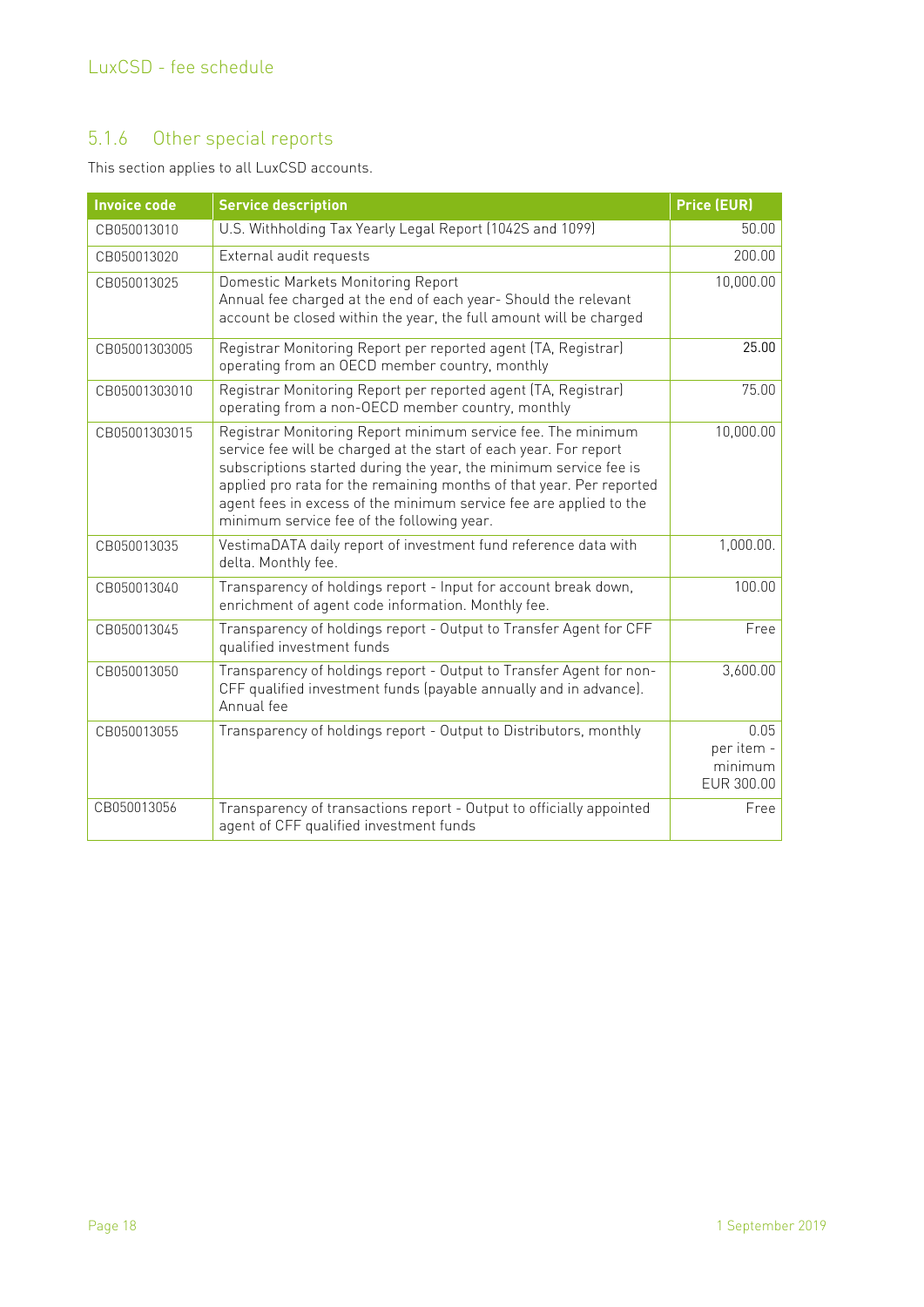# <span id="page-22-0"></span>5.2 Online queries

## 5.2.1 CreationOnline

This section applies to all LuxCSD accounts.

| <b>Invoice code</b> | <b>Service description</b>                                                                                                                                                                                                                                                                                                                                                                                                                                                              | <b>Price</b><br>(EUR) |
|---------------------|-----------------------------------------------------------------------------------------------------------------------------------------------------------------------------------------------------------------------------------------------------------------------------------------------------------------------------------------------------------------------------------------------------------------------------------------------------------------------------------------|-----------------------|
| n/a                 | Record count queries                                                                                                                                                                                                                                                                                                                                                                                                                                                                    | Free                  |
| n/a                 | Pre-release instruction queries                                                                                                                                                                                                                                                                                                                                                                                                                                                         |                       |
| CB050020515         | Standard query items: securities, CoBM cash, corporate action notifications,<br>status and confirmations, Triparty Collateral Management and view details in<br>a list view and query items returned by CreationOnline (only items shown on<br>screen are charged, one query item will be counted for queries returning no<br>item).                                                                                                                                                    | 0.06                  |
| CB050020520         | Release of cash and securities instructions.                                                                                                                                                                                                                                                                                                                                                                                                                                            |                       |
| CB050020525         | Special query items: IPAR, corporate action forecast movements, tax<br>certificate, tax refunds, credit and collateral usage, instruction of corporate<br>action, instruction of Triparty Collateral Management, Corporate Action<br>Notifications without holdings query (Reference Data) (other Reference Data<br>queries free of charge), message exchange, dashboard and CeBM cash<br>(charged per item reported, one query item will be counted for queries<br>returning no item). | 0.60                  |
| CB050020530         | Terms and conditions (charged per item reported, one query item will be<br>counted for queries returning no item)                                                                                                                                                                                                                                                                                                                                                                       | 8.00                  |

#### 5.2.2 Xact Web Portal

This section applies to all LuxCSD accounts.

| <b>Invoice code</b> | <b>Service description</b>                                                                                                                                                                                                                                                                                                                                                                                                                                                              | Price<br><b>IEURI</b> |
|---------------------|-----------------------------------------------------------------------------------------------------------------------------------------------------------------------------------------------------------------------------------------------------------------------------------------------------------------------------------------------------------------------------------------------------------------------------------------------------------------------------------------|-----------------------|
| n/a                 | Record count queries                                                                                                                                                                                                                                                                                                                                                                                                                                                                    | Free                  |
| n/a                 | Pre-release instruction queries                                                                                                                                                                                                                                                                                                                                                                                                                                                         |                       |
| CB050021015         | Standard query items: securities, CoBM cash, corporate action notifications,<br>status and confirmations, Triparty Collateral Management and view details in<br>a list view and query items returned by Xact (only items shown on screen are<br>charged, one query item will be counted for queries returning no item).                                                                                                                                                                 | 0.06                  |
| CB050021020         | Release of cash and securities instructions.                                                                                                                                                                                                                                                                                                                                                                                                                                            |                       |
| CB050021025         | Special query items: IPAR, corporate action forecast movements, tax<br>certificate, tax refunds, credit and collateral usage, instruction of corporate<br>action, instruction of Triparty Collateral Management, Corporate Action<br>Notifications without holdings query (Reference Data) (other Reference Data<br>queries free of charge), message exchange, dashboard and CeBM cash<br>(charged per item reported, one query item will be counted for queries<br>returning no item). | 0.60                  |
| CB050021030         | Terms and conditions (charged per item reported, one query item will be<br>counted for queries returning no item)                                                                                                                                                                                                                                                                                                                                                                       | 8.00                  |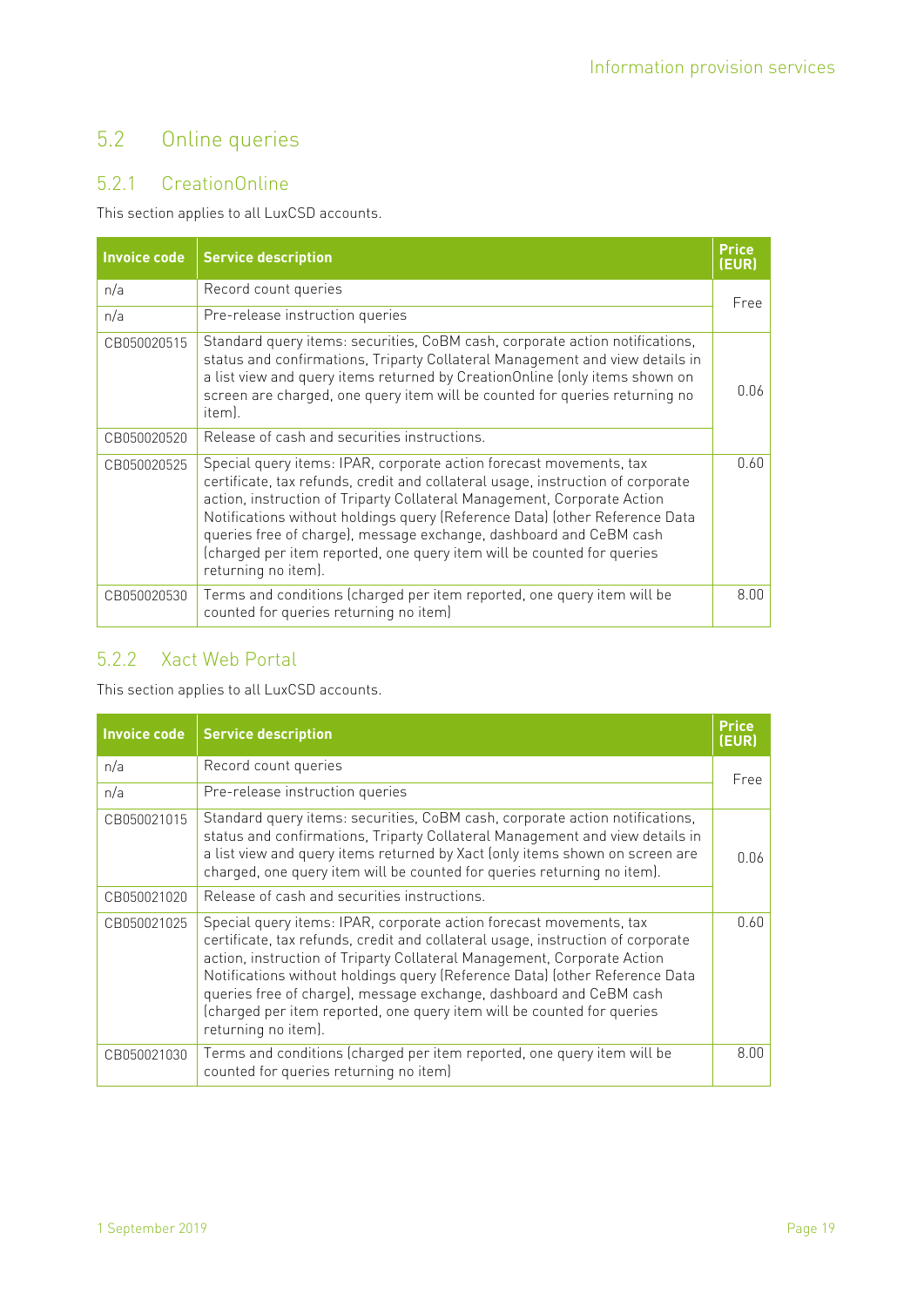## <span id="page-23-0"></span>5.3 Data transport charges

#### 5.3.1 SWIFT data transport

#### This section applies to all LuxCSD accounts.

SWIFT FIN messages will be charged per message according to the following tariff. As soon as a volume band is reached the price corresponding to that volume band applies to the entire volume.

| <b>Invoice code</b> | <b>Service description</b>                | <b>Price</b><br>(EUR) |
|---------------------|-------------------------------------------|-----------------------|
| CB0500305           | Monthly SWIFT FIN data transport messages |                       |
|                     | under 150,000                             | 0.360                 |
|                     | over 150,000                              | 0.300                 |
|                     | over 250,000                              | 0.175                 |
|                     | over 500,000                              | 0.1200                |
|                     | over 750,000                              | 0.0900                |
|                     | over 1,000,000                            | 0.0850                |
|                     | over 1,500,000                            | 0.0825                |
|                     | over 2,500,000                            | 0.0800                |

#### 5.3.2 Xact File Transfer

This section applies to all LuxCSD accounts.

Xact File Transfer is the dedicated file transfer service for the transfer of instruction files and the download of reports. Xact File Transfer offers customers these choices of communication network:

- Virtual Private Network (VPN) for users of Xact File Transfer via VPN
- The public internet for users of Xact File Transfer via Internet
- The SWIFTNet FileAct service for users of Xact File Transfer via SWIFTNet.

| <b>Invoice code</b> | <b>Service description</b>                                                                                                                                                                                       | <b>Price (EUR)</b>                 |
|---------------------|------------------------------------------------------------------------------------------------------------------------------------------------------------------------------------------------------------------|------------------------------------|
| CB050031005         | 1 month trial period                                                                                                                                                                                             | Free                               |
| CB050031010         | Instruction received from customer via VPN                                                                                                                                                                       | Free                               |
| CB05003101005       | Multi-item report sent to customer via VPN (per item)                                                                                                                                                            | 0.02                               |
| CB05003101010       | Single-item report sent to customer via VPN (per item)                                                                                                                                                           | 0.15                               |
| CB050031015         | Instruction received from customer via Internet                                                                                                                                                                  | Free                               |
| CB05003101505       | Multi-item report sent to customer via Internet (per item)                                                                                                                                                       | Free                               |
| CB05003101510       | Single-item report sent to customer via Internet (per item)                                                                                                                                                      | Free                               |
| CB050031020         | Instruction received from customer via SWIFTNet                                                                                                                                                                  | Free                               |
| CB05003102005       | Multi-item report sent to customer via SWIFTNet (per item)                                                                                                                                                       | As incurred                        |
| CB05003102010       | Single-item report sent to customer via SWIFTNet (per item)                                                                                                                                                      | As incurred                        |
| CB05003XXX01        | Monthly Filestore infrastructure maintenance fee (per Filestore used<br>for Xact File transfer via Internet)<br>From 1 Filestore<br>From 2 to 5 Filestores<br>From 6 to 10 Filestores<br>more than 10 Filestores | 200.00<br>150.00<br>75.00<br>25.00 |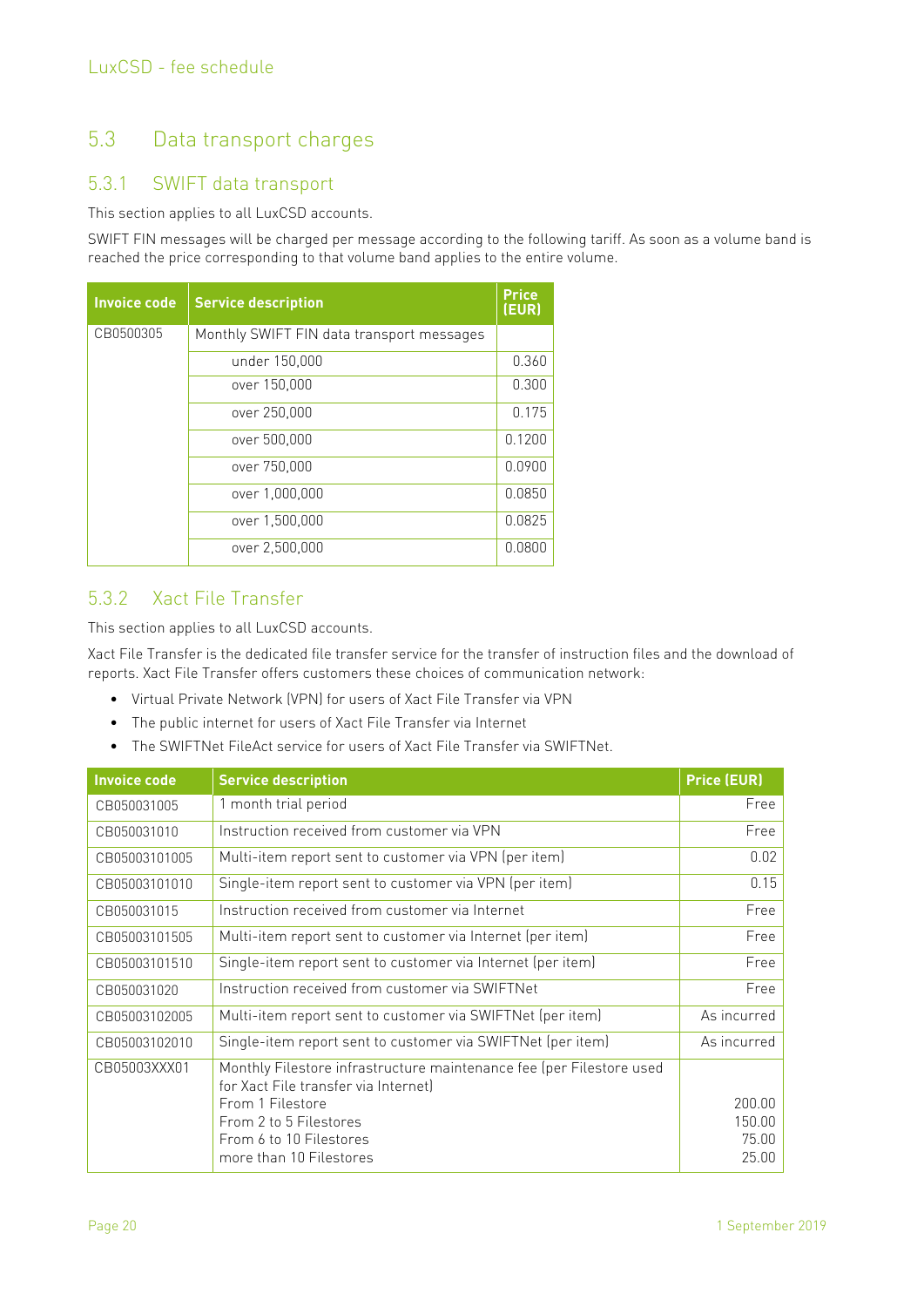# <span id="page-24-0"></span>5.4 Workstation charges

This section applies to all LuxCSD accounts.

| <b>Invoice code</b>     | <b>Service description</b>                                                                                                                                                  | <b>Price</b><br>(EUR) |
|-------------------------|-----------------------------------------------------------------------------------------------------------------------------------------------------------------------------|-----------------------|
| CB0500426/<br>CB0500427 | Xact Web Portal and Xact File Transfer - workstation fee<br>(monthly per organisational unit. No workstation fees will be charged for<br>customers using CreationOnline.)   | 300.00                |
| CB0500410/<br>CB0500411 | Asset Servicing business service - Xact Web Portal (monthly per<br>organisational unit. No fees will be charged for customers using the Custody<br>Module - CreationOnline. | 100.00                |
| CB0500415/<br>CB0500416 | Settlement business service - Xact Web Portal (monthly per organisational<br>unit. No fees will be charged for customers using the Securities Module -<br>CreationOnline.   | 100.00                |
| CB0500420/<br>CB0500421 | Cash & Liquidity business service - Xact Web Portal (monthly per<br>organisational unit. No fees will be charged for customers using the Cash<br>Module - CreationOnline.   | 100.00                |
| CB0500405/<br>CB0500406 | CreationOnline - workstation fee (monthly per organisational unit.)                                                                                                         | 300.00                |
| CB0500435               | Custody Module - CreationOnline (monthly per organisational unit.)                                                                                                          | 100.00                |
| CB0500440               | Securities Module - CreationOnline (monthly per organisational unit.)                                                                                                       | 100.00                |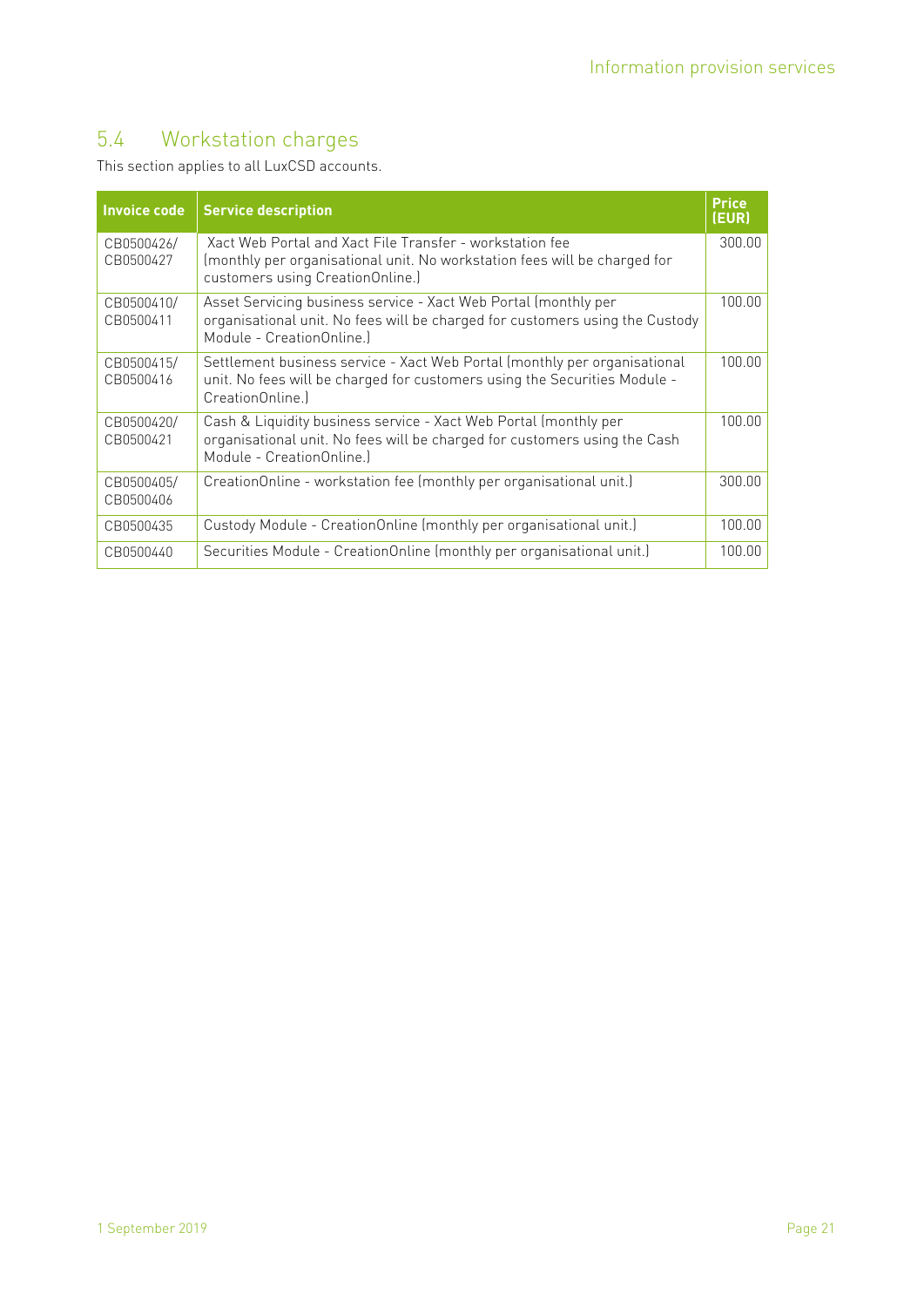# <span id="page-25-0"></span>6. Other services

### <span id="page-25-1"></span>6.1 Standard account service fee

The fees applied are charged per month and per customer account.

## <span id="page-25-2"></span>6.1.1 Provision of securities accounts at top tier level.

The service includes account opening and maintenance service.

|           | Invoice code   Service description                 | Price<br>(EUR)     |
|-----------|----------------------------------------------------|--------------------|
| CB0801007 | Provision of securities accounts at top tier level | 25.00 <sub>1</sub> |

## 6.1.2 Additional account service fees

This section applies to all LuxCSD accounts.

The service includes:

- Electronic announcements and market information;
- Access to securities information and databases;
- Basic customer training;
- Access to regular customer service support;
- Access to customer documentation;
- Administration of T2S securities accounts static data.

| <b>Invoice code</b> | <b>Service description</b>               |           | Fee (EUR) |
|---------------------|------------------------------------------|-----------|-----------|
| CB0801006           | <b>Number of accounts</b><br>with LuxCSD |           |           |
|                     | <b>From</b>                              | <b>To</b> |           |
|                     | 1                                        | 10        | 175.00    |
|                     |                                          | 11 25     | 125.00    |
|                     |                                          | 26 50     | 50.00     |
|                     |                                          | 51 75     | 25.00     |
|                     |                                          | >75       | 0.00      |

|           | Invoice code   Service description | Fee\<br><b>EURI</b> |
|-----------|------------------------------------|---------------------|
| CB0801002 | Fund Issuance Account service fee  | 200.00              |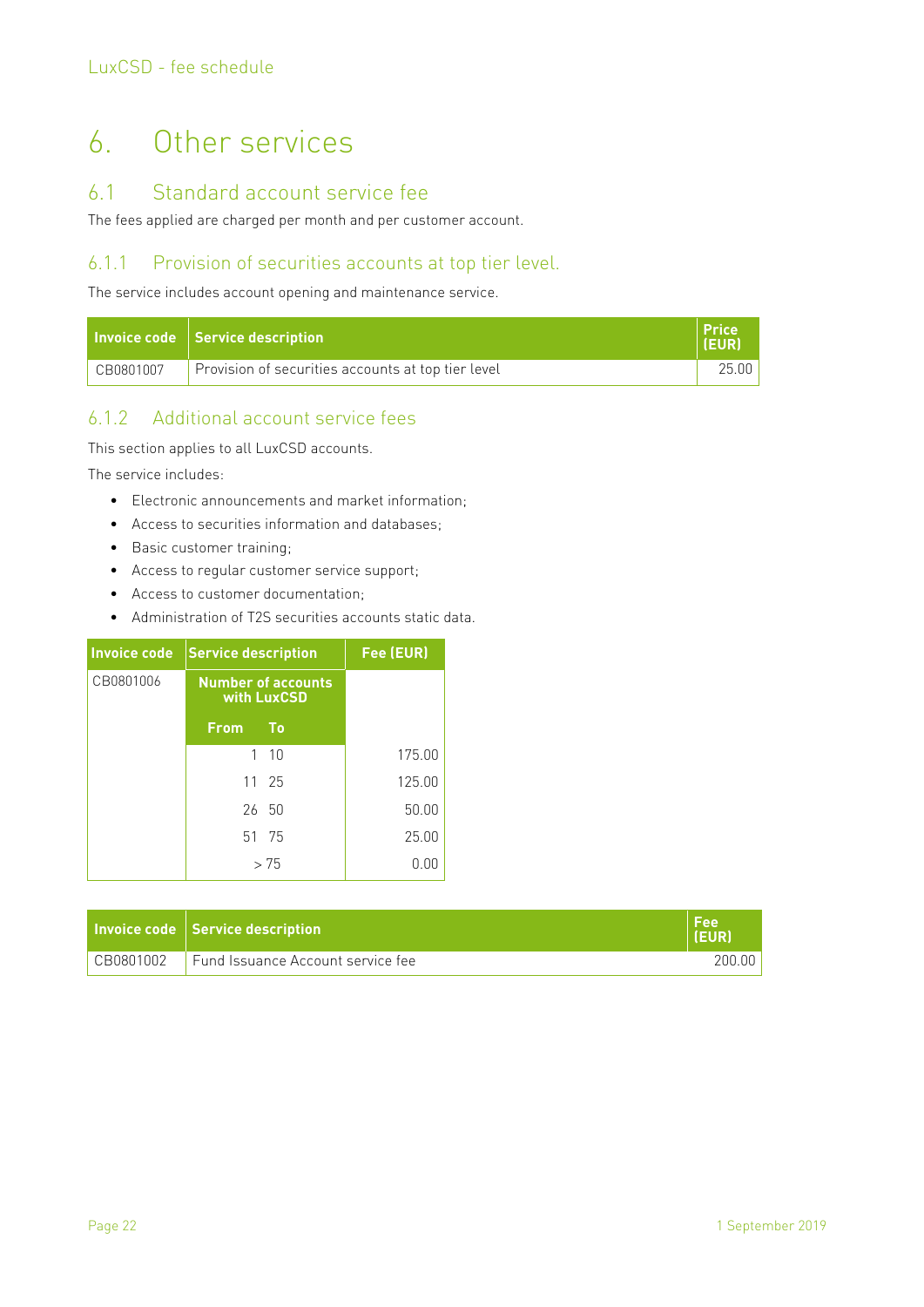# <span id="page-26-0"></span>6.2 Fees for manual services

| <b>Invoice code</b>     | <b>Price (EUR)</b><br><b>Service description</b>                                                                                            |                                                        |
|-------------------------|---------------------------------------------------------------------------------------------------------------------------------------------|--------------------------------------------------------|
|                         | <b>Manual</b>                                                                                                                               | Per manual<br>intervention                             |
| CB080151005             | Repair of customer instructions                                                                                                             | 50.00                                                  |
| CB08015100510           | Input of customer instructions or pledged securities transfer                                                                               | 50.00                                                  |
| CB08015101005           | Hourly rate for special operational services and specific requests from<br>customers                                                        | 197.00                                                 |
| CB08015101010           | Daily rate for consulting services and business training                                                                                    | 2,000.00                                               |
| CB080151015             | All reports and statements upon customer request                                                                                            | 60.00                                                  |
| CB080151020             | Corporate action instruction sent by fax or free-format, including<br>renunciation within the international market                          | 150.00                                                 |
| CB080151025             | Renunciation received after 18:00 CET on payment day - 1 business day                                                                       | 500.00                                                 |
| CB08015103010           | Fee for duplicate invoice                                                                                                                   | 60.00                                                  |
| CB08015103505           | Tax credit advice - Request within 13 months after the payment date                                                                         | 60.00                                                  |
| CB08015103510           | Tax credit advice - Request raised between 13 and 24 months after the<br>payment date                                                       | 120.00                                                 |
| CB08015103515           | Tax credit advice - Request raised more than 24 months after the<br>payment date                                                            | 180.00                                                 |
| CB0805070/<br>CB0805075 | Orders not issued through Vestima or VestimaPRIME, including orders<br>issued in the context of the automatic dividend reinvestment service | $0.5%$ of<br>order value<br>Min 150.00<br>Max 5,000.00 |
| CB080150525             | Fee for annual FATCA and CRS reporting, applicable only to reportable<br>accounts under FATCA and/or CRS (per report at account level)      | 5,000.00                                               |
|                         | Customer test environment set up fee (for test environment not related<br>to LuxCSD changes)                                                | 5,000.00                                               |
|                         | Customer test environment daily usage fee (per business day, for test<br>environment not related to LuxCSD changes)                         | 100.00                                                 |

## <span id="page-26-1"></span>6.3 Financial transaction tax

This section applies to all LuxCSD accounts.

| Invoice code   Service description                               | Price<br>EUR) |
|------------------------------------------------------------------|---------------|
| CB080250505   Financial transaction tax per declaration - France | 30.00         |
| CB080250510   Financial transaction tax per instruction - France | 0.02          |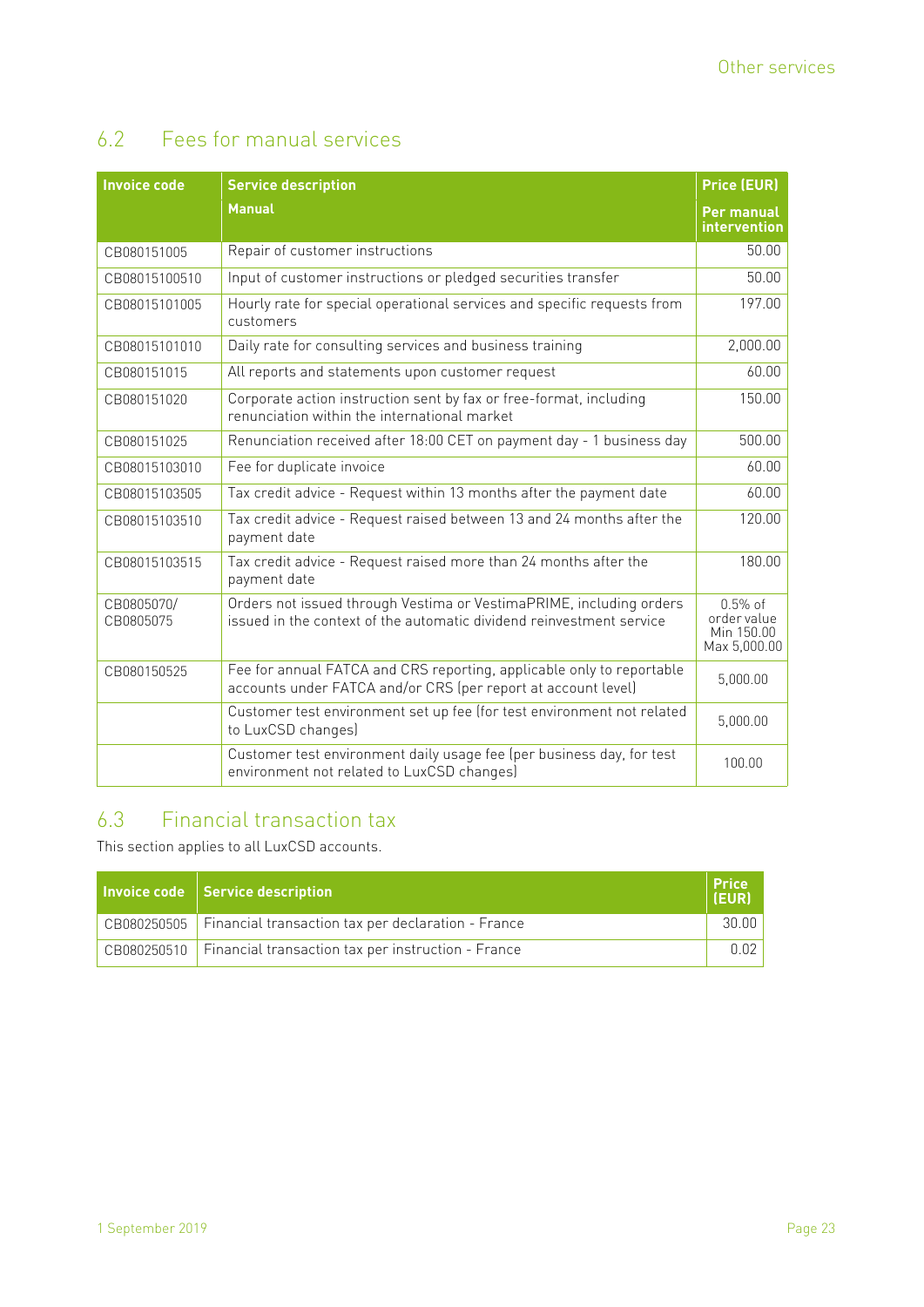$\overline{\phantom{a}}$ 

# <span id="page-27-0"></span>6.4 Out of pocket expenses

This section applies to all LuxCSD accounts.

**Note:** Any costs charged by Euroclear France to LuxCSD will be charged to the customer as an additional out-ofpocket expense.

| <b>Invoice code</b> | <b>Service description</b>                                       | <b>Price</b><br>(EUR) |
|---------------------|------------------------------------------------------------------|-----------------------|
| CB080301015         | Withholding tax - tax costs: Other tax costs                     | As                    |
| CB080301020         | Withholding tax - tax costs: Issuance of certificates or advices | incurred              |
| CB080301025         | Withholding tax - tax costs: Local costs refunds Italy           |                       |
| CB080301035         | Withholding tax: Additional tax report                           |                       |
| CB080301045         | Withholding tax: Tax credit advice                               |                       |
|                     |                                                                  |                       |
| CB0803030           | Other                                                            |                       |
| CB080308010         | Clearing and settlement costs: Cross Border                      |                       |
| CB080308015         | Clearing and settlement costs: Netherlands physical receipt      |                       |
| CB080308025         | Clearing and settlement costs: Removal                           |                       |
| CB080308030         | Clearing and settlement costs: Matching Fine                     |                       |
| CB080308035         | Clearing and settlement costs: Registration                      |                       |
| CB080308040         | Clearing and settlement costs: Other                             |                       |
| CB080309005         | Custody costs: Other                                             |                       |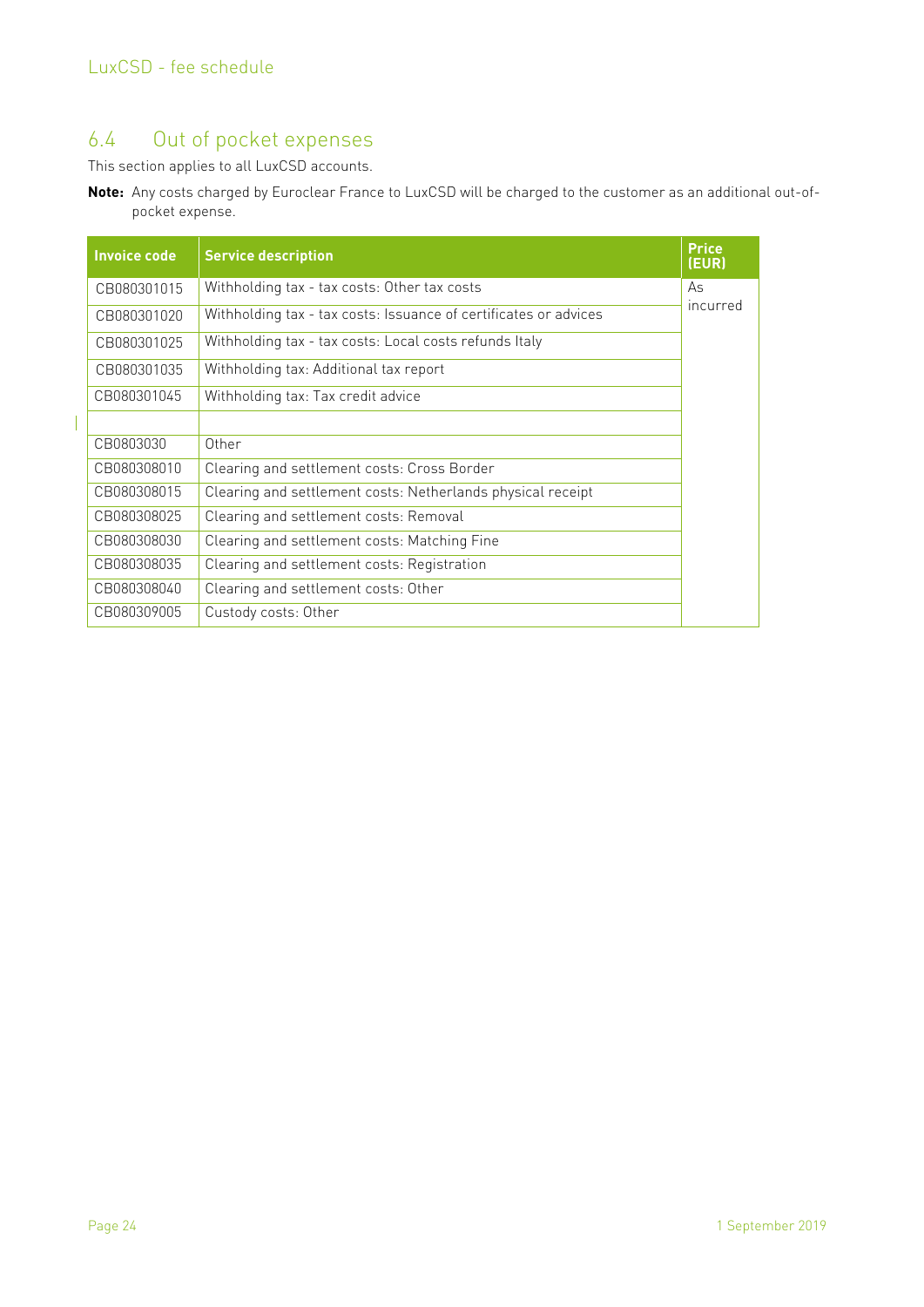# <span id="page-28-1"></span><span id="page-28-0"></span>Annex 1: Settlement and safekeeping prices

**This section contains the settlement and safekeeping prices for LuxCSD S.A accounts. For investment funds related pricing, please refer to [" Investment funds - LuxCSD and Fund market groups A, B and C" on page 33](#page-36-0)**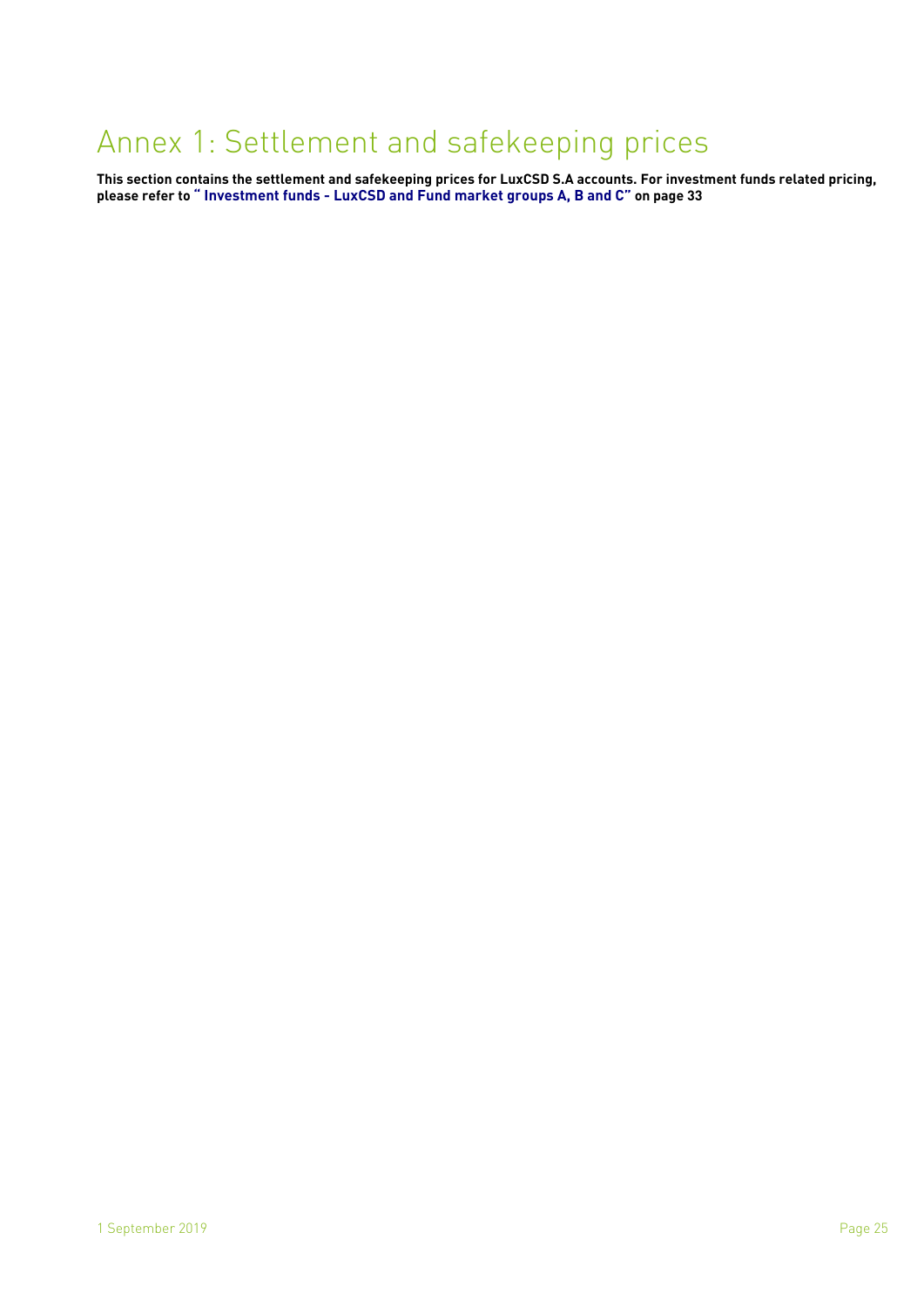# <span id="page-29-1"></span><span id="page-29-0"></span>Luxembourg (LuxCSD)

#### Settlement

#### **Accounts settling on T2S**

**Accounts not settling on T2S T2S internal** See [2.1](#page-9-3)

**Internal Debt and equities** See [2.2.2.1](#page-11-2)

### Safekeeping

**The Family group AUC volume considered to calculate safekeeping fees for LuxCSD market, takes into consideration the volume of the LuxCSD market held on LuxCSD accounts only.**

Minimum safekeeping fee per security: EUR 2.50

#### **Debt**

| million     | <b>Family group AUC volume (EUR)</b> | <b>Notary service</b><br>fee              | <b>Maintenance fee for</b><br>securities accounts at<br>top tier level |
|-------------|--------------------------------------|-------------------------------------------|------------------------------------------------------------------------|
| <b>From</b> | To                                   | <b>Invoice code</b><br><b>CB01005F0B0</b> | Invoice code:<br>CB01005F060                                           |
| 0           | 1,000                                | 0.03                                      | 0.99                                                                   |
| 1,000       | 5,000                                | 0.03                                      | 0.93                                                                   |
| 5,000       | 10,000                               | 0.03                                      | 0.87                                                                   |
| 10,000      | 20,000                               | 0.03                                      | 0.81                                                                   |
| 20,000      | 50.000                               | 0.03                                      | 0.75                                                                   |
| > 50.000    |                                      | 0.03                                      | 0.69                                                                   |

#### **Equities**

|             | <b>Family group AUC volume (EUR</b><br>million) | <b>Notary service</b><br>fee              | <b>Maintenance fee for</b><br>securities accounts at<br>top tier level |
|-------------|-------------------------------------------------|-------------------------------------------|------------------------------------------------------------------------|
| <b>From</b> | To                                              | <b>Invoice code</b><br><b>CB01005F0CO</b> | Invoice code:<br>CB01005F070                                           |
| $\Omega$    | 1,000                                           | 0.03                                      | 0.99                                                                   |
| 1,000       | 5,000                                           | 0.03                                      | 0.93                                                                   |
| 5,000       | 10,000                                          | 0.03                                      | 0.87                                                                   |
| 10,000      | 20,000                                          | 0.03                                      | 0.81                                                                   |
| 20,000      | 50.000                                          | 0.03                                      | 0.75                                                                   |
|             | > 50.000                                        | 0.03                                      | 0.69                                                                   |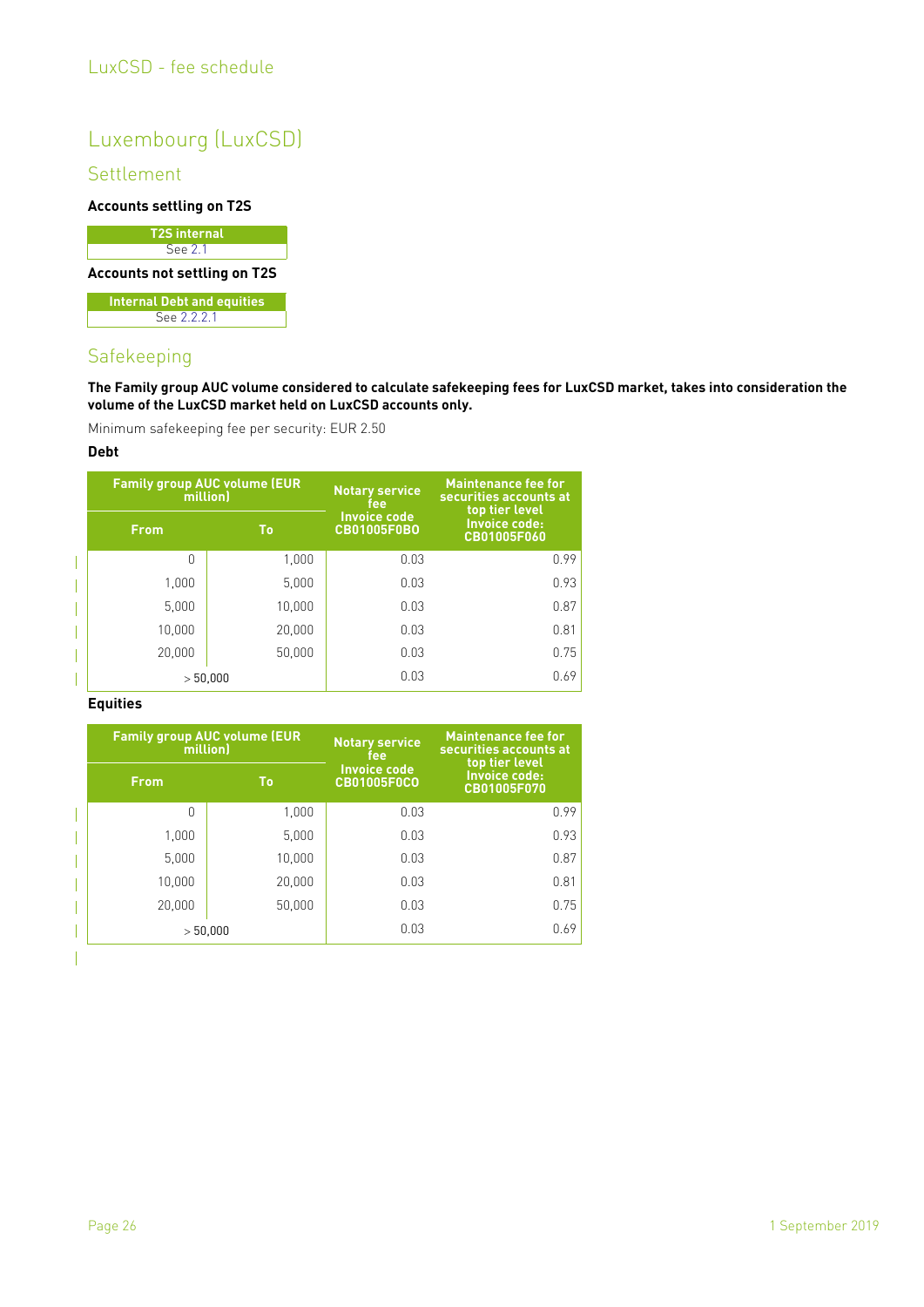## <span id="page-30-0"></span>Austria

## Settlement

#### **Accounts settling on T2S**

**T2S**  See [2.1](#page-9-3)

## Safekeeping

Minimum safekeeping fee per security: EUR 2.50

#### **Debt**

| <b>Family group AUC</b><br>volume<br>(EUR million) |         |      |      |      |      |      |       |      | <b>Family group discount scheme</b><br><b>Invoice code: CB010011010</b> |      |      |      |      |      |      |      |      |                                                  |                                                |
|----------------------------------------------------|---------|------|------|------|------|------|-------|------|-------------------------------------------------------------------------|------|------|------|------|------|------|------|------|--------------------------------------------------|------------------------------------------------|
|                                                    |         |      |      |      |      |      |       |      |                                                                         |      |      |      |      |      |      |      |      |                                                  |                                                |
| <b>From</b>                                        | To      |      |      |      |      | ю    | O     |      | ō                                                                       |      | 10   |      |      | 13   | 14   | 15   | 16   | /17                                              | 18                                             |
| 0                                                  | 750     | .39  | .38  | .24  | .15  |      | .10   | .09  | 1.08                                                                    | .07  | .06  |      |      |      |      |      |      | 0.551 0.945 0.840 0.761 0.683 0.604 0.551        | 0499                                           |
| 750                                                | 2.000   | .29  | .27  | .19  | .10  | 0.99 | 0.98' | 0.78 | 0.75                                                                    | 0.74 | 0.73 |      |      |      |      |      |      |                                                  | 0.72 0.648 0.576 0.522 0.468 0.414 0.378 0.342 |
| 2.000                                              | 6.000   | 1.19 | .08  | 0.98 | 0.89 | 0.76 | 0.72  | 0.64 | 0.62                                                                    | 0.59 | 0.59 |      |      |      |      |      |      | $0.59$ 0.531 0.472 0.428 0.384 0.339 0.310 0.280 |                                                |
| 6,000                                              | 15,000  |      | 0.98 | 0.87 | 0.78 | 0.69 | 0.66  | 0.63 | 0.59                                                                    | 0.53 | 0.53 |      |      |      |      |      |      | $0.52$ 0.468 0.416 0.377 0.338 0.299 0.273 0.247 |                                                |
| 15,000                                             | 30,000  |      |      |      | 0.77 | 0.68 | 0.59  | 0.55 | 0.53                                                                    | 0.51 | 0.50 |      |      |      |      |      |      | $0.49$ 0.441 0.392 0.355 0.319 0.282 0.257 0.233 |                                                |
| 30,000                                             | 60.000  |      |      |      |      | 0.67 | 0.57  | 0.54 | 0.52                                                                    | 0.50 | 0.49 |      |      |      |      |      |      | $0.48$ 0.432 0.384 0.348 0.312 0.276 0.252 0.228 |                                                |
| 60,000                                             | 130.000 |      |      |      |      |      | 0.55  | 0.53 | 0.51                                                                    | 0.49 | 0.48 |      |      |      |      |      |      | $0.4710.42310.37610.34110.30610.27010.24710.223$ |                                                |
| 130.000                                            | 200,000 |      |      |      |      |      |       | 0.51 | 0.50                                                                    | 0.48 | 0.47 |      |      |      |      |      |      | $0.46$ 0.414 0.368 0.334 0.299 0.265 0.242 0.219 |                                                |
| 200.000                                            | 280,000 |      |      |      |      |      |       |      | 0.48                                                                    | 0.45 | 0.44 |      |      |      |      |      |      | 0.44 0.396 0.352 0.319 0.286 0.253 0.231         | 0.209                                          |
| > 280.000                                          |         |      |      |      |      |      |       |      |                                                                         | 0.44 | 0.42 | 0.40 | 0.36 | 0.32 | 0.29 | 0.26 | 0.23 | 0.21                                             | 0.19                                           |

#### **Equities**

| <b>Family group AUC</b><br>volume<br>(EUR million) |        |      | <b>Family group discount scheme</b><br><b>Invoice code: CB010011020</b> |      |        |       |       |      |      |        |      |               |       |      |       |       |       |                                                            |            |
|----------------------------------------------------|--------|------|-------------------------------------------------------------------------|------|--------|-------|-------|------|------|--------|------|---------------|-------|------|-------|-------|-------|------------------------------------------------------------|------------|
| <b>From</b>                                        | To     |      |                                                                         |      |        |       |       |      |      |        |      |               | 12    | 13   |       | 15    | ıο    |                                                            | 18         |
|                                                    | 70     | 2.50 | 2.45                                                                    | 2.30 | 2.20   | 2 1 0 | 2.00  | .95  | 1.93 | -90 I  | .758 | 1.615         | 1.501 | .387 | 1.273 | l.178 | 1.102 |                                                            | .00710.931 |
| 70                                                 | 170    | 2.25 | 2.20                                                                    | 2 15 | 2.05   | .95   | 1.85  | .75  | 1.73 | -70 L  | .573 | 1.445         | 1.343 | .241 | 1.139 |       |       | 1.054 0.986 0.901 0.833                                    |            |
| 170                                                | 300    | -90  | .80                                                                     | 70   | - 60   | .55   | 1.50. | .45  | 1.42 | 1.38 L | 777  | 1 1 7 3       | 1.09  |      |       |       |       | 007 0.925 0.856 0.800 0.731 0.676                          |            |
| 300                                                | 600    | 75   | - 70                                                                    | .65  | $.58+$ | .52   | 1.46. | 42   | 1.38 | 1.30 L |      | $1.203$ 1.105 |       |      |       |       |       | 1.027 0.949 0.871 0.806 0.754 0.689 0.637                  |            |
| 600                                                | .500   | .65  | .60                                                                     | .55  | 45     | 40    | 1.30. | -20  | 1171 | 1 15 1 |      |               |       |      |       |       |       | L064 0.978 0.909 0.840 0.771 0.713 0.667 0.610 0.564       |            |
| .500                                               | 7.000  | .60  | .55                                                                     | .501 | . 40   | .35   | 1 25. | l 15 | 1.05 |        |      |               |       |      |       |       |       | 0.04 0.962 0.884 0.822 0.759 0.697 0.645 0.603 0.551 0.510 |            |
| 7.000                                              | 14.000 |      | -45                                                                     | .40  | .35    | .30   | 1 20. | 12   | 1.04 |        |      |               |       |      |       |       |       | 0.02 0.944 0.867 0.806 0.745 0.683 0.632 0.592 0.541 0.500 |            |
| >14.000                                            |        |      |                                                                         | .35  | .33    | -28   | 1 15  | 1 N  | l.OO |        |      |               |       |      |       |       |       | 0.00 0.925 0.850 0.790 0.730 0.670 0.620 0.580 0.530 0.490 |            |

| <b>Invoice code</b> | <b>Service description</b>                    | <b>Price</b> |
|---------------------|-----------------------------------------------|--------------|
| CB010031020         | CB010031010/ Austria infrastructure surcharge | $0.1$ bp     |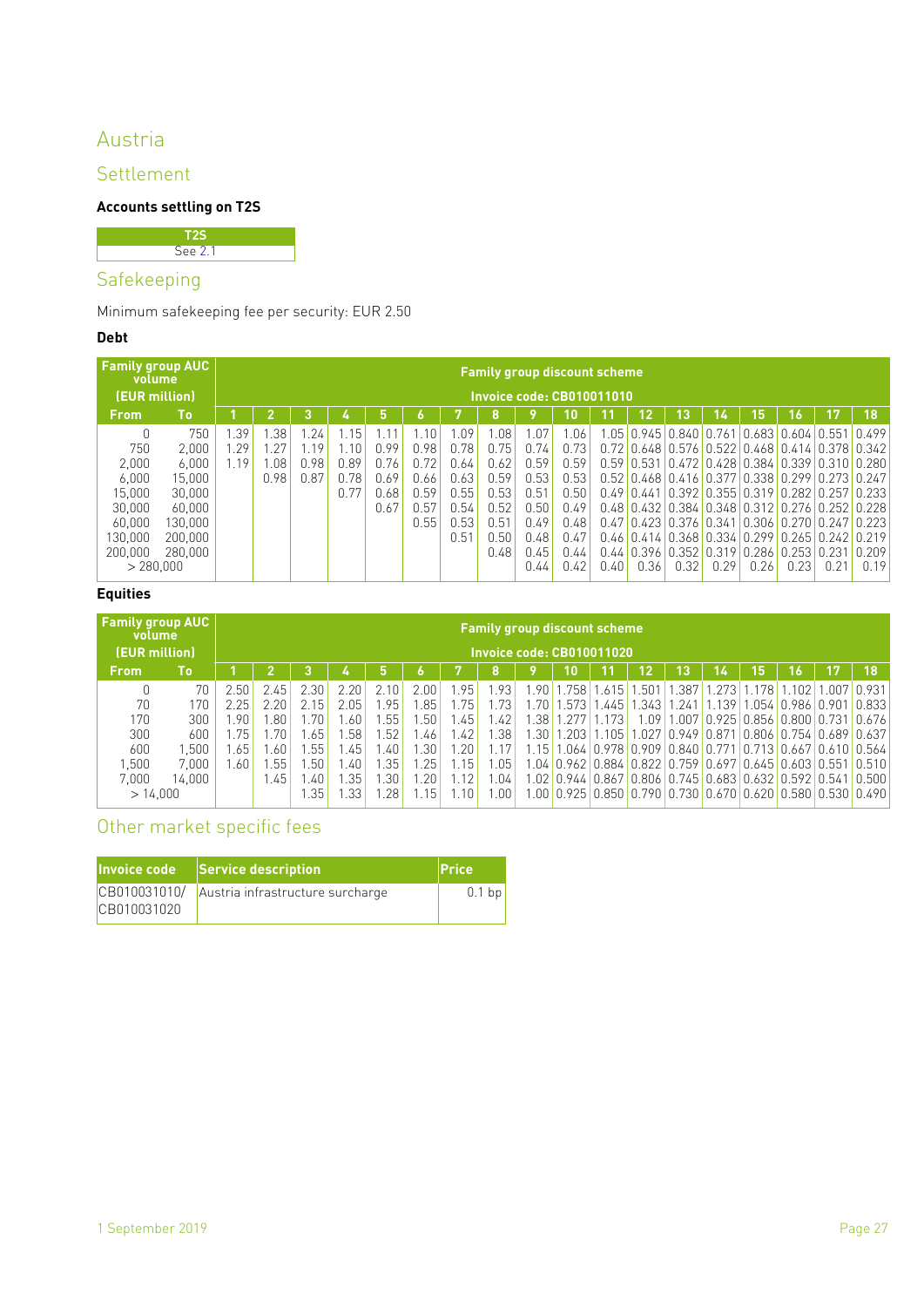# <span id="page-31-0"></span>Belgium

## Settlement

#### **Accounts settling on T2S**

**T2S**  See [2.1](#page-9-3)

## Safekeeping

Minimum safekeeping fee per security: EUR 2.50

#### **Debt**

| <b>Family group AUC</b><br>volume |       |                                                                                                                                                                     |                  |      |       |                  |      |                  |                  |      | <b>Family group discount scheme</b> |      |               |               |                  |                 |      |                  |                  |
|-----------------------------------|-------|---------------------------------------------------------------------------------------------------------------------------------------------------------------------|------------------|------|-------|------------------|------|------------------|------------------|------|-------------------------------------|------|---------------|---------------|------------------|-----------------|------|------------------|------------------|
| (EUR million)                     |       |                                                                                                                                                                     |                  |      |       |                  |      |                  |                  |      | <b>Invoice code: CB010011510</b>    |      |               |               |                  |                 |      |                  |                  |
| <b>From</b>                       | To    |                                                                                                                                                                     |                  |      |       |                  | ю    |                  |                  |      | 10                                  | 11   | 12            | 13            | Ш                | 15              | 6    | v                | 18               |
| U                                 | 100   |                                                                                                                                                                     | .75              | .67  | .60   | .551             | .47  | .40              | .28              | .20  | .201                                | .201 | .20           | .20           | .20 <sub>l</sub> | .201            | .20  | .20 <sub>l</sub> | .201             |
| 100                               | 300   | .35                                                                                                                                                                 | .331             | .29  | .26   | .221             |      | .14 <sup>1</sup> | . . 101          | .04  | .04                                 | .041 | .04           | .04           | .04              | .04             | ا04. | .04              | .041             |
| 300                               | 750   | .30                                                                                                                                                                 |                  | .22  | l.18l | .091             | .07  | .04              | .03 <sup>1</sup> | 1.03 | .031                                | .03  | .03           | .03           | .03              | .03             | .03  | .03              | .03 <sub>l</sub> |
| 750                               | .500  | .231                                                                                                                                                                | 1.14             | .12  | .08   | .07              | .05  | .03              | .03 <sub>1</sub> | 1.01 | .01                                 | 1.01 | .01           | .01           | .01              | .0 <sup>1</sup> | .01  | .01              | .01              |
| .500                              | 3.000 | .18                                                                                                                                                                 | 10 <sub>l</sub>  | .08' | .07   | .06              | .04  | .02              | .02'             | .01  | .01                                 | .01  | .01           | .01           | .01              | .0 <sup>1</sup> | .01  | .01              | .01              |
| 3.000                             | 5.000 | .07<br>.03 <sub>1</sub><br>.01<br>.001<br>$.00^{\circ}$<br>.00<br>.09'<br>.01<br>.001<br>.00 <sub>1</sub><br>.00<br>.00.<br>.00<br>.00<br>$.08^\circ$<br>.06<br>.16 |                  |      |       |                  |      |                  |                  |      |                                     |      | .001          |               |                  |                 |      |                  |                  |
| > 5,000                           |       | .141                                                                                                                                                                | .08 <sup>1</sup> |      | .06   | .05 <sub>1</sub> | 1.02 | .00              | .00              | .001 | .001                                | 1.00 | $.00^{\circ}$ | $.00^{\circ}$ | .00.             | .00             | .00' | .00              | .001             |

#### **Equities**

| <b>Family group AUC</b><br>volume |      |      |                           |      |      |      |      |        |                  |                  | <b>Family group discount scheme</b> |                  |                  |                  |      |                  |      |      |      |
|-----------------------------------|------|------|---------------------------|------|------|------|------|--------|------------------|------------------|-------------------------------------|------------------|------------------|------------------|------|------------------|------|------|------|
| (EUR million)                     |      |      | Invoice code: CB010011520 |      |      |      |      |        |                  |                  |                                     |                  |                  |                  |      |                  |      |      |      |
| <b>From</b>                       | To   |      |                           |      |      |      | о    |        |                  |                  | 10                                  |                  |                  | 13               | 14   | 15               | 16   | 17   | 18   |
| 0                                 | 30   |      |                           | 69'  | 2.65 | 2.60 | 2.55 | 2.48   | 2.40             | 2.30             | 2.30                                | 2.30             | 2.30             | 2.30             | 2.30 | 2.30             | 2.30 | 2.30 | 2.30 |
| 30                                | 75   | 2.30 | 2.28                      | 2.22 | 2.20 | 2.15 | 2.10 | 2.05   | .90              |                  |                                     |                  | .77'             | .77              |      | .77              | .77  | .77  | .77  |
| 75                                | 150  | .851 | 78                        | .75' | .70  | .651 | .601 | . 501  | .451             | .431             | .43!                                | .43              | .43              | .431             | .43  | .43              | .431 | .43  | .43  |
| 150                               | 300  | .801 |                           | .70  | .63  | .551 | .461 | 1.40   | .38 <sub>l</sub> | .36              | .36                                 | .361             | .36              | .36 <sub>l</sub> | .36  | .361             | .361 | .36  | .36  |
| 300                               | .500 | .751 | .69'                      | .63' | .52' | .451 | .401 | .381   | .36              | .34              | .34 <sub>1</sub>                    | .34 <sub>1</sub> | .34              | .34 <sub>1</sub> | .341 | .34 <sub>1</sub> | .34  | .34  | .341 |
| >1,500                            |      | .721 | .65'                      | .55  | .45  | .401 | .381 | ا35، ، | .32 <sup>1</sup> | .30 <sub>l</sub> | .301                                | ا30 ،            | .30 <sub>l</sub> | .30 <sub>l</sub> | .301 | .301             | .301 | .30  | .301 |

| Invoice code                             | <b>Service description</b>                                                                                                                                                                                         | <b>Price</b> |
|------------------------------------------|--------------------------------------------------------------------------------------------------------------------------------------------------------------------------------------------------------------------|--------------|
| CB010011520                              | Minimum market value per security applied by ESES for equities                                                                                                                                                     | 12.00 EUR    |
| CB010011520                              | Minimum market value per security applied by ESES for equity linked instruments                                                                                                                                    | 6.00 EUR     |
| CB01001FA*/<br>CB01004FB*/<br>CB01004FC* | Minimum market value per security applied by ESES for funds                                                                                                                                                        | 12.00 EUR    |
|                                          | National Bank of Belgium (NBB): Fees for partial settlement, market claims and<br>transformation and settlement discipline charges are categorised as out of pocket<br>expenses. See "6.4 Out of pocket expenses". |              |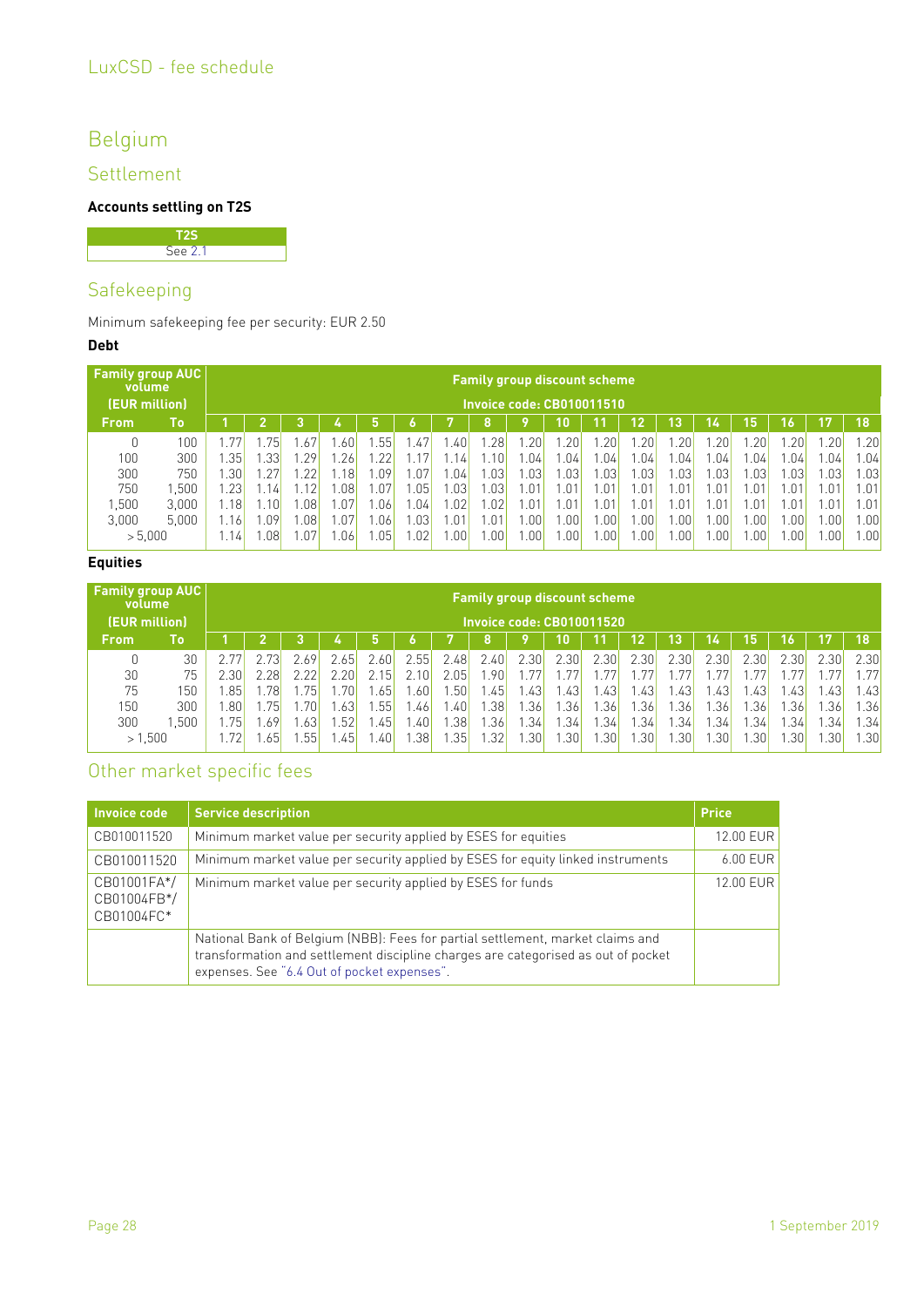## <span id="page-32-0"></span>France

## Settlement

#### **Accounts settling on T2S**

**T2S**  See [2.1](#page-9-3)

#### Safekeeping

Minimum safekeeping fee per security: EUR 2.50

#### **Debt**

|             | <b>Family group AUC</b><br>volume |                  | <b>Family group discount scheme</b> |      |       |      |      |      |       |                           |      |      |      |      |      |                                                |      |      |                                                |
|-------------|-----------------------------------|------------------|-------------------------------------|------|-------|------|------|------|-------|---------------------------|------|------|------|------|------|------------------------------------------------|------|------|------------------------------------------------|
|             | (EUR million)                     |                  |                                     |      |       |      |      |      |       | Invoice code: CB010018010 |      |      |      |      |      |                                                |      |      |                                                |
| <b>From</b> | To                                |                  |                                     |      |       |      | O    |      | 8     | ٥                         | 10   |      | 12   | 13   |      | 15                                             | 16   | '17  | 18                                             |
|             | 750                               | .39 <sup>1</sup> | .38                                 | 1.24 | 1.15I | 11.، | 1.10 | .09  | l.08l | 1.07                      | 1.06 |      |      |      |      | 1.05 0.945 0.840 0.761 0.683 0.604 0.551       |      |      | 0.499                                          |
| 750         | 2.000                             | .29              | .27                                 | 1.19 | 1.10  | 0.99 | 0.98 | 0.78 | 0.75  | 0.74                      | 0.73 |      |      |      |      |                                                |      |      | 0.72 0.648 0.576 0.522 0.468 0.414 0.378 0.342 |
| 2,000       | 6,000                             | 1.19             | .08                                 | 0.98 | 0.89  | 0.76 | 0.72 | 0.64 | 0.62  | 0.59                      | 0.59 |      |      |      |      | 0.59 0.531 0.472 0.428 0.384 0.339 0.310 0.280 |      |      |                                                |
| 6.000       | 15,000                            |                  | 0.98                                | 0.87 | 0.78  | 0.69 | 0.66 | 0.63 | 0.59  | 0.53                      | 0.53 |      |      |      |      | 0.52 0.468 0.416 0.377 0.338 0.299 0.273 0.247 |      |      |                                                |
| 15,000      | 30,000                            |                  |                                     |      | 0.77  | 0.68 | 0.59 | 0.55 | 0.53  | 0.51                      | 0.50 |      |      |      |      | 0.49 0.441 0.392 0.355 0.319 0.282 0.257 0.233 |      |      |                                                |
| 30,000      | 60,000                            |                  |                                     |      |       | 0.67 | 0.57 | 0.54 | 0.52  | 0.50                      | 0.49 |      |      |      |      | 0.48 0.432 0.384 0.348 0.312 0.276 0.252 0.228 |      |      |                                                |
| 60,000      | 130,000                           |                  |                                     |      |       |      | 0.55 | 0.53 | 0.51  | 0.49                      | 0.48 |      |      |      |      | 0.47 0.423 0.376 0.341 0.306 0.270 0.247 0.223 |      |      |                                                |
| 130,000     | 200,000                           |                  |                                     |      |       |      |      | 0.51 | 0.50  | 0.48                      | 0.47 |      |      |      |      | 0.46 0.414 0.368 0.334 0.299 0.265 0.242 0.219 |      |      |                                                |
| 200,000     | 280,000                           |                  |                                     |      |       |      |      |      | 0.48  | 0.45                      | 0.44 |      |      |      |      | 0.44 0.396 0.352 0.319 0.286 0.253 0.231       |      |      | $\left[$ 0 209                                 |
|             | > 280.000                         |                  |                                     |      |       |      |      |      |       | 0.44                      | 042  | 0.40 | 0.36 | 0.32 | 0.29 | 0.26                                           | 0.23 | 0.21 | 0.19                                           |

#### **Equities**

| <b>Family group AUC</b><br>volume<br>(EUR million) |        |       | <b>Family group discount scheme</b><br><b>Invoice code: CB010018020</b> |       |                       |      |      |       |       |      |       |             |           |       |           |                                                            |              |      |              |
|----------------------------------------------------|--------|-------|-------------------------------------------------------------------------|-------|-----------------------|------|------|-------|-------|------|-------|-------------|-----------|-------|-----------|------------------------------------------------------------|--------------|------|--------------|
| <b>From</b>                                        | To     |       | 12<br>13<br>10<br>15<br>o                                               |       |                       |      |      |       |       |      |       |             | 16        |       | 18        |                                                            |              |      |              |
|                                                    | 70     | :501  | 2.45                                                                    | 2.30  | 2.20                  | 2.10 | 2.00 | .95   | 1.93  | .901 |       | 1.758 1.615 | 1.501     | 1.387 | $1.273$ 1 |                                                            | .178 1.102 1 |      | $.007$ 0.931 |
| 70                                                 | 170    | 2 251 | 2.20                                                                    | 2.15  | 2.05                  | .951 | .851 | 175   | 1.73  | .701 |       | 1.573 1.445 | $1.343$ 1 | 1.241 |           | 1.139 1.054 0.986 0.901 0.833                              |              |      |              |
| 170                                                | 300    | .901  | 1.801                                                                   | . 701 | 1.601                 | .551 | .501 | 1.45  | 1.42  | .381 |       | 1.277 1.173 | 1.09      |       |           |                                                            |              |      |              |
| 300                                                | 600    | .75   | 1.701                                                                   | .651  | .581                  | .521 | .461 | 1.42  | 1.38  | L30L |       |             |           |       |           | 1.203 1.105 1.027 0.949 0.871 0.806 0.754 0.689 0.637      |              |      |              |
| 600                                                | 1.500  | .65   | .601                                                                    | .551  | $\lfloor .45 \rfloor$ | .401 | .301 | .20   | 1.17  | 1.15 |       |             |           |       |           | 1.064 0.978 0.909 0.840 0.771 0.713 0.667 0.610 0.564      |              |      |              |
| 1.500                                              | 7.000  | .601  | .551                                                                    | .501  | l .40l                | .351 | .251 | 1.15  | 1.05  |      |       |             |           |       |           | 1.04 0.962 0.884 0.822 0.759 0.697 0.645 0.603 0.551 0.510 |              |      |              |
| 7.000                                              | 14.000 |       | 1.451                                                                   | .40   | .35 <sub>1</sub>      | .301 | -201 | 1 12  | 1.04  |      |       |             |           |       |           | 1.02 0.944 0.867 0.806 0.745 0.683 0.632 0.592 0.541 0.500 |              |      |              |
| >14.000                                            |        |       |                                                                         | .35   | .331                  | .28  |      | . 101 | 1.001 | - UU | 0.925 | 0.85        | 0.791     | 0.73  | 0.67      | 0.62                                                       | 0.58         | 0.53 | 0.49         |

| Invoice code                             | <b>Service description</b>                                                      | <b>Price</b> |
|------------------------------------------|---------------------------------------------------------------------------------|--------------|
| CB010018020                              | Minimum market value per security applied by ESES for equities                  | 6.00 EUR     |
| CB010018020                              | Minimum market value per security applied by ESES for equity linked instruments | 1.00 EUR     |
| CB01001FA*/<br>CB01004FB*/<br>CB01004FC* | Minimum market value per security applied by ESES for funds                     | $6.00$ EUR   |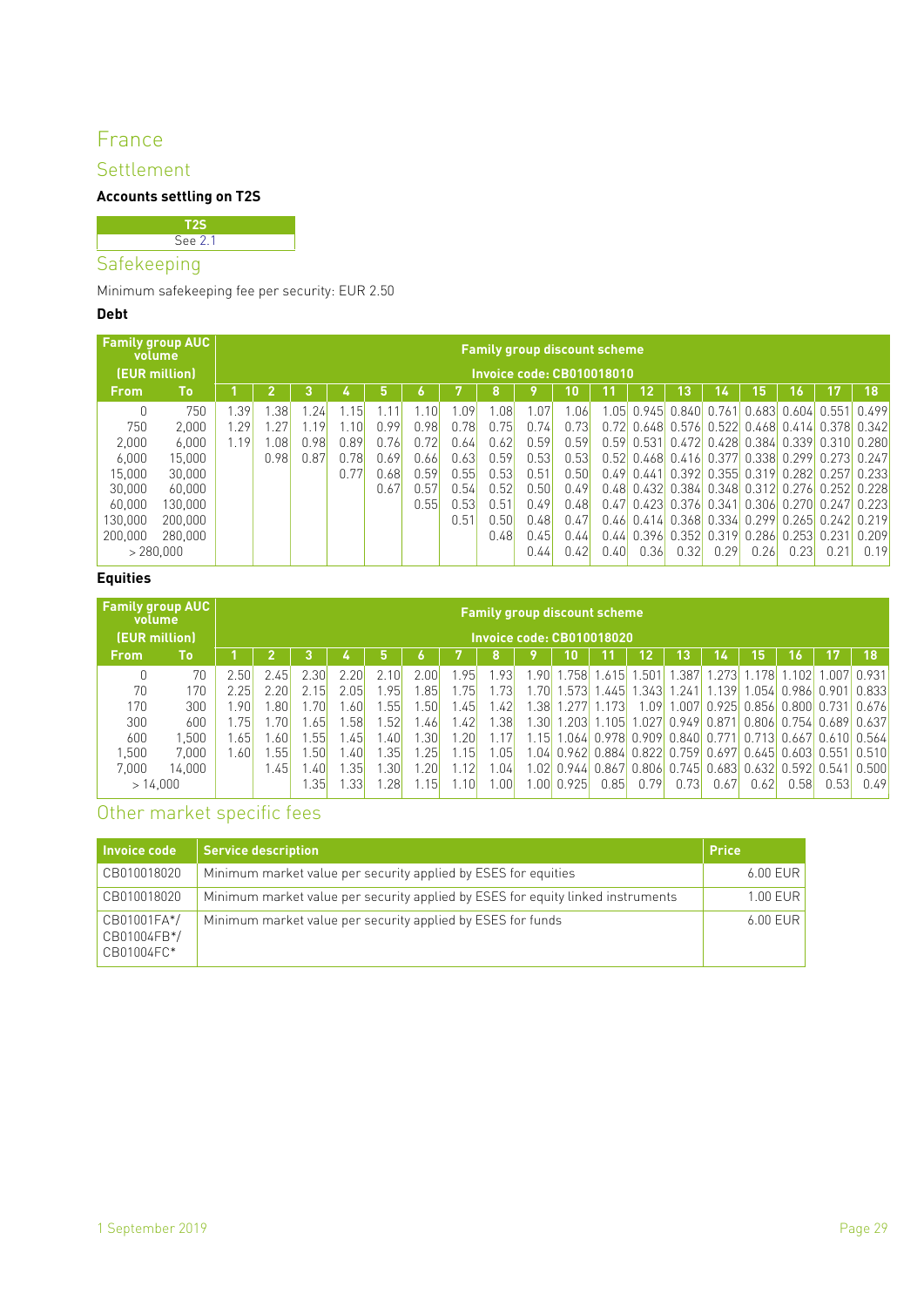# <span id="page-33-0"></span>Germany

## Settlement

#### **Accounts settling on T2S**

**T2S**  See [2.1](#page-9-3)

## Safekeeping

Minimum safekeeping fee per security: EUR 2.50

#### **Debt**

|             | <b>Family group AUC</b><br>volume |       |      |      |       |      |      |      |      | <b>Family group discount scheme</b> |      |      |                |      |      |                                                |             |      |                                                       |
|-------------|-----------------------------------|-------|------|------|-------|------|------|------|------|-------------------------------------|------|------|----------------|------|------|------------------------------------------------|-------------|------|-------------------------------------------------------|
|             | (EUR million)                     |       |      |      |       |      |      |      |      | <b>Invoice code: CB010018510</b>    |      |      |                |      |      |                                                |             |      |                                                       |
| <b>From</b> | Τo                                |       |      |      |       | 5    | ľ.   |      |      |                                     |      |      | $\overline{2}$ | 3    | 4    | 15                                             | 16          | 17   | 18                                                    |
| 0           | 750                               | .39   | .381 | 1.24 | 151   |      | 1.10 | .09  | .081 | 1.07                                | .06  |      |                |      |      |                                                |             |      | <u>1.05 0.945 0.840 0.761 0.683 0.604 0.551 0.499</u> |
| 750         | 2.000                             | .29   | . 27 | 1.19 | 1.10I | 0.99 | 0.98 | 0.78 | 0.75 | 0.74                                | 0.73 | 0.72 |                |      |      |                                                |             |      | 0.648 0.576 0.522 0.468 0.414 0.378 0.342             |
| 2.000       | 6.000                             | 1.191 | .08  | 0.98 | 0.89  | 0.76 | 0.72 | 0.64 | 0.62 | 0.59                                | 0.59 |      |                |      |      |                                                |             |      | 0.59 0.531 0.472 0.428 0.384 0.339 0.310 0.280        |
| 6,000       | 15,000                            |       | 0.98 | 0.87 | 0.78  | 0.69 | 0.66 | 0.63 | 0.59 | 0.53                                | 0.53 |      |                |      |      |                                                |             |      | 0.52 0.468 0.416 0.377 0.338 0.299 0.273 0.247        |
| 15.000      | 30,000                            |       |      |      | 0.77  | 0.68 | 0.59 | 0.55 | 0.53 | 0.51                                | 0.50 |      |                |      |      |                                                |             |      | 0.49 0.441 0.392 0.355 0.319 0.282 0.257 0.233        |
| 30,000      | 60.000                            |       |      |      |       | 0.67 | 0.57 | 0.54 | 0.52 | 0.50                                | 0.49 |      |                |      |      | 0.48 0.432 0.384 0.348 0.312 0.276 0.252 0.228 |             |      |                                                       |
| 60,000      | 130.000                           |       |      |      |       |      | 0.55 | 0.53 | 0.51 | 0.49                                | 0.48 |      |                |      |      |                                                |             |      | 0.47 0.423 0.376 0.341 0.306 0.270 0.247 0.223        |
| 130.000     | 200,000                           |       |      |      |       |      |      | 0.51 | 0.50 | 0.48                                | 0.47 |      |                |      |      |                                                |             |      | 0.46 0.414 0.368 0.334 0.299 0.265 0.242 0.219        |
| 200,000     | 280,000                           |       |      |      |       |      |      |      | 0.48 | 0.45                                | 0.44 | 0.44 |                |      |      | 0.396 0.352 0.319 0.826                        | 0.253 0.231 |      | 0.209                                                 |
|             | > 280.000                         |       |      |      |       |      |      |      |      | 0.44                                | 0.42 | 0.40 | 0.36           | 0.32 | 0.29 | 0.26                                           | 0.23        | 0.21 | 0.19                                                  |

#### **Equities**

| <b>Family group AUC</b><br>volume |        |       |      |       |       |      |                   |                      |                  |                  |       | <b>Family group discount scheme</b> |      |      |      |                                                  |      |                                                                                     |               |
|-----------------------------------|--------|-------|------|-------|-------|------|-------------------|----------------------|------------------|------------------|-------|-------------------------------------|------|------|------|--------------------------------------------------|------|-------------------------------------------------------------------------------------|---------------|
| (EUR million)                     |        |       |      |       |       |      |                   |                      |                  |                  |       | <b>Invoice code: CB010018520</b>    |      |      |      |                                                  |      |                                                                                     |               |
| <b>From</b>                       | Τo     |       |      |       |       |      |                   |                      |                  |                  | Ю     |                                     |      | 13   |      | 15                                               | 16   |                                                                                     |               |
|                                   | 70     | 2.50  | 245  | 2.30  | 2.20  | 2.10 | 2.00 <sub>l</sub> | .95                  | 1.93             | l.90 l           |       | L.758 1.615                         |      |      |      | <u>1.501   1.387   1.273   1.178   1.102   1</u> |      |                                                                                     | $0.007$ 0.931 |
| 70                                | 170    | 2 25  | 220  | 2 15  | 2.05  | .95  | .85 <sup>1</sup>  | . 75                 | 1.731            | .701             | .573  | 1.445                               |      |      |      |                                                  |      | 1.343 1.241 1.139 1.054 0.986 0.901 0.833                                           |               |
| 170                               | 300    | l.90I | .801 | 1.701 | 1.601 | .551 | .50               | -45                  | 1.421            | $\overline{.}38$ |       | L277 1.173                          | .091 |      |      |                                                  |      | 1.007 0.925 0.856 0.800 0.731 0.676                                                 |               |
| 300                               | 600    | 1751  |      | - 65  | .58   | .52  | .461              | .421                 | 1.38             | L30L             |       |                                     |      |      |      |                                                  |      | l.203   1.105   1.027   0.949   0.871   0.806   0.754   0.689   0.637               |               |
| 600                               | 1.500  | 1.651 | .601 | 55    | 1.45  | .401 | $\overline{.30}$  | $\left  .20 \right $ | 1 1 7            | 1.15             |       |                                     |      |      |      |                                                  |      | 1.064 0.978 0.909 0.840 0.771 0.713 0.667 0.610 0.564                               |               |
| 1,500                             | 7.000  | 1.601 | .551 | - 50  | 1.401 | .351 | .25               | .15                  | 1.05             |                  |       |                                     |      |      |      |                                                  |      | <u>1.04   0.962   0.884   0.822   0.759   0.697   0.645   0.603   0.551   0.510</u> |               |
| 7.000                             | 14.000 |       | .45  | - 40  | 1.351 | .301 | .201              | .12                  | 1.041            | 1.02             |       |                                     |      |      |      |                                                  |      | 0.944 0.867 0.806 0.745 0.683 0.632 0.592 0.541 0.500                               |               |
| >14.000                           |        |       |      | .351  | .331  | .281 | .151              | .101                 | $1.00\mathsf{I}$ | .001             | 0.925 | 0.85                                | 0.79 | 0.73 | 0.67 | 0.62                                             | 0.58 | 0.53                                                                                | 0.49          |

| <b>Invoice code</b> | Service description                                            | <b>Price</b> |
|---------------------|----------------------------------------------------------------|--------------|
|                     | CB0202085PI85   Physical delivery of securities (per delivery) | 30.00 EUR    |
| CB02020900101       | Registered shares - external instruction                       | 20.00 EUR L  |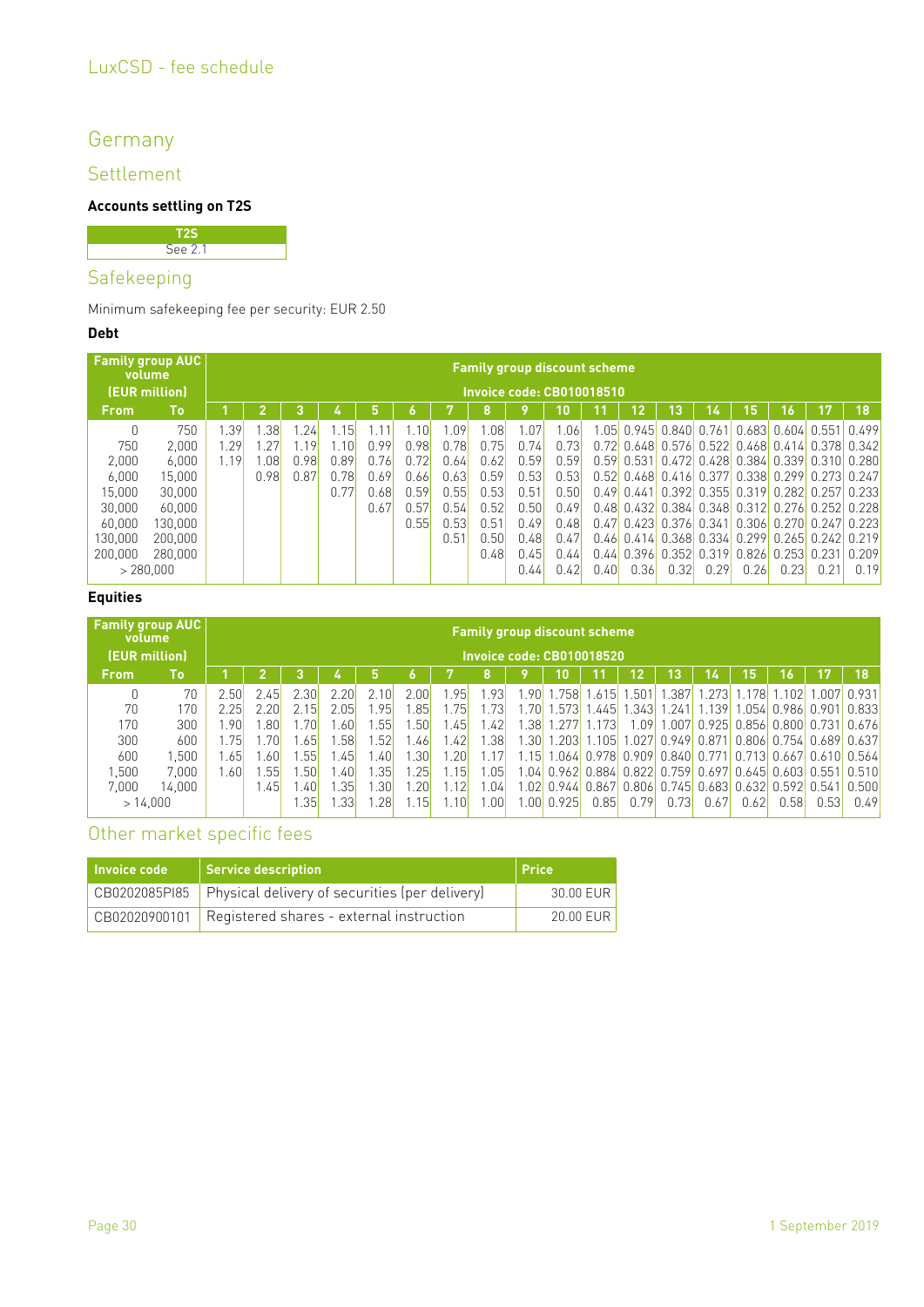## <span id="page-34-0"></span>Greece

## Settlement

#### **Accounts settling on T2S**

**T2S**  See [2.1](#page-9-3)

## Safekeeping

Minimum safekeeping fee per security: EUR 6.50

#### **Debt**

| <b>Family group AUC</b><br>volume<br>(EUR million) |       |      |      |      |      |      |      |      |      |      | <b>Family group discount scheme</b><br>Invoice code: CB010019010 |      |      |      |      |      |      |      |      |
|----------------------------------------------------|-------|------|------|------|------|------|------|------|------|------|------------------------------------------------------------------|------|------|------|------|------|------|------|------|
| <b>From</b>                                        | To    |      |      |      |      |      |      |      |      |      |                                                                  |      | 12   | 13   | 14   | 15   | 16   | 17   | 18   |
|                                                    | 100   | 6.00 | 5.90 | 5.75 | 5.65 | 5.55 | 5.40 | 5.20 | 4.90 | 4.44 | 4.44                                                             | 4.44 | 4.44 | 4.44 | 4.44 | 4.44 | 4.44 | 4.44 | 4.44 |
| 100                                                | 300   | 5.50 | 5.44 | 5.40 | 5.28 | 5.22 | 4.90 | 4.60 | 4.40 | 4.30 | 4.30                                                             | 4.30 | 4.30 | 4.30 | 4.30 | 4.30 | 4.30 | 4.30 | 4.30 |
| 300                                                | 750   | 5.25 | 5.22 | 5.20 | 5.00 | 4.80 | 4.60 | 4.40 | 4.20 | 4.05 | 4.05                                                             | 4.05 | 4.05 | 4.05 | 4.05 | 4.05 | 4.05 | 4.05 | 4.05 |
| 750                                                | .500  | 5.10 | 5.00 | 4.90 | 4.80 | 4.20 | 4.16 | 4.14 | 4.12 | 4.00 | 4.00                                                             | 4.00 | 4.00 | 4.00 | 4.00 | 4.00 | 4.00 | 4.00 | 4.00 |
| .500                                               | 3.000 | 5.00 | 4.90 | 4.70 | 4.50 | 4.15 | 4.10 | 4.00 | 3.90 | 3.88 | 3.88                                                             | 3.88 | 3.88 | 3.88 | 3.88 | 3.88 | 3.88 | 3.88 | 3.88 |
| 3.000                                              | 5.000 | 4.90 | 4.80 | 4.65 | 4.45 | 4.12 | 4.05 | 3.90 | 3.80 | 3.70 | 3.70                                                             | 3.70 | 3.70 | 3.70 | 3.70 | 3.70 | 3.70 | 3.70 | 3.70 |
| > 5.000                                            |       | 4.70 | 4.60 | 4.60 | 4.40 | 4.10 | 4.00 | 3.80 | 3.60 | 3.50 | 3.50                                                             | 3.50 | 3.50 | 3.50 | 3.50 | 3.50 | 3.50 | 3.50 | 3.50 |

#### **Equities**

| <b>Family group AUC</b> | volume |  |  |  |  |    | <b>Family group discount scheme</b> |  |    |     |                                                                                                                              |
|-------------------------|--------|--|--|--|--|----|-------------------------------------|--|----|-----|------------------------------------------------------------------------------------------------------------------------------|
| (EUR million)           |        |  |  |  |  |    | <b>Invoice code: CB010019020</b>    |  |    |     |                                                                                                                              |
| <b>From</b>             | To     |  |  |  |  | 10 |                                     |  | 15 | -16 | 18                                                                                                                           |
|                         | 30     |  |  |  |  |    |                                     |  |    |     | 40.00  39.00  38.00  37.00  35.90  34.75  33.55  32.30  31.00  31.00  31.00  31.00  31.00  31.00  31.00  31.00  31.00  31.00 |
| 30                      | 75     |  |  |  |  |    |                                     |  |    |     | 33.00 34.00 33.00 32.00 31.00 30.00 28.75 27.50 26.00 26.00 26.00 26.00 26.00 26.00 26.00 26.00 26.00 26.00 26               |
| 75                      | 150    |  |  |  |  |    |                                     |  |    |     | 30.00 33.00 32.00 31.00 30.00 28.75 27.50 26.25 25.00 25.00 25.00 25.00 25.00 25.00 25.00 25.00 25.00 25.00 25               |
| 150                     | 300    |  |  |  |  |    |                                     |  |    |     | 33.00 32.00 31.00 30.00 28.00 27.00 26.00 25.00 24.00 24.00 24.00 24.00 24.00 24.00 24.00 24.00 24.00 24.00 24               |
| 300                     | .500   |  |  |  |  |    |                                     |  |    |     | 32.00 31.00 30.00 28.00 27.00 26.00 25.00 24.00 23.00 23.00 23.00 23.00 23.00 23.00 23.00 23.00 23.00 23.00 23               |
| >1.500                  |        |  |  |  |  |    |                                     |  |    |     | 20.00 25.00 26.00 24.50 24.00 23.00 22.00 21.00 20.00 20.00 20.00 20.00 20.00 20.00 20.00 20.00 20.00 20.00 20               |

| Invoice code In Service description                  | <b>Price</b> |
|------------------------------------------------------|--------------|
| CB01003901010 Greek infrastructure surcharge on debt | $0.098$ bp   |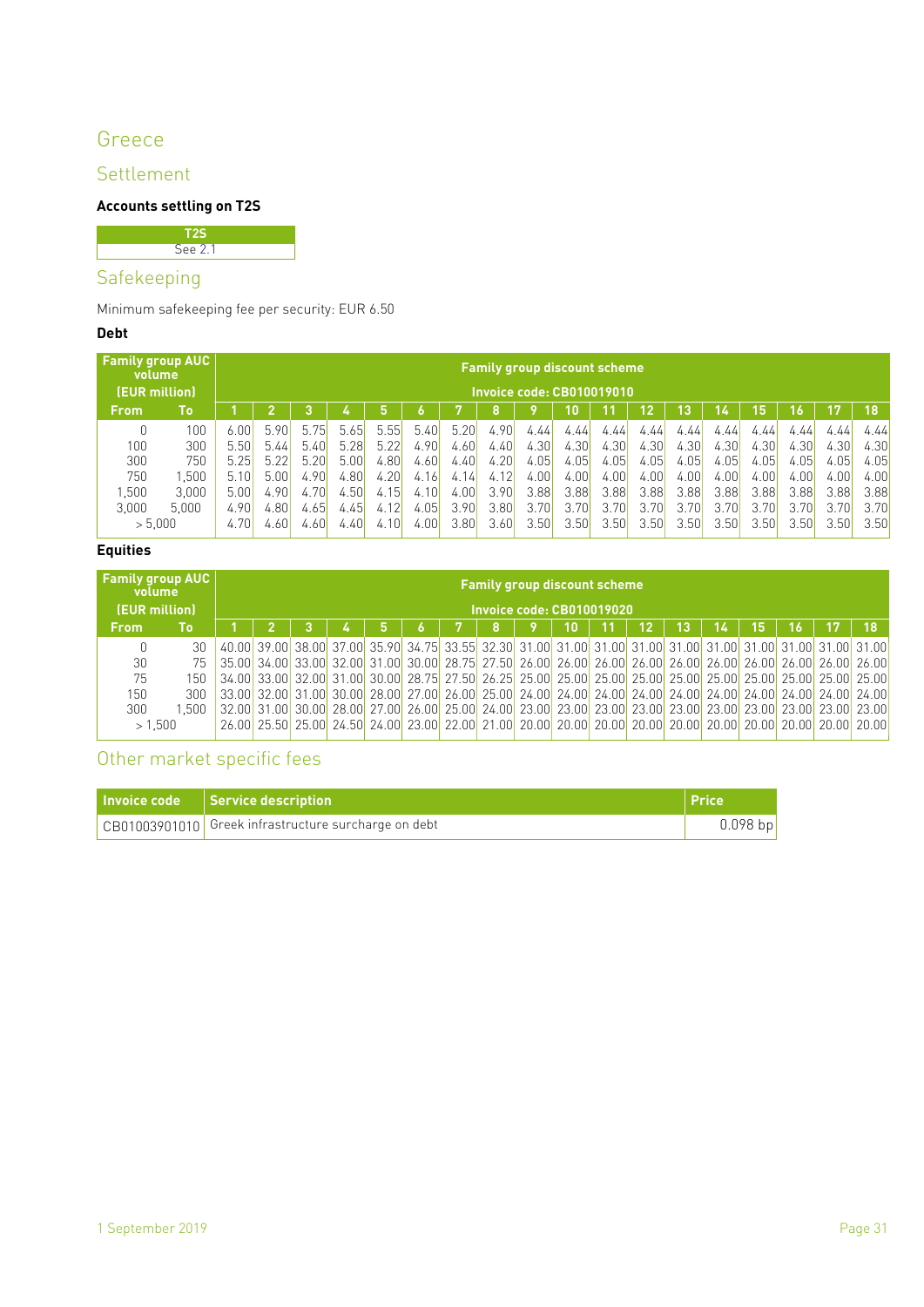# <span id="page-35-0"></span>Iceland

## Settlement

#### **Accounts not settling on T2S**

|                             | Internal debt and equities |              |                                    | <b>Internal</b><br>investment funds |              |
|-----------------------------|----------------------------|--------------|------------------------------------|-------------------------------------|--------------|
|                             | See 2.2.2.1                |              |                                    | See 2.2.2.2                         |              |
| Invoice code: CB0202025A510 | <b>External debt</b>       |              | <b>Invoice code: CB0202025A520</b> | <b>External equities</b>            |              |
| <b>From</b>                 | Τo                         | <b>Price</b> | <b>From</b>                        | Τo                                  | <b>Price</b> |
|                             | 15                         | 68.00        |                                    | 15                                  | 68.00        |
| 16                          | 35                         | 56.00        | 16                                 | 35                                  | 56.00        |
| 36                          | 120                        | 55.00        | 36                                 | 120                                 | 55.00        |
| 121                         | 280                        | 54.00        | 121                                | 280                                 | 54.00        |
| 281                         | 550                        | 53.00        | 281                                | 550                                 | 53.00        |
| >550                        |                            | 52.00        | >550                               |                                     | 52.00        |

## Safekeeping

Minimum safekeeping fee per security: EUR 6.50

#### **Debt**

| <b>Family group AUC</b><br>volume |       |                   |        |       |       |       |      |      |      |       | <b>Family group discount scheme</b> |      |      |       |       |       |                   |      |      |
|-----------------------------------|-------|-------------------|--------|-------|-------|-------|------|------|------|-------|-------------------------------------|------|------|-------|-------|-------|-------------------|------|------|
| (EUR million)                     |       |                   |        |       |       |       |      |      |      |       | Invoice code: CB01001A510           |      |      |       |       |       |                   |      |      |
| <b>From</b>                       | To    |                   |        |       |       |       | о    |      | o    |       | 10                                  |      | 12   | 13    |       | 15    | 16                | 47   | 18   |
|                                   | 100   | 100               | 10.70L | .401  | .001  | 9 70  | 9.50 | 9.30 | 9.10 | 9.00  | 9.00                                | 9.00 | 9.00 | 9.00  | 9.00  | 9.00  | 9.00              | 9.00 | 9.00 |
| 100                               | 300   | 10.55             | 10.20  | 9.85  | 9.60  | 9.40  | 9.20 | 9.00 | 8.80 | 8.70  | 8.70                                | 8.70 | 8.70 | 8.70  | 8.70  | 8.70  | 8.70              | 8.70 | 8.70 |
| 300                               | 750   | 9.30              | 9.00   | 8.70  | 8.50  | 8.30  | 8.10 | 7.90 | 7.70 | 7.601 | 7.60                                | 7.60 | 7.60 | 7.601 | 7.60I | 7.60  | 7.60 <sub>1</sub> | 7.60 | 7.60 |
| 750                               | 1.500 | 8.70              | 8.55   | 8.40  | 8.00  | '.601 | 7.40 | 7.20 | 7.00 | 6.90  | 6.90                                | 6.90 | 6.90 | 6.90  | 6.90  | 6.90  | 6.90              | 6.90 | 6.90 |
| .500                              | 3.000 | 8.20              | 8.00   | 7.801 | 7.45I | 7.10  | 6.90 | 6.70 | 6.50 | 6.40  | 6.40                                | 6.40 | 6.40 | 6.40  | 6.40  | 6.401 | 6.40              | 6.40 | 6.40 |
| 3.000                             | 5.000 | 8.00 <sup>1</sup> | 7.65   | 7.30  | 6.60  | 5.90  | 5.70 | 5.50 | 5.30 | 5.20  | 5.20                                | 5.20 | 5.20 | 5.20  | 5.20  | 5.20  | 5.20              | 5.20 | 5.20 |
| > 5,000                           |       | '.701             | '.351  | 00.   | 6.30  | 5.60  | 5.40 | 5.20 | 5.00 | 4.90  | 4.90                                | 4.90 | 4.90 | 4.90  | 4.90  | 4.90  | 4.90              | 4.90 | 4.90 |

#### **Equities**

| <b>Family group AUC</b><br>volume |       |      |                                 |                   |      |       |      |      |      |       | <b>Family group discount scheme</b> |       |      |       |      |      |       |       |                   |
|-----------------------------------|-------|------|---------------------------------|-------------------|------|-------|------|------|------|-------|-------------------------------------|-------|------|-------|------|------|-------|-------|-------------------|
| (EUR million)                     |       |      |                                 |                   |      |       |      |      |      |       | Invoice code: CB01001A520           |       |      |       |      |      |       |       |                   |
| From                              | To    |      | V 2<br>13<br>11<br>5<br>10<br>6 |                   |      |       |      |      |      |       |                                     |       |      |       |      | 7    | 18    |       |                   |
| 0                                 | 100   | nol  | 10 70L                          | 401               | 0.00 | 9.70  | 9.50 | 9.30 | 9.10 | 9.00  | 9.00                                | 9.00  | 9.00 | 9.00  | 9.00 | 9.00 | 9.00  | 9.00  | 9.00              |
| 100                               | 300   |      | 10.55 10.20                     | 9.85              | 9.60 | 9.40  | 9.20 | 9.00 | 8.80 | 8.70  | 8.70                                | 8.70  | 8.70 | 8.70  | 8.70 | 8.70 | 8.70  | 8.70  | 8.70              |
| 300                               | 750   | 9.30 | 9.00                            | 8.70              | 8.50 | 8.30  | 8.10 | 7.90 | 7.70 | 7.60l | 7.60                                | 7.601 | 7.60 | 7.60I | .60  | 7.60 | 7.601 | 7.601 | 7.60 <sub>1</sub> |
| 750                               | 1.500 | 8.70 | 8.55                            | 8.40              | 8.00 | 7.601 | 7.40 | 7.20 | 7.00 | 6.90  | 6.90                                | 6.90  | 6.90 | 6.90  | 6.90 | 6.90 | 6.90  | 6.90  | 6.90              |
| .500                              | 3.000 | 8.20 | 8.00 <sub>l</sub>               | 7.80              | 7.45 | 7.10  | 6.90 | 6.70 | 6.50 | 6.40  | 6.40                                | 6.40  | 6.40 | 6.40  | 6.40 | 6.40 | 6.40  | 6.40  | 6.40              |
| 3.000                             | 5.000 | 8.00 | 7.65                            | 7.30              | 6.60 | 5.90  | 5.70 | 5.50 | 5.30 | 5.20  | 5.20                                | 5.20  | 5.20 | 5.20  | 5.20 | 5.20 | 5.20  | 5.20  | 5.20              |
| > 5.000                           |       | 7.70 | .35 <sub>l</sub>                | 7.00 <sub>1</sub> | 6.30 | 5.60  | 5.40 | 5.20 | 5.00 | 4.90  | 4.90                                | 4.90  | 4.90 | 4.90  | 4.90 | 4.90 | 4.90  | 4.90  | 4.90              |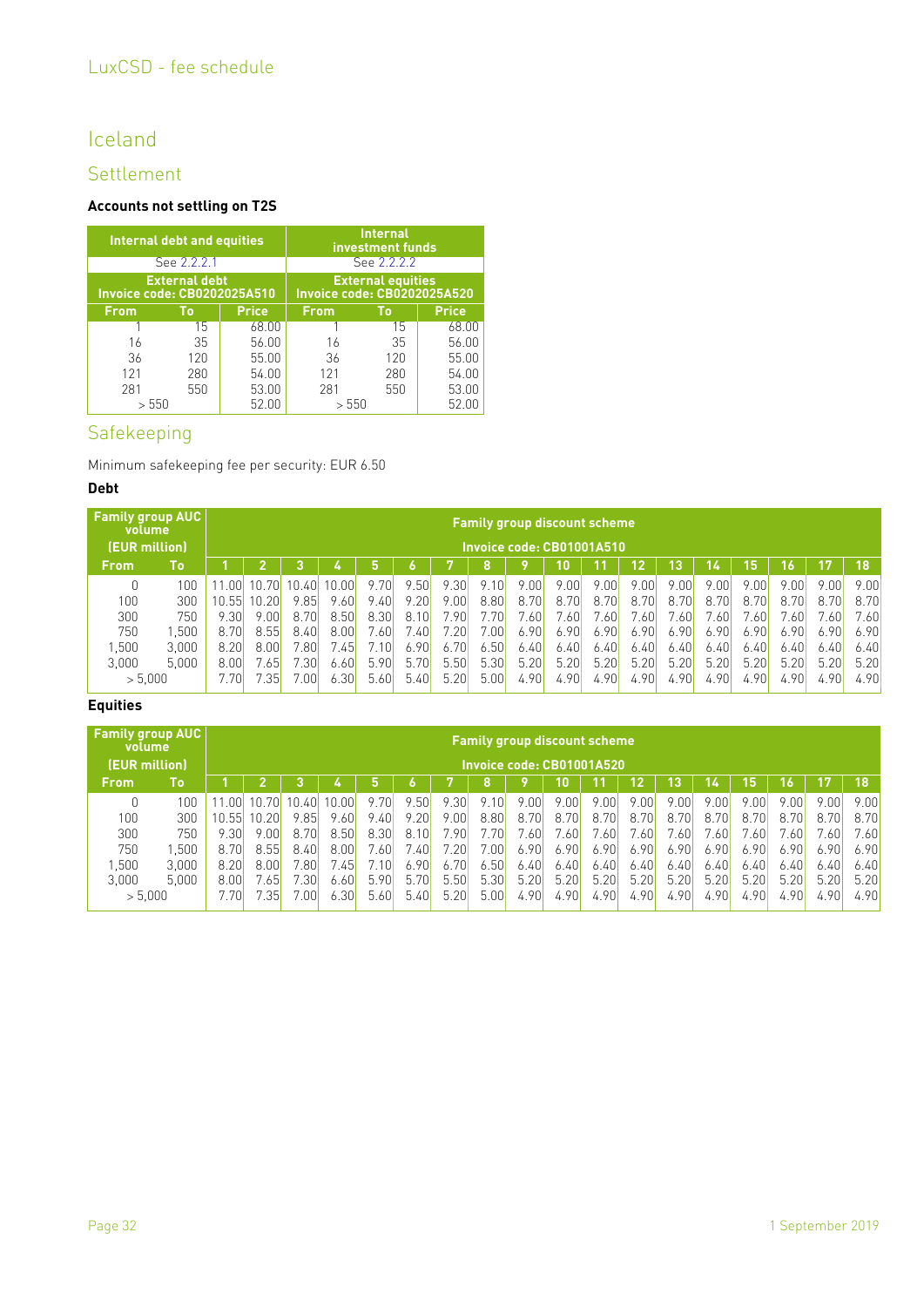# <span id="page-36-0"></span>Investment funds - LuxCSD and Fund market groups A, B and C

#### Settlement

[See "2. Settlement services".](#page-9-4)

#### Safekeeping

Minimum safekeeping fee per security: EUR 2.50

#### **Funds - LuxCSD**

**The Family group AUC volume considered to calculate safekeeping fees for LuxCSD market, takes into consideration the volume of the LuxCSD market held on LuxCSD accounts only.**

| <b>Family group AUC volume (EUR)</b><br>million) |        | <b>Notary service</b><br>fee:      | <b>Maintenance fee for</b><br>securities accounts at<br>top tier level |
|--------------------------------------------------|--------|------------------------------------|------------------------------------------------------------------------|
| <b>From</b>                                      | To     | Invoice code<br><b>CB01005F0D0</b> | Invoice code:<br>CB01005F080                                           |
| 0                                                | 1,000  | 0.02                               | 0.98                                                                   |
| 1,000                                            | 2,000  | 0.02                               | 0.93                                                                   |
| 2,000                                            | 5.0000 | 0.02                               | 0.89                                                                   |
| 5.000                                            | 10.000 | 0.02                               | 0.85                                                                   |
| 10.000                                           | 20,000 | 0.02                               | 0.81                                                                   |
| 20,000                                           | 50.000 | 0.02                               | 0.78                                                                   |
| > 50.000                                         |        | 0.02                               | 0.75                                                                   |

#### **Funds FMG A**

| <b>Family group AUC</b><br>volume<br>(EUR million) |        |       |      |                  |      |                   |      |       |      |                  |           | <b>Family group discount scheme</b><br>Invoice code: CB01001FA30 |                               |    |             |    |                                                               |       |
|----------------------------------------------------|--------|-------|------|------------------|------|-------------------|------|-------|------|------------------|-----------|------------------------------------------------------------------|-------------------------------|----|-------------|----|---------------------------------------------------------------|-------|
| <b>From</b>                                        | To     |       |      |                  |      |                   | o    |       |      |                  | 10        |                                                                  | 12                            | 13 | 15          | 16 |                                                               | 18    |
|                                                    | 70     | 2.62  | 2.5  | 2.45             | 2.4  | 2.27 <sub>1</sub> | 2.13 | 1.97  | 1.93 | 1.8 <sup>1</sup> | 1.676     |                                                                  | 1.477 1.378 1.254             |    | 1.156 1.073 |    | $0.99$ 0.924                                                  | 0.875 |
| 70                                                 | 170    | 2.37  | 2.34 | 2.29             | 2.25 | 2.12              | .981 | l.82l | 1.77 | .651             |           |                                                                  | 1.538 1.350 1.260 1.145 1.055 |    |             |    | 0.98 0.905 0.845 0.800                                        |       |
| 170                                                | 300    | 2.02  | .84  | 1.84             | .801 | 1.721             | .631 | 1.52  | 1.49 | -351             | $1.260$ 1 |                                                                  |                               |    |             |    | I.095  1.023  0.926  0.854  0.794  0.734  0.686  0.650        |       |
| 300                                                | 600    | .89   | .81  | .80 <sub>1</sub> | .791 | l.70l             | .581 | 1.501 | 1.45 | -331             | $1.242$ 1 |                                                                  |                               |    |             |    | 0.78 1.007 0.911 0.841 0.782 0.723 0.675 0.640                |       |
| 600                                                | 1.500  | .79   | .74  | 1.72             | .701 | 62                | .501 | 1.41  | 1.40 | .28              | $1.195$ 1 |                                                                  |                               |    |             |    | l.035  0.968  0.875  0.807  0.751  0.694  0.649  0.615        |       |
| .500                                               | 7.000  | l 74l | .70  | .65              | .64  | 1.57              | .47  | .37   | 1.20 | .091             |           |                                                                  |                               |    |             |    | <u>1.019 0.874 0.818 0.736 0.680 0.633 0.586 0.548 0.520</u>  |       |
| 7.000                                              | 14.000 |       | .65  | .641             | .62  | .52               | .431 | .34   | 1.19 | .081             |           |                                                                  |                               |    |             |    | 1.010  0.865  0.810  0.729  0.673  0.627  0.580  0.543  0.515 |       |
| >14,000                                            |        |       |      | .62              | .60  | .501              | .381 | .32   | 1.18 |                  | .001      |                                                                  |                               |    |             |    | 0.857 0.802 0.722 0.666 0.620 0.574 0.538 0.510               |       |

#### **Funds FMG A - CFF Hosted**

| <b>Family group AUC</b><br>volume |    |  |  |                                                                                                                         |  | , Family group discount scheme <b>'</b> |  |  |  |  |  |
|-----------------------------------|----|--|--|-------------------------------------------------------------------------------------------------------------------------|--|-----------------------------------------|--|--|--|--|--|
| <b>(EUR million)</b>              |    |  |  |                                                                                                                         |  | Invoice code: CB01001FA32               |  |  |  |  |  |
| <b>From</b>                       | Τo |  |  | 2   3   4   5   6   7   8   9   10   11   12   13   14   15   16   17   18                                              |  |                                         |  |  |  |  |  |
| > 0                               |    |  |  | 0.080 0.080 0.080 0.080 0.080 0.080 0.080 0.080 0.080 0.080 0.080 0.080 0.080 0.080 0.080 0.080 0.080 0.080 0.080 0.080 |  |                                         |  |  |  |  |  |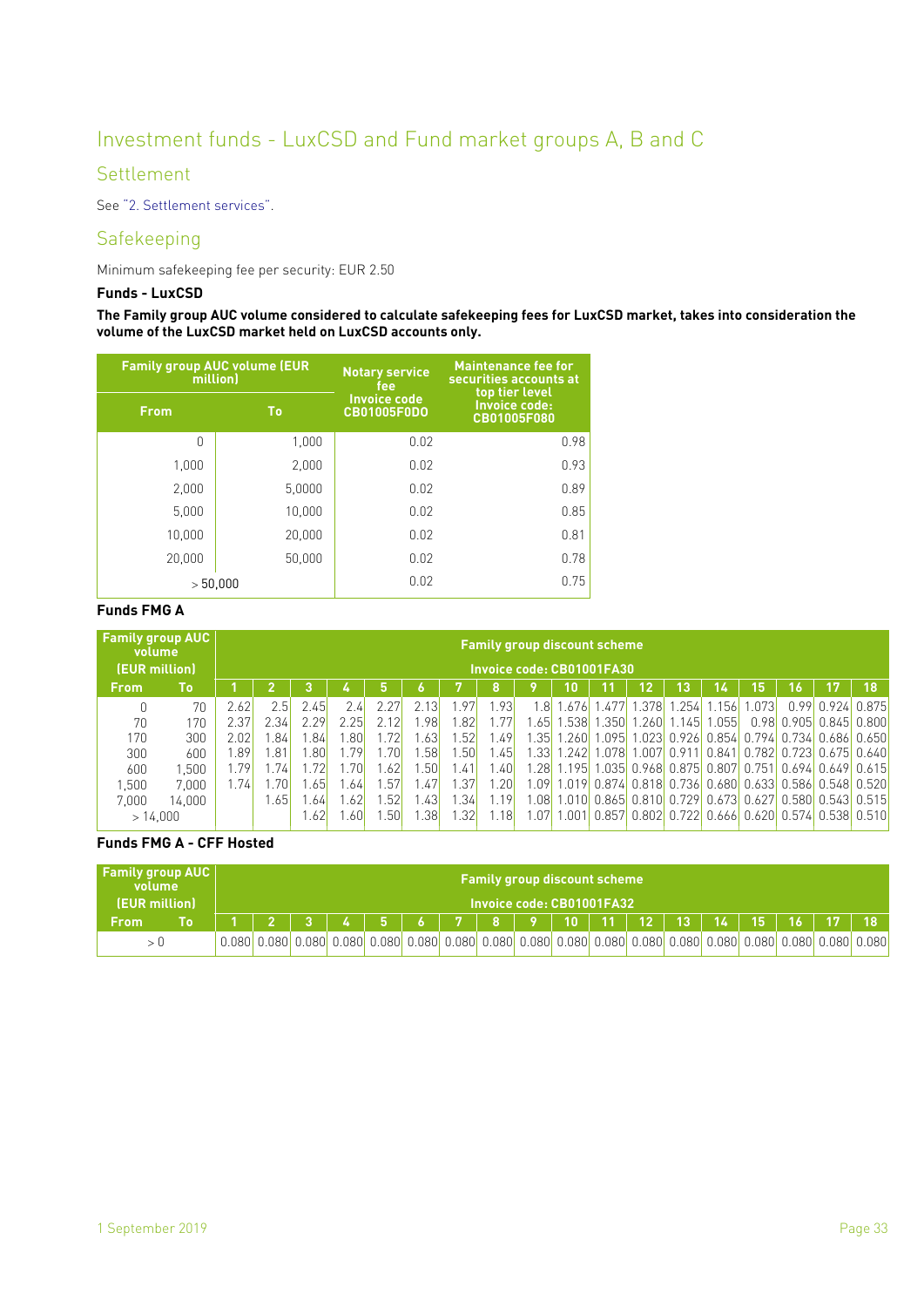#### **Funds FMG B**

|                 | <b>Family group AUC</b><br>volume<br>(EUR million) |  | <b>Family group discount scheme</b> |                                                 |                                     |   |   |  |   |                                                       |  |  |  |  |  |
|-----------------|----------------------------------------------------|--|-------------------------------------|-------------------------------------------------|-------------------------------------|---|---|--|---|-------------------------------------------------------|--|--|--|--|--|
|                 |                                                    |  |                                     |                                                 | <b>Invoice code: CB01004FB</b>      |   |   |  |   |                                                       |  |  |  |  |  |
| <b>From</b>     | To                                                 |  | $\overline{2}$                      | 3                                               | 4                                   | 5 | 6 |  | 8 |                                                       |  |  |  |  |  |
| 0               | 70                                                 |  |                                     |                                                 |                                     |   |   |  |   | 4.320 4.200 4.150 4.100 4.020 3.880 3.720 3.680 3.650 |  |  |  |  |  |
| 70              | 170                                                |  |                                     | 4.070 4.040 3.990 3.950 3.870 3.730 3.570 3.520 |                                     |   |   |  |   | 3.500                                                 |  |  |  |  |  |
| 170             | 300                                                |  |                                     | 3.720 3.540 3.540 3.500 3.470 3.380 3.270 3.240 |                                     |   |   |  |   | 3.200                                                 |  |  |  |  |  |
| 300             | 600                                                |  |                                     | 3.590 3.510 3.500 3.490 3.450 3.330 3.250 3.200 |                                     |   |   |  |   | 3 180                                                 |  |  |  |  |  |
| 600             | 1.500                                              |  |                                     | 3.490 3.440 3.420 3.400 3.370 3.250 3.160 3.150 |                                     |   |   |  |   | -3-130                                                |  |  |  |  |  |
| 7.000<br>1.500  |                                                    |  |                                     | 3.440 3.400 3.350 3.340 3.320 3.220 3.120 2.950 |                                     |   |   |  |   | 2940                                                  |  |  |  |  |  |
| 7.000<br>14.000 |                                                    |  |                                     | 3.350 3.340 3.320 3.270 3.180 3.090 2.940       |                                     |   |   |  |   | 2930                                                  |  |  |  |  |  |
| >14.000         |                                                    |  |                                     |                                                 | 3.320 3.300 3.250 3.130 3.070 2.930 |   |   |  |   | 2920                                                  |  |  |  |  |  |

#### **Funds FMG C**

| <b>Family group AUC</b><br>volume |       | <b>Family group discount scheme</b> |             |        |   |   |                                           |  |   |                                           |  |  |  |  |
|-----------------------------------|-------|-------------------------------------|-------------|--------|---|---|-------------------------------------------|--|---|-------------------------------------------|--|--|--|--|
| (EUR million)                     |       |                                     |             |        |   |   | <b>Invoice code: CB01004FC</b>            |  |   |                                           |  |  |  |  |
| <b>From</b>                       | Τo    |                                     | 2           | в      | 4 | 5 | 6                                         |  | 8 |                                           |  |  |  |  |
| O                                 | 70    |                                     | 7.320 7.200 |        |   |   |                                           |  |   | 7.150 7.100 7.020 6.880 6.720 6.680 6.650 |  |  |  |  |
| 70                                | 170   |                                     | 7.070 7.040 |        |   |   | 6.990 6.950 6.870 6.730 6.570 6.520       |  |   | 6.500                                     |  |  |  |  |
| 170                               | 300   |                                     | 6.720 6.540 |        |   |   |                                           |  |   | 6.540 6.500 6.470 6.380 6.270 6.240 6.200 |  |  |  |  |
| 300                               | 600   | 6.590                               | 6.510       |        |   |   | 6.500 6.490 6.450 6.330 6.250 6.200 6.180 |  |   |                                           |  |  |  |  |
| 600                               | 1.500 | 6490                                | 6.440       |        |   |   | 6.420 6.400 6.370 6.250 6.160 6.150 6.130 |  |   |                                           |  |  |  |  |
| 1.500<br>7.000                    |       | 6.440                               | 6.400       |        |   |   | 6.350 6.340 6.320 6.220 6.120 5.950 5.940 |  |   |                                           |  |  |  |  |
| 7.000<br>14.000                   |       |                                     | 6.350L      | 6.340  |   |   | 6.320 6.270 6.180 6.090 5.940 5.930       |  |   |                                           |  |  |  |  |
| >14.000                           |       |                                     |             | 6.3201 |   |   | 6.300 6.250 6.130 6.070 5.930             |  |   | 5920                                      |  |  |  |  |

| <b>Invoice code</b> | Service description                        | l Price <sup>1</sup> |
|---------------------|--------------------------------------------|----------------------|
| ICB010F101          | CFF hosting fee for fund issuance accounts | $0.10 b$ p           |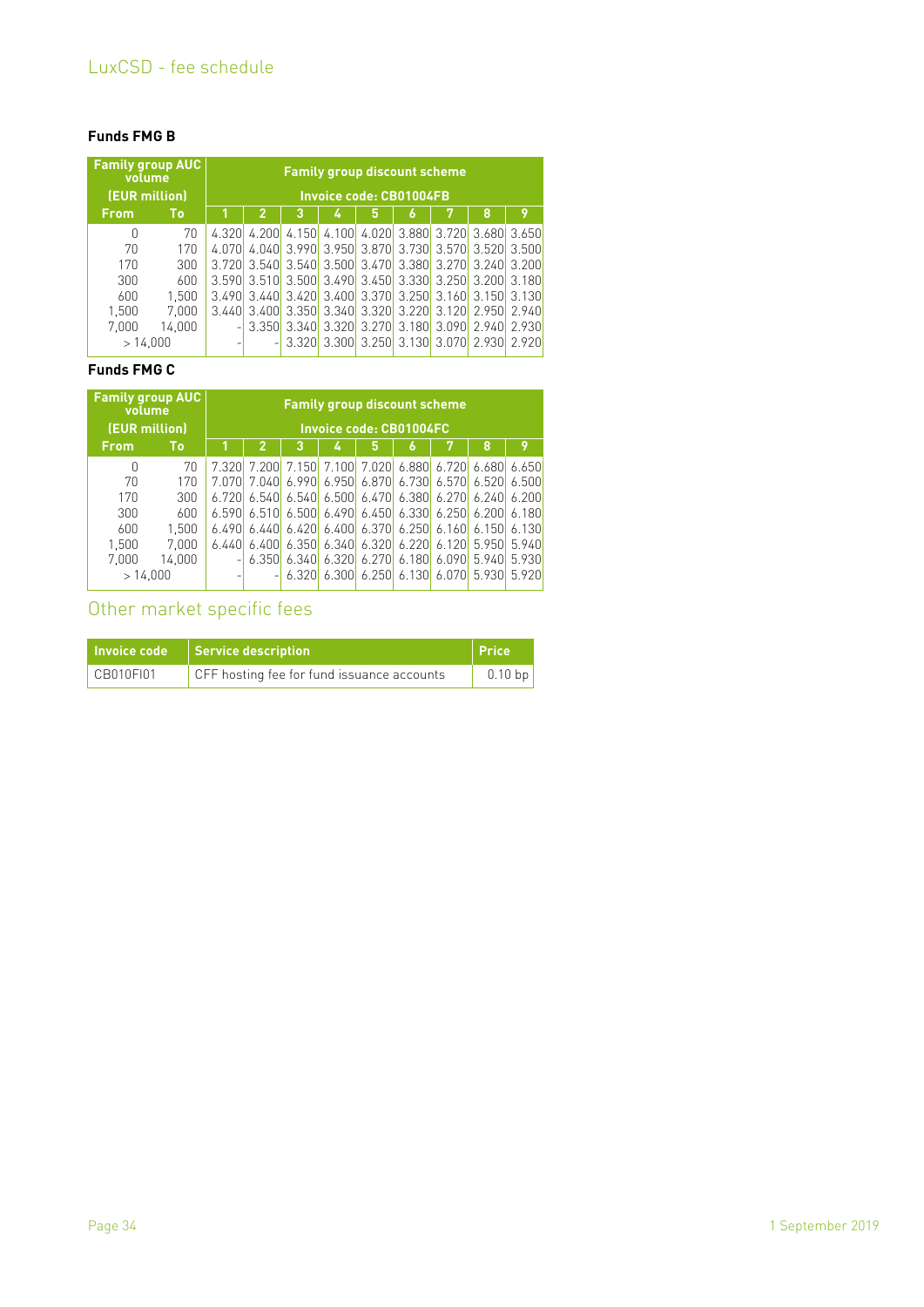# <span id="page-38-0"></span>Italy

## Settlement

#### **Accounts settling on T2S**

**T2S**  See [2.1](#page-9-3)

## Safekeeping

Minimum safekeeping fee per security: EUR 2.50

#### **Debt**

|             | <b>Family group AUC</b><br><b>Family group discount scheme</b><br>volume |                      |                   |      |      |      |      |      |      |      |                           |      |      |      |      |      |                                                |      |       |
|-------------|--------------------------------------------------------------------------|----------------------|-------------------|------|------|------|------|------|------|------|---------------------------|------|------|------|------|------|------------------------------------------------|------|-------|
|             | (EUR million)                                                            |                      |                   |      |      |      |      |      |      |      | Invoice code: CB01001D010 |      |      |      |      |      |                                                |      |       |
| <b>From</b> | Τo                                                                       |                      |                   |      |      |      | O    |      | o    |      | 10                        |      | 12   | 13   | 14   | 15   | 16                                             | 17   | 18    |
|             | 750                                                                      | .39                  | $\vert .38 \vert$ | .24  | 1.15 |      | 1.10 | .09  | 0.08 | 1.07 | 1.06                      |      |      |      |      |      | 1.05 0.945 0.840 0.761 0.683 0.604 0.551 0.499 |      |       |
| 750         | 2.000                                                                    | .29                  | 1.27              | 19   | 1.10 | 0.99 | 0.98 | 0.78 | 0.75 | 0.74 | 0.73                      |      |      |      |      |      | 0.72 0.648 0.576 0.522 0.468 0.414 0.378 0.342 |      |       |
| 2,000       | 6.000                                                                    | $\left  .19 \right $ | 1.081             | 0.98 | 0.89 | 0.76 | 0.72 | 0.64 | 0.62 | 0.59 | 0.59                      |      |      |      |      |      | 0.59 0.531 0.472 0.428 0.384 0.339 0.310 0.280 |      |       |
| 6,000       | 15,000                                                                   |                      | 0.98              | 0.87 | 0.78 | 0.69 | 0.66 | 0.63 | 0.59 | 0.53 | 0.53                      |      |      |      |      |      | 0.52 0.468 0.416 0.377 0.338 0.299 0.273 0.247 |      |       |
| 15,000      | 30,000                                                                   |                      |                   |      | 0.77 | 0.68 | 0.59 | 0.55 | 0.53 | 0.51 | 0.50                      |      |      |      |      |      | 0.49 0.441 0.392 0.355 0.319 0.282 0.257 0.233 |      |       |
| 30,000      | 60,000                                                                   |                      |                   |      |      | 0.67 | 0.57 | 0.54 | 0.52 | 0.50 | 049                       |      |      |      |      |      | 0.48 0.432 0.384 0.348 0.312 0.276 0.252 0.228 |      |       |
| 60,000      | 130.000                                                                  |                      |                   |      |      |      | 0.55 | 0.53 | 0.51 | 0.49 | 0.48                      |      |      |      |      |      | 0.47 0.423 0.376 0.341 0.306 0.270 0.247 0.223 |      |       |
| 130.000     | 200,000                                                                  |                      |                   |      |      |      |      | 0.51 | 0.50 | 0.48 | 0.47                      |      |      |      |      |      | 0.46 0.414 0.368 0.334 0.299 0.265 0.242 0.219 |      |       |
| 200,000     | 280,000                                                                  |                      |                   |      |      |      |      |      | 0.48 | 0.45 | 0.44                      |      |      |      |      |      | 0.44 0.396 0.352 0.319 0.826 0.253 0.231       |      | በ 209 |
|             | > 280.000                                                                |                      |                   |      |      |      |      |      |      | 0.44 | 0.42                      | 0.40 | 0.36 | 0.32 | 0.29 | 0.26 | 0.23                                           | 0.21 | 0.19  |

#### **Equities**

| <b>Family group AUC</b><br>volume |        |       |                                                                                                                                                                                              |       |                  |         |                   |       | <b>Family group discount scheme</b> |       |       |       |                 |             |   |                |      |                                                                     |           |
|-----------------------------------|--------|-------|----------------------------------------------------------------------------------------------------------------------------------------------------------------------------------------------|-------|------------------|---------|-------------------|-------|-------------------------------------|-------|-------|-------|-----------------|-------------|---|----------------|------|---------------------------------------------------------------------|-----------|
| (EUR million)                     |        |       |                                                                                                                                                                                              |       |                  |         |                   |       | Invoice code: CB01001D020           |       |       |       |                 |             |   |                |      |                                                                     |           |
| <b>From</b>                       | To     |       |                                                                                                                                                                                              |       |                  |         |                   |       |                                     |       | 10    | -11   | 12 <sup>2</sup> | 13          | 4 | 15             | 6    |                                                                     | 18        |
|                                   | 70     | 2.50  | 2.45                                                                                                                                                                                         | 2.30  | 2.20             | 2 1 0 I | 2.00              | .95   | 1.93                                |       |       | 1.615 | 1.501           | $.387$   1. |   | $.273$ 1.178 1 | .102 |                                                                     | 007 0 931 |
| 70                                | 170    | 2.251 |                                                                                                                                                                                              | 2 15  | 2.05             | - 951   | .85 <sub>1</sub>  | .75   | .731                                | . 701 | 1.573 | 1.445 |                 |             |   |                |      | I.343  1.241  1.139  1.054  0.986  0.901  0.833                     |           |
| 170                               | 300    | .901  | .80                                                                                                                                                                                          | 1.701 | .601             | 1.551   | 1.50              | .45   | .42                                 | .381  | 1.277 | 1.173 |                 |             |   |                |      | 1.09  1.007  0.925  0.856  0.800  0.731  0.676                      |           |
| 300                               | 600    | .751  |                                                                                                                                                                                              | .651  | .581             | 1.52    | 1.461             | .42   | $-.38$                              |       |       |       |                 |             |   |                |      | 1.30  1.203  1.105  1.027  0.949  0.871  0.806  0.754  0.689  0.637 |           |
| 600                               | 1.500  | .651  | .60                                                                                                                                                                                          | .55   | .451             | l 40l   | 1.30 <sup>l</sup> | - 201 | 1.17                                | 1.15  |       |       |                 |             |   |                |      | 1.064 0.978 0.909 0.840 0.771 0.713 0.667 0.610 0.564               |           |
| .500                              | 7.000  | 1.601 | .55'                                                                                                                                                                                         | - 501 | .401             | L35I    | 1.25              | .15   | 1.051                               |       |       |       |                 |             |   |                |      | 1.04  0.962  0.884  0.822  0.759  0.697  0.645  0.603  0.551  0.510 |           |
| 7,000                             | 14.000 |       | .451                                                                                                                                                                                         | - 40  | .35 <sub>l</sub> | -301    | 1.20              | .12   | 1.041                               |       |       |       |                 |             |   |                |      |                                                                     |           |
| >14.000                           |        |       | 1.02  0.944  0.867  0.806  0.745  0.683  0.632  0.592  0.541  0.500 <br>0.79<br>.35 <sub>1</sub><br>.331<br>.00 0.925 <br>0.85<br>0.73<br>0.58<br>0.53<br>.281<br>.00<br>0.67<br>0.62<br>-10 |       |                  |         |                   |       |                                     |       |       |       |                 | 0.49        |   |                |      |                                                                     |           |

| $\mid$ Invoice code $\mid$ Service description             | l Price <sup>1</sup> |
|------------------------------------------------------------|----------------------|
| CB01003D010   Italian Infrastructure surcharge on debt     | $0.02$ bp            |
| CB01003D020   Italian Infrastructure surcharge on equities | $0.05$ bp            |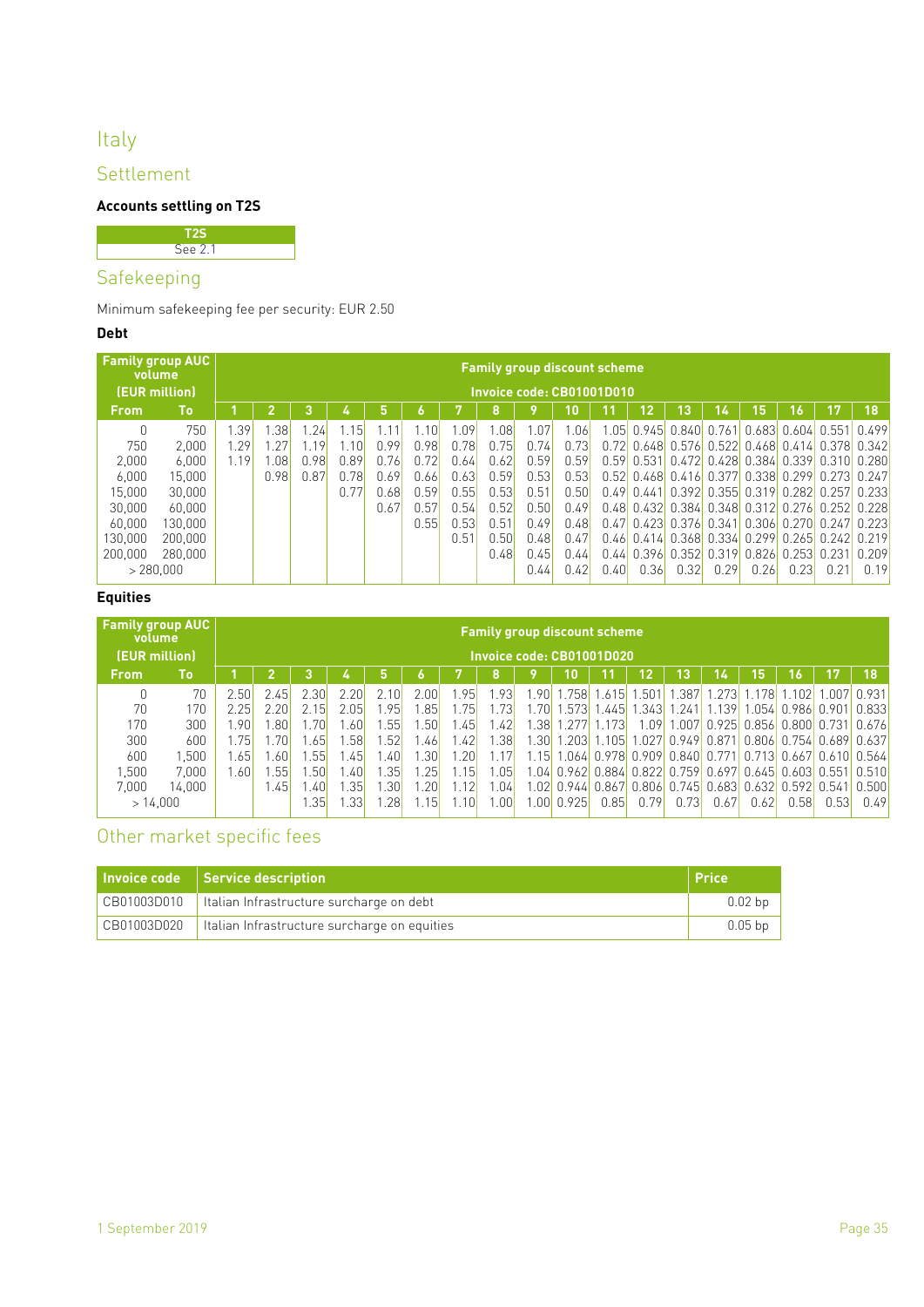## <span id="page-39-0"></span>**Netherlands**

## Settlement

#### **Accounts settling on T2S**

**T2S**  See [2.1](#page-9-3)

## Safekeeping

Minimum safekeeping fee per security: EUR 2.50

#### **Debt**

|             | <b>Family group AUC</b><br>volume |       |      |      |       |      |      |      |      | <b>Family group discount scheme</b> |      |      |                |      |      |                                                       |             |      |       |
|-------------|-----------------------------------|-------|------|------|-------|------|------|------|------|-------------------------------------|------|------|----------------|------|------|-------------------------------------------------------|-------------|------|-------|
|             | (EUR million)                     |       |      |      |       |      |      |      |      | Invoice code: CB01001H510           |      |      |                |      |      |                                                       |             |      |       |
| <b>From</b> | Τo                                |       |      |      |       | 5    | ľ.   |      |      |                                     |      |      | $\overline{2}$ | 3    | 4    | 15                                                    | 16          | 17   | 18    |
| 0           | 750                               | .39   | .381 | 1.24 | 151   |      | 1.10 | .09  | .081 | 1.07                                | .06  |      |                |      |      | <u>1.05 0.945 0.840 0.761 0.683 0.604 0.551 0.499</u> |             |      |       |
| 750         | 2.000                             | .29   | . 27 | 1.19 | 1.10I | 0.99 | 0.98 | 0.78 | 0.75 | 0.74                                | 0.73 | 0.72 |                |      |      | 0.648 0.576 0.522 0.468 0.414 0.378 0.342             |             |      |       |
| 2.000       | 6.000                             | 1.191 | .08  | 0.98 | 0.89  | 0.76 | 0.72 | 0.64 | 0.62 | 0.59                                | 0.59 |      |                |      |      | 0.59 0.531 0.472 0.428 0.384 0.339 0.310 0.280        |             |      |       |
| 6,000       | 15,000                            |       | 0.98 | 0.87 | 0.78  | 0.69 | 0.66 | 0.63 | 0.59 | 0.53                                | 0.53 |      |                |      |      | 0.52 0.468 0.416 0.377 0.338 0.299 0.273 0.247        |             |      |       |
| 15.000      | 30,000                            |       |      |      | 0.77  | 0.68 | 0.59 | 0.55 | 0.53 | 0.51                                | 0.50 |      |                |      |      | 0.49 0.441 0.392 0.355 0.319 0.282 0.257 0.233        |             |      |       |
| 30,000      | 60.000                            |       |      |      |       | 0.67 | 0.57 | 0.54 | 0.52 | 0.50                                | 0.49 |      |                |      |      | 0.48 0.432 0.384 0.348 0.312 0.276 0.252 0.228        |             |      |       |
| 60,000      | 130.000                           |       |      |      |       |      | 0.55 | 0.53 | 0.51 | 0.49                                | 0.48 |      |                |      |      | 0.47 0.423 0.376 0.341 0.306 0.270 0.247 0.223        |             |      |       |
| 130.000     | 200,000                           |       |      |      |       |      |      | 0.51 | 0.50 | 0.48                                | 0.47 |      |                |      |      | 0.46 0.414 0.368 0.334 0.299 0.265 0.242 0.219        |             |      |       |
| 200,000     | 280,000                           |       |      |      |       |      |      |      | 0.48 | 0.45                                | 0.44 | 0.44 |                |      |      | 0.396 0.352 0.319 0.826                               | 0.253 0.231 |      | 0.209 |
|             | > 280.000                         |       |      |      |       |      |      |      |      | 0.44                                | 0.42 | 0.40 | 0.36           | 0.32 | 0.29 | 0.26                                                  | 0.23        | 0.21 | 0.19  |

#### **Equities**

| <b>Family group AUC</b><br>volume |        |                  |      |       |                  |       |      |       |                  | <b>Family group discount scheme</b> |              |                  |             |      |             |      |                              |                                                            |               |
|-----------------------------------|--------|------------------|------|-------|------------------|-------|------|-------|------------------|-------------------------------------|--------------|------------------|-------------|------|-------------|------|------------------------------|------------------------------------------------------------|---------------|
| (EUR million)                     |        |                  |      |       |                  |       |      |       |                  | Invoice code: CB01001H520           |              |                  |             |      |             |      |                              |                                                            |               |
| <b>From</b>                       | To     |                  |      |       |                  |       |      |       |                  |                                     |              |                  |             | 13   | ъ.          | 15   | 16                           |                                                            | 18            |
|                                   | 70     | 2.50             | 2.45 | 2.30  | 2.20             | 2.10  | 2.00 | 1.95  | .93              |                                     |              | 1.90 1.758 1.615 | $1.501$   1 |      | 387 1.273 1 |      | 1 102 1.102 n <sup>178</sup> |                                                            | $0.007$ 0.931 |
| 70                                | 170    | 2.251            |      | 2.151 | 2.05             | 1.951 | .851 | 1.75  | .73              |                                     | 1.70 1.573 1 | .445             | $1.343$ 1   |      |             |      |                              | .241 1.139 1.054 0.986 0.901 0.833                         |               |
| 170                               | 300    | .90 <sub>1</sub> | .801 | l 701 | .601             | 1.551 | .501 | 1.451 | .42              |                                     |              | 1.38 1.277 1.173 | 1.09        |      |             |      |                              | 1.007 0.925 0.856 0.800 0.731 0.676                        |               |
| 300                               | 600    | 75               |      | .651  | .581             | 1.521 | .461 | 1.42  | .38 <sup>1</sup> |                                     |              |                  |             |      |             |      |                              | 1.30 1.203 1.105 1.027 0.949 0.871 0.806 0.754 0.689 0.637 |               |
| 600                               | 1.500  | .65              | .601 | .551  | .451             | 1.401 | .301 | 120   | 17I              |                                     |              |                  |             |      |             |      |                              | 1.15 1.064 0.978 0.909 0.840 0.771 0.713 0.667 0.610 0.564 |               |
| 500. ا                            | 7.000  | .601             | .551 | -501  | .401             | l 351 | .251 | 1.15  | .05 <sub>l</sub> |                                     |              |                  |             |      |             |      |                              | 1.04 0.962 0.884 0.822 0.759 0.697 0.645 0.603 0.551 0.510 |               |
| 7.000                             | 14.000 |                  | .451 | .40   | .351             | L30I  | .201 | 1 12I | .04              |                                     |              |                  |             |      |             |      |                              | 1.02 0.944 0.867 0.806 0.745 0.683 0.632 0.592 0.541 0.500 |               |
| >14.000                           |        |                  |      | .351  | .33 <sub>l</sub> | .281  |      |       | .001             |                                     | 1.00 0.925   | 0.85             | 0.79        | 0.73 | 0.67        | 0.62 | 0.58                         | 0.53                                                       | 0.49          |

| Invoice code                             | <b>Service description</b>                                                      | <b>Price</b> |
|------------------------------------------|---------------------------------------------------------------------------------|--------------|
| CB0202085PIH5                            | Physical deliveries or receipts of securities                                   | 45.00 EUR    |
| CB01001H520                              | Minimum market value per security applied by ESES for equities                  | 6.00 EUR     |
| CB01001H520                              | Minimum market value per security applied by ESES for equity linked instruments | 1.00 EUR     |
| CB01001FA*/<br>CB01004FB*/<br>CB01004FC* | Minimum market value per security applied by ESES for funds                     | 6.00 EUR     |
| CB01003H510                              | Dutch money market instruments held on the ESES platform                        | $0.47$ bp    |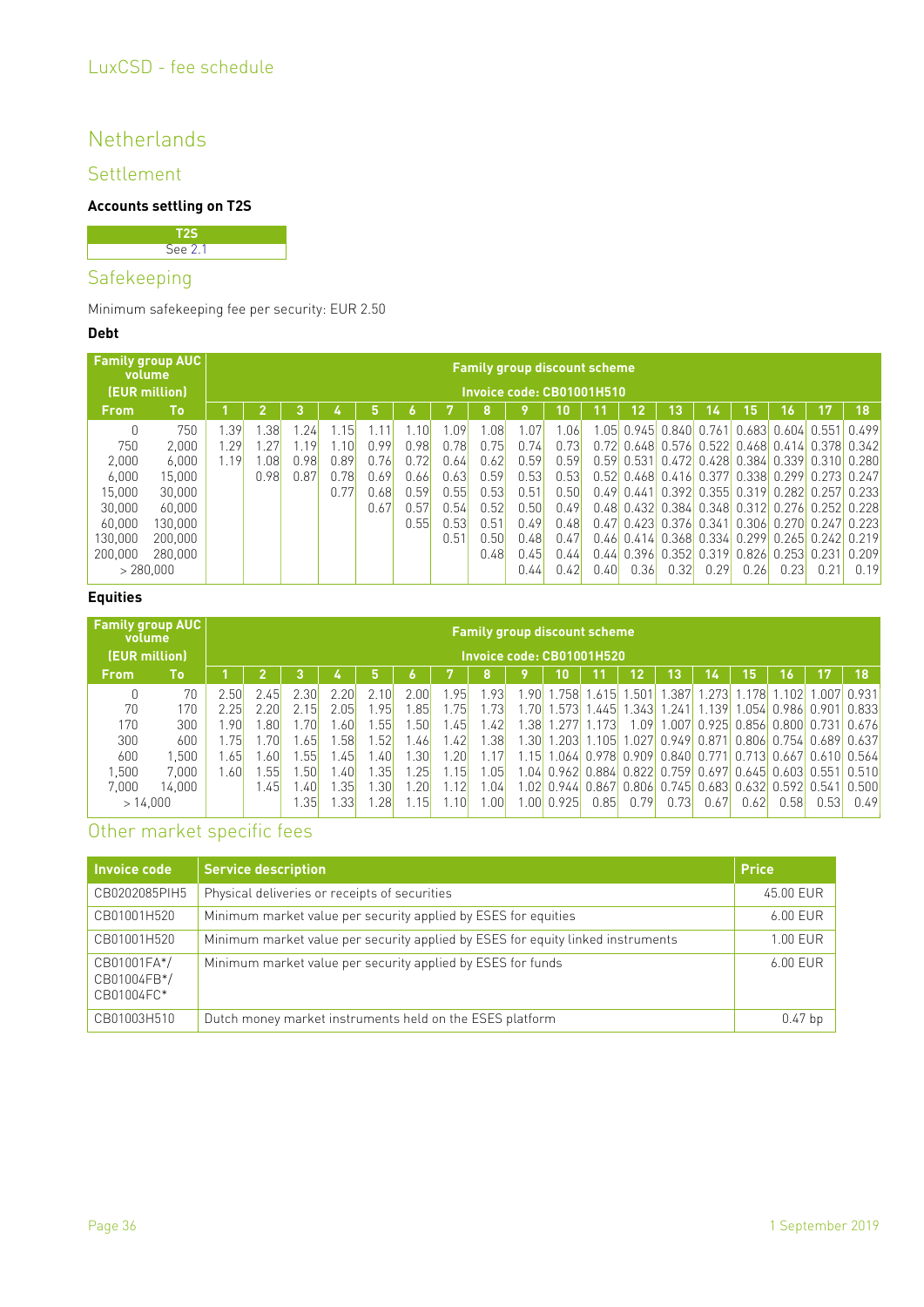# <span id="page-40-1"></span><span id="page-40-0"></span>Annex 2: Calculation examples

Disclaimer: All examples are for illustration purposes only.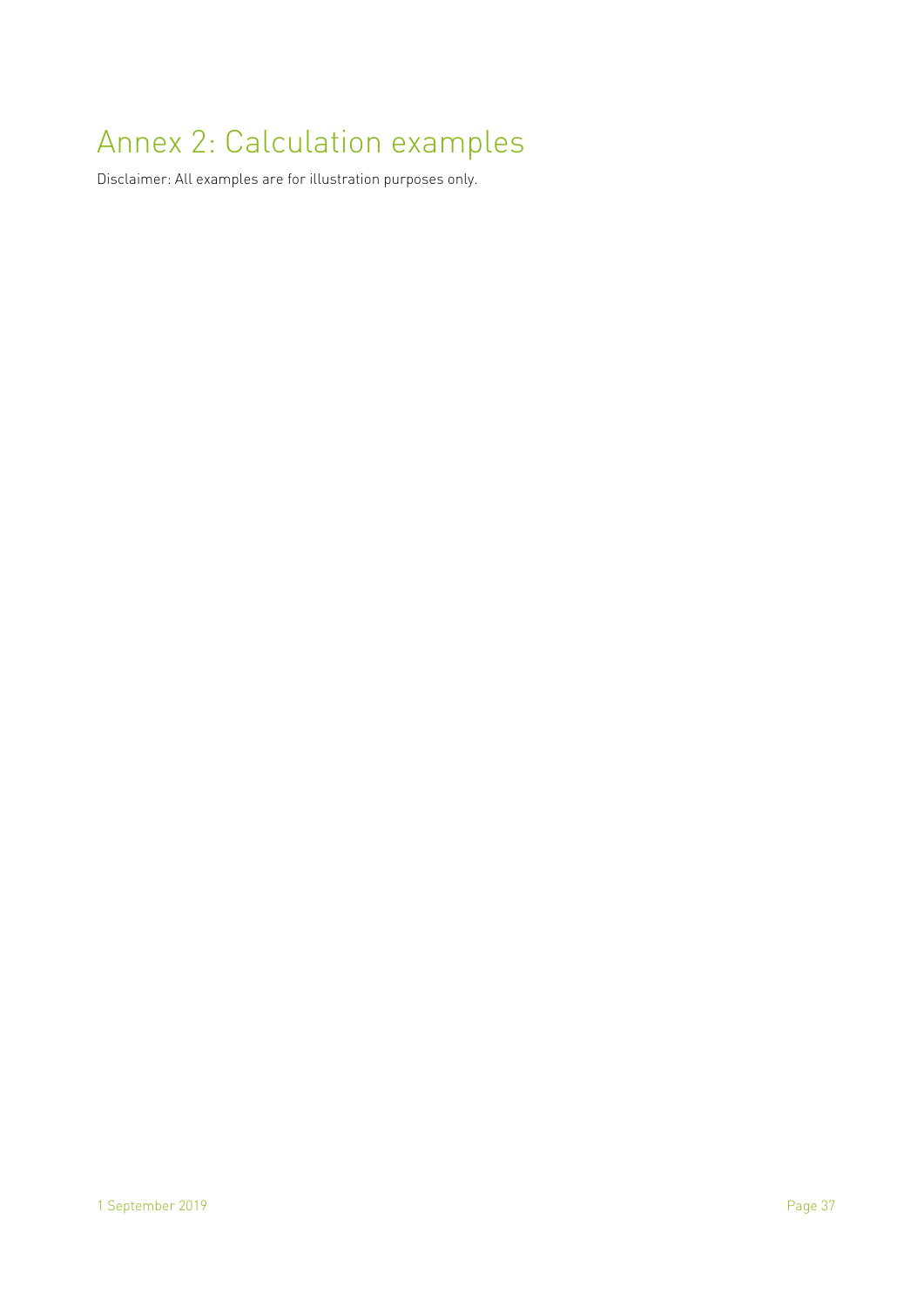## <span id="page-41-0"></span>Safekeeping services (section 1)

#### **These examples are applicable to LuxCSD 48 and 43-series accounts.**

Customer A holds the following securities in its account

| <b>Holding of customer A</b> | <b>Average deposit value</b><br><b>LuxCSD account</b><br>(EUR million) | Average deposit value on<br><b>Clearstream Banking</b><br>accounts<br>(EUR million) | <b>Holdings of family group XY</b> |
|------------------------------|------------------------------------------------------------------------|-------------------------------------------------------------------------------------|------------------------------------|
| LuxCSD debt                  | 2.000                                                                  | 3.000                                                                               | 5,000                              |
| Italian debt                 | 500                                                                    | 2,500                                                                               | 3,000                              |
| <b>Total</b>                 | 2,500                                                                  | 5,500                                                                               | 8,000                              |

#### **Step 1: Identify the overall family group to which the customer belongs**

Customer A belongs to Family group XY whose holding total EUR 8 billion across all markets. The Average deposit value LuxCSD account (see LuxCSD debt in the table above) in the LuxCSD market is not included to determine the total group deposit. This means that the holdings considered total EUR 6 billion and Family group XY is allocated to family group 2:

| Group                                                               |           | $\overline{2}$ | 3          | 4         | 5         | 6          | 7       | 8        |         |
|---------------------------------------------------------------------|-----------|----------------|------------|-----------|-----------|------------|---------|----------|---------|
| <b>Family group</b><br>deposit AUC<br>volume<br>(EUR billion)       | $0 - 2.5$ | $2.5 - 7.5$    | $7.5 - 15$ | $15 - 25$ | $25 - 50$ | $50 - 100$ | 100-150 | 150-220  | 220-300 |
| Group                                                               | 10        | 11             | 12         | 13        | 14        | 15         | 16      | 17       | 18      |
| <b>Family group</b><br>deposit AUC<br>volume<br><b>EUR billion)</b> | 300-380   | 380-450        | 450-520    | 520-600   | 600-700   | 700-800    | 800-920 | 920-1050 | >1050   |

#### **Step 2: Calculate the fee per market/per instrument**

Separate all deposits by instrument and market. Calculate the safekeeping fees based on the relevant sliding scale for the specific market/instrument, within the relevant price column for the group, using the volumes of the group for a month with 30 days.

#### Example 1 - Lux CSD market - Debt

**The Family group AUC volume considered to calculate safekeeping fees for LuxCSD market, takes into consideration the volume of the LuxCSD market held on LuxCSD accounts only.**

| <b>Family group AUC</b><br>volume<br>(EUR million) |      | <b>Notary</b><br>function | <b>Maintenance</b><br>fee for<br>top tier level | securities Deposit<br>accounts at (EUR million) | Monthly fees<br>  (EUR) |
|----------------------------------------------------|------|---------------------------|-------------------------------------------------|-------------------------------------------------|-------------------------|
| <b>From</b>                                        | To   |                           |                                                 |                                                 |                         |
| O                                                  | 1000 | 0.03                      | 0.99                                            | 1,000                                           | 8,500.00                |
| 1000                                               | 2000 | 0.03                      | 0.93                                            | 1,000                                           | 8,000.00                |
|                                                    |      |                           | Total                                           | 2,000                                           | 16,500.00               |
| Average rate                                       |      |                           |                                                 | 0.99                                            |                         |
| Marginal rate for new deposits                     |      |                           |                                                 |                                                 | 0.96                    |

Calculation formula applied:

average daily value of securities in the month x number of calendar days in the month  $\frac{360}{\sqrt{1-\frac{1}{1-\frac{1}{1-\frac{1}{1-\frac{1}{1-\frac{1}{1-\frac{1}{1-\frac{1}{1-\frac{1}{1-\frac{1}{1-\frac{1}{1-\frac{1}{1-\frac{1}{1-\frac{1}{1-\frac{1}{1-\frac{1}{1-\frac{1}{1-\frac{1}{1-\frac{1}{1-\frac{1}{1-\frac{1}{1-\frac{$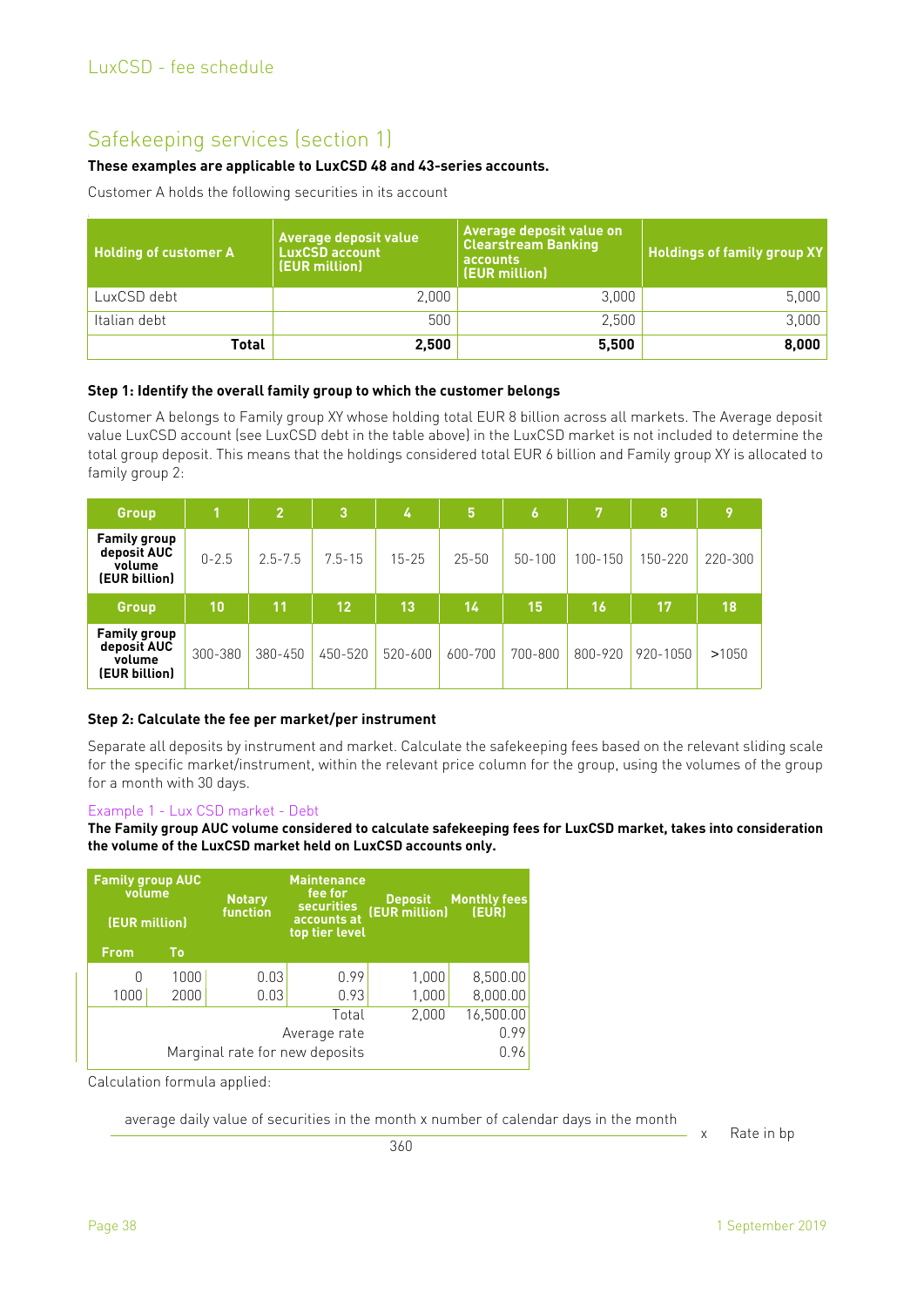#### Example 2 - Other markets - Italian debt

**The Family group AUC volume of the entire family group is considered to calculate the family group average price.**

| <b>Family group AUC</b><br>volume<br>(EUR million) |      | Group<br>deposit | <b>Deposit</b><br><b>IEUR</b><br>million) | <b>Monthly</b><br>fees<br>(EUR) |
|----------------------------------------------------|------|------------------|-------------------------------------------|---------------------------------|
| <b>From</b>                                        | Τo   | $\overline{2}$   |                                           |                                 |
|                                                    | 750  | 1.38             | 750                                       | 8,625.00                        |
| 750                                                | 2000 | 1.27             | 1250                                      | 13,229.17                       |
| 2000                                               | 6000 | 1.08             | 1000                                      | 9,000.00                        |
|                                                    |      | Total            | 3000                                      | 30,854.17                       |
| Average rate                                       |      |                  |                                           | 1.234                           |
| Marginal rate for new deposits                     |      |                  |                                           | 1.08                            |

#### **Step 3: Calculate the total safekeeping fees per account**

Based on the average bp calculated in Step 2, the total fee for customer A can be calculated by using the holdings per account:

| <b>Market</b>                        | Average<br><b>price</b> | Holdings per<br>account | Fee per account |
|--------------------------------------|-------------------------|-------------------------|-----------------|
| LuxCSD (48/43-series accounts)       | N 991                   | 2,000                   | 16.500.00       |
| Italian debt (48/43-series accounts) | 1,2341                  | 500                     | 5.142.36        |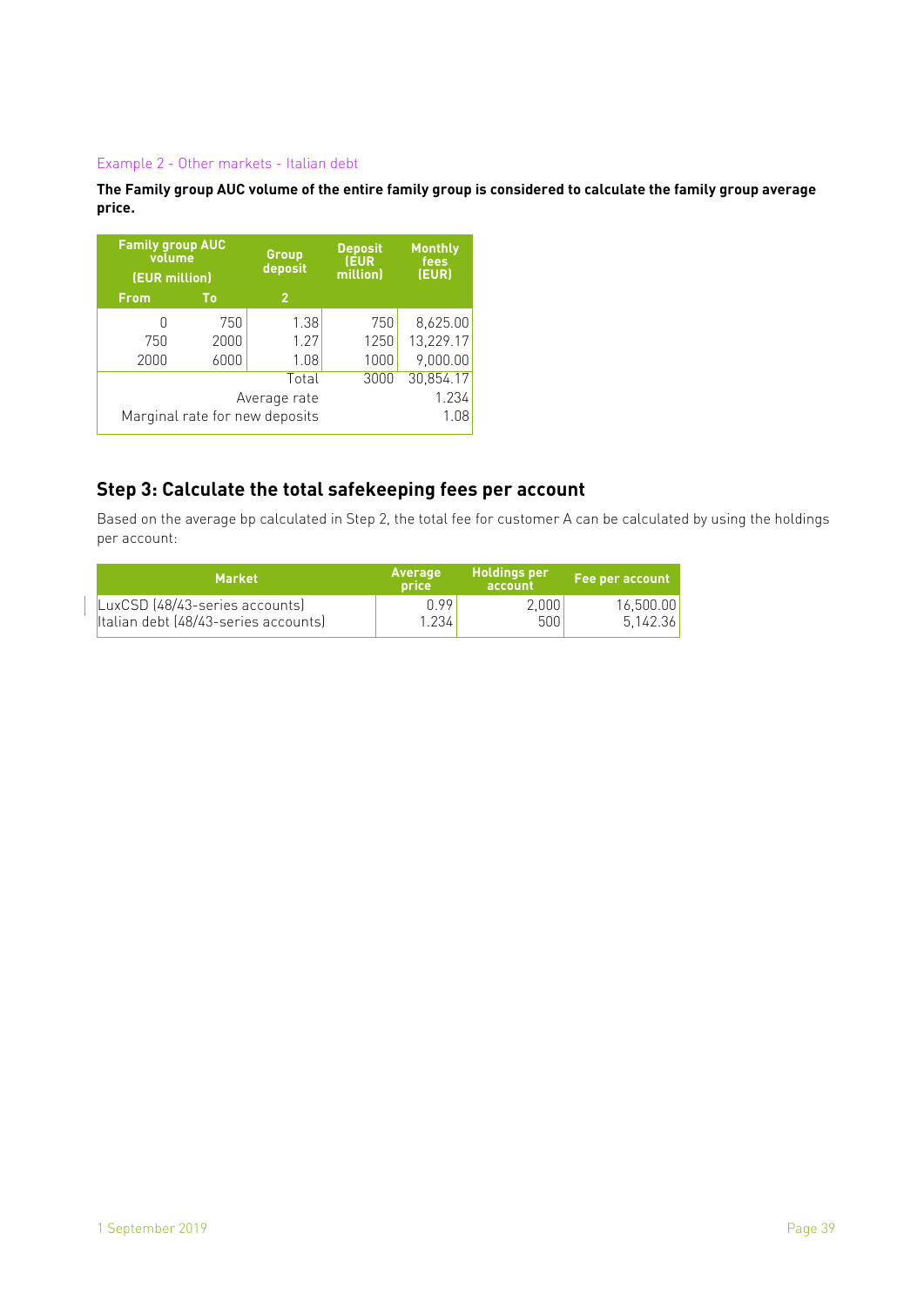## <span id="page-43-0"></span>T2S settlement against counterparties in T2S (section 2.1.1 and 2.1.1.1)

Example 1: A LuxCSD 48-series account having an instruction (delivery against payment) against a counterparty in LuxCSD in EUR during day-time. The charge of the instructions consists of the following legs:

| <b>Service description</b>                      | Fee (EUR)   |
|-------------------------------------------------|-------------|
| Delivery versus payment                         | 0.235       |
| Booking of a settlement instruction             | 0.141       |
| Cash leg                                        | 0.094       |
| Daytime settlement process surcharge            | 0.047       |
| External settlement fee depending on the market | As incurred |

## <span id="page-43-1"></span>Internal instructions (section 2.2.2)

A LuxCSD customer A (43-series accounts) settles 4,075 Internal instructions with LuxCSD (see table below).

| <b>Instructions customer A (CBL)</b><br>account) | <b>Number of</b><br>instructions | Instructions family group Z | <b>Average deposit value</b><br>(EUR million) |
|--------------------------------------------------|----------------------------------|-----------------------------|-----------------------------------------------|
| French debt                                      | 2,000                            | French debt                 | 15,000                                        |
| German debt                                      | 1.000                            | German debt                 | 7,000                                         |
| French equity                                    | 500 <sub>1</sub>                 | French equity               | 2,000                                         |
| Italy equity                                     | 575                              | Italy equity                | 2,500                                         |
| Total                                            | 4.075                            | Total                       | 26,500                                        |

#### **Step 1: Determine the applicable average price**

In order to determine the applicable average price, the appropriate sliding scale rate has to be applied by using the family group number of instructions, as follows:

| <b>Family group</b><br>volume of number<br>of instructions |        | <b>Settlement life</b><br>cycle<br>management<br>fee | <b>Booking of a</b><br>settlement<br><i>instruction</i> | <b>instructions</b> | <b>Number of Monthly fees</b><br>(EUR) |
|------------------------------------------------------------|--------|------------------------------------------------------|---------------------------------------------------------|---------------------|----------------------------------------|
| <b>From</b>                                                | To:    |                                                      |                                                         |                     |                                        |
|                                                            | 250    | 2 15                                                 | 0.10                                                    | 250                 | 563.00                                 |
| 251                                                        | 750    | 1.90                                                 | 0.10                                                    | 500                 | 1,000.00                               |
| 751                                                        | 1,500  | 1.45                                                 | 0.10                                                    | 750                 | 1,163.00                               |
| 1,501                                                      | 2.500  | 1.10                                                 | 0.10                                                    | 1.000               | 1,200.00                               |
| 2.501                                                      | 10,000 | 0.65                                                 | 0.10                                                    | 7,500               | 5,625.00                               |
| 10.001                                                     | 25,000 | 0.50                                                 | 0.10                                                    | 15,000              | 9,000.00                               |
| 25.001                                                     | 50,000 | 0.45                                                 | 0.10                                                    | 1.500               | 825.00                                 |
|                                                            |        |                                                      | Total<br>Average rate                                   | 26.500              | 19,375.00<br>0.7311                    |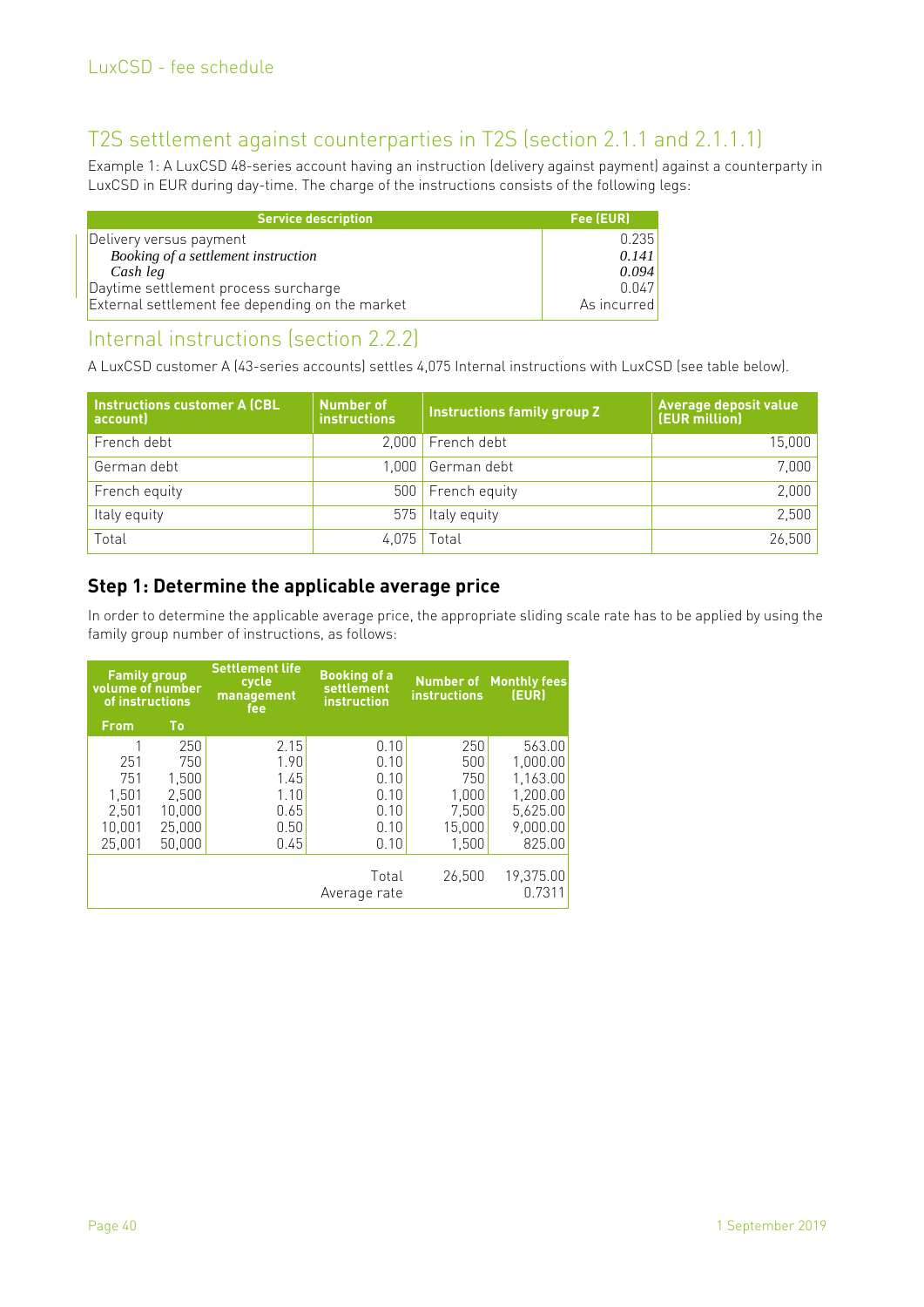## **Step 2: Calculate the monthly fees**

Based on the average price calculated in Step 1, the monthly fees for customer A can now be calculated by multiplying the number of instructions with the average price:

| <b>Instructions customer A (CBL</b><br>account) | <b>Number of instructions</b> | Average | <b>Monthly fee (EUR)</b> |
|-------------------------------------------------|-------------------------------|---------|--------------------------|
| French debt                                     | 2.000                         | 0.7311  | 1,462.26                 |
| German debt                                     | 1.000                         | 0.7311  | 731.13                   |
| French equity                                   | 500                           | 0.7311  | 365.57                   |
| Italy equity                                    | 575                           | 0.7311  | 420.40                   |
| Total                                           | 4,075                         |         | 2,979.36                 |

## <span id="page-44-0"></span>External instructions (section 2.2.3)

External instructions between a LuxCSD 43-series account and an Icelandic domestic counterpart account.

Customer A has 50 external instructions on Icelandic debt securities with a LuxCSD customer:

| <b>Service description</b>                                  | <b>Volume</b>   | <b>Price (EUR)</b> | Fee (EUR) |
|-------------------------------------------------------------|-----------------|--------------------|-----------|
| <b>External Icelandic debt instruction (first tranche)</b>  | 15 <sub>1</sub> | 68.00              | 1020.00   |
| <b>External Icelandic debt instruction (second tranche)</b> | 20              | 56.00              | 1120.001  |
| <b>External Icelandic debt instruction (third tranche)</b>  | 15              | 5500               | 825.00    |
| 'Total                                                      | 50              |                    | 2965.00   |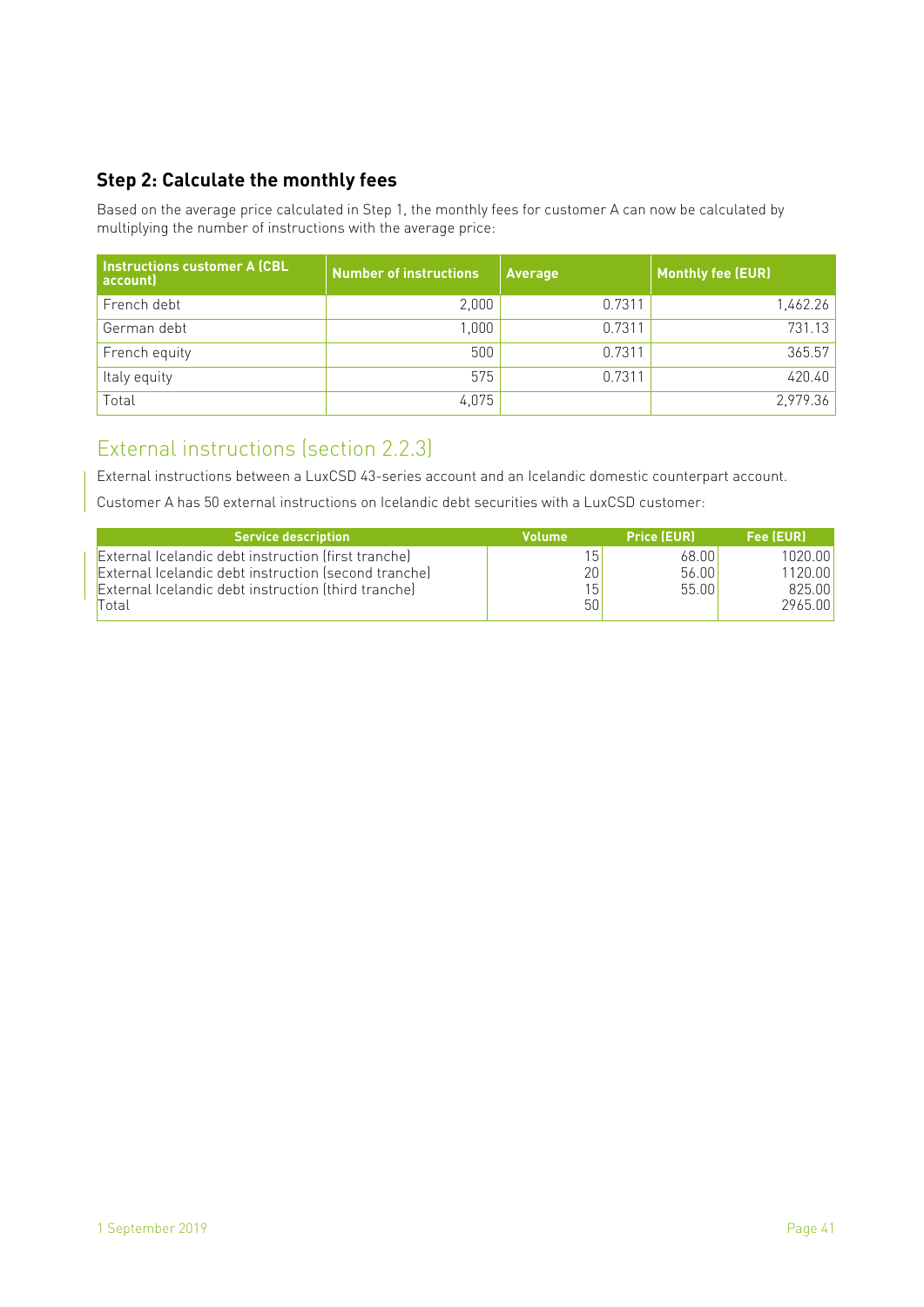# <span id="page-45-0"></span>Price for reported items (section 5.1.5)

Example: A Family group consisting of LuxCSD 48-series accounts (48xxx) and LuxCSD 43-series accounts (43xxx) have the following reported items:

| LuxCSD 48-series accounts (48xxx) settling on T2S     | <b>Items</b> |
|-------------------------------------------------------|--------------|
| Receive Free Confirmation (MT544)                     | 70,000       |
| Corporate Action Notification (MT564)                 | 90.000       |
| LuxCSD 43-series accounts (43xxx) not settling on T2S |              |
| Corporate Action Notification (MT564)                 | 130,000      |
| Statement of Pending Transactions (MT537)             | 65,000       |
| Total                                                 | 355,000      |

In order to calculate the average price per item, the aggregated Family volumes, excluding Receive Free Confirmations (MT544) on LuxCSD accounts which are free, have to be taken into account in order to determine the average price:

| <b>Service description</b>                      |                                    |                       |                                 |                     |
|-------------------------------------------------|------------------------------------|-----------------------|---------------------------------|---------------------|
| Monthly reported items -<br>Family group volume |                                    |                       |                                 |                     |
| From                                            | Τo                                 | <b>Price</b><br>(EUR) | <b>Customer</b><br><b>items</b> | <b>Monthly fees</b> |
| $\Omega$                                        | 250,000                            | 0.060                 | 250,000                         | 15,000.00           |
| 250,001                                         | 500,000                            | 0.050                 | 35,000                          | 1,750.00            |
| 500,001                                         | 1,000,000                          | 0.040                 |                                 |                     |
| 1,000,001                                       | 1,500,000                          | 0.035                 |                                 |                     |
| 1,500,001                                       | 2,000,000                          | 0.030                 |                                 |                     |
| 2,000,001                                       | 2,500,000                          | 0.025                 |                                 |                     |
| 2,500,001                                       | 3,000,000                          | 0.020                 |                                 |                     |
| 3,000,001                                       | 4,000,000                          | 0.015                 |                                 |                     |
| 4,000,001                                       | 5,000,000                          | 0.010                 |                                 |                     |
| 5,000,0001                                      | 6,000,000                          | 0.008                 |                                 |                     |
| 6,000,001                                       | 7,500,000                          | 0.007                 |                                 |                     |
| 7,500,001                                       | 10,000,000                         | 0.006                 |                                 |                     |
| >10,000,000                                     |                                    | 0.005                 |                                 |                     |
|                                                 |                                    | Total                 | 285,000                         | 16,750.00           |
|                                                 |                                    | Average price         |                                 | 0.0588              |
|                                                 | Marginal rate for additional items |                       |                                 | 0.050               |

With the calculated average price, the monthly fee per account can be computed:

| LuxCSD 48-series accounts (48xxx) settling on T2S     | <b>Items</b> | <b>Monthly fee</b> |
|-------------------------------------------------------|--------------|--------------------|
| Receive Free Confirmation (MT544)                     | 70.000       | Free               |
| Corporate Action Notification (MT564)                 | 90.000       | 5,292.00           |
| LuxCSD 43-series accounts (43xxx) not settling on T2S |              |                    |
| Corporate Action Notification (MT564)                 | 130,000      | 7,644.00           |
| Statement of Pending Transactions (MT537)             | 65,000       | 3,822.00           |
| 'Total                                                | 355,000      | 16,750.02          |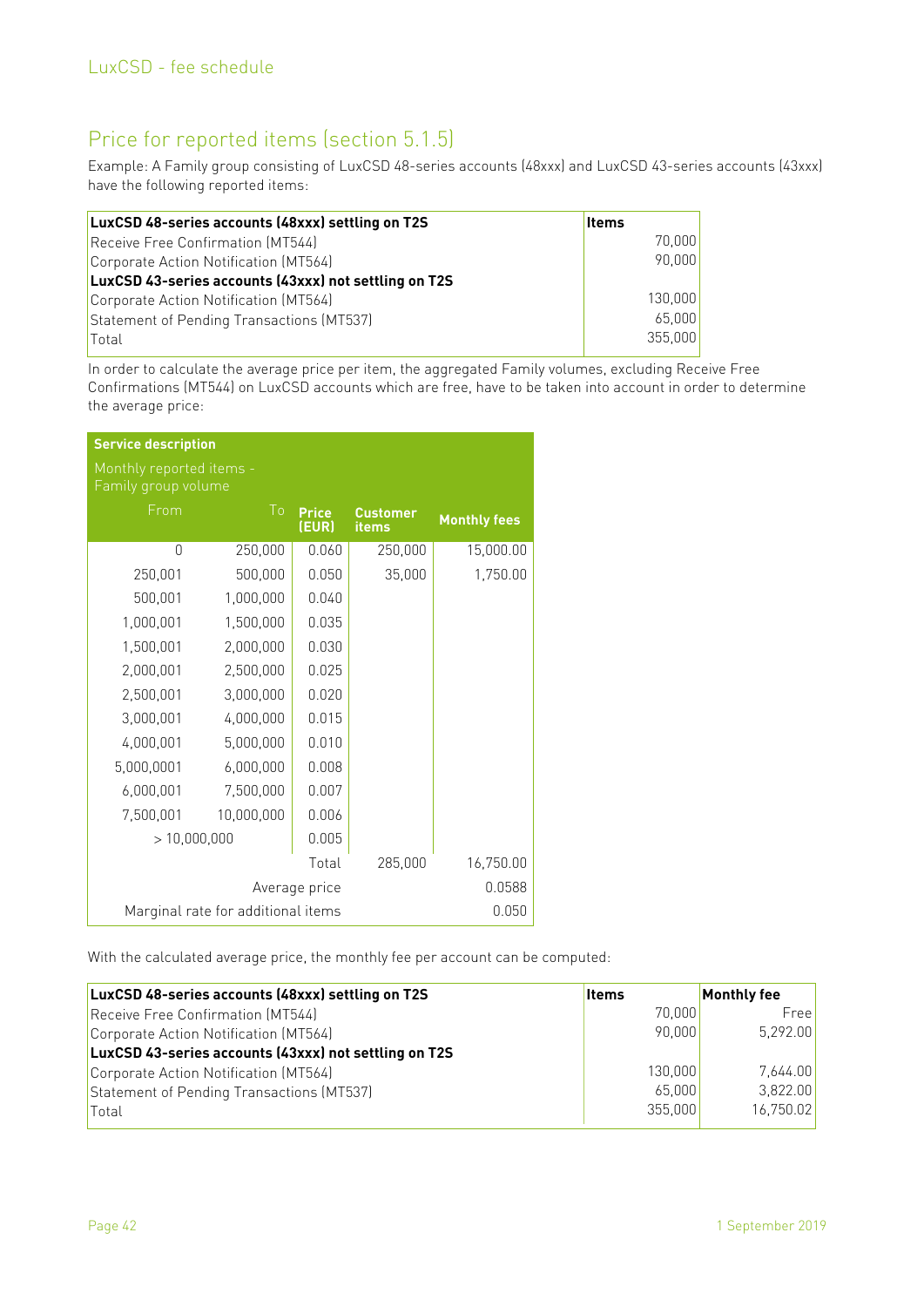# <span id="page-46-0"></span>SWIFT data transport (section 5.3.1)

#### (Stepping scale)

SWIFT FIN messages will be charged per message according to the tariff mentioned in the table below. As soon as a volume band is reached the price corresponding to that volume band applies to the entire volume.

| <b>Number of SWIFT FIN messages</b><br>customer A |                            | <b>Number of SWIFT FIN messages</b><br>family group |                       |  |
|---------------------------------------------------|----------------------------|-----------------------------------------------------|-----------------------|--|
|                                                   | 25,000<br>855,000          |                                                     |                       |  |
| <b>Invoice code</b>                               | <b>Service description</b> |                                                     | <b>Price</b><br>(EUR) |  |
|                                                   |                            | Monthly SWIFT FIN data transport messages           |                       |  |
|                                                   | under 150,000              |                                                     | 0.360                 |  |
|                                                   | over 150,000               |                                                     |                       |  |
|                                                   | over 250,000               |                                                     |                       |  |
|                                                   | over 500,000               |                                                     | 0.1200                |  |
|                                                   | over 750,000               |                                                     | 0.0900                |  |
|                                                   | over 1,000,000             |                                                     | 0.0850                |  |
|                                                   | over 1,500,000             |                                                     | 0.0825                |  |
|                                                   | over 2,500,000             |                                                     | 0.0800                |  |

Since the Family group number of SWIFT messages is 855,000 (that is over 750,000), the fee to be applied per SWIFT FIN message for all accounts in this family group is EUR 0.09, for customer A, the fee to be charged is 25,000 \* 0.09 = 2,250 EUR.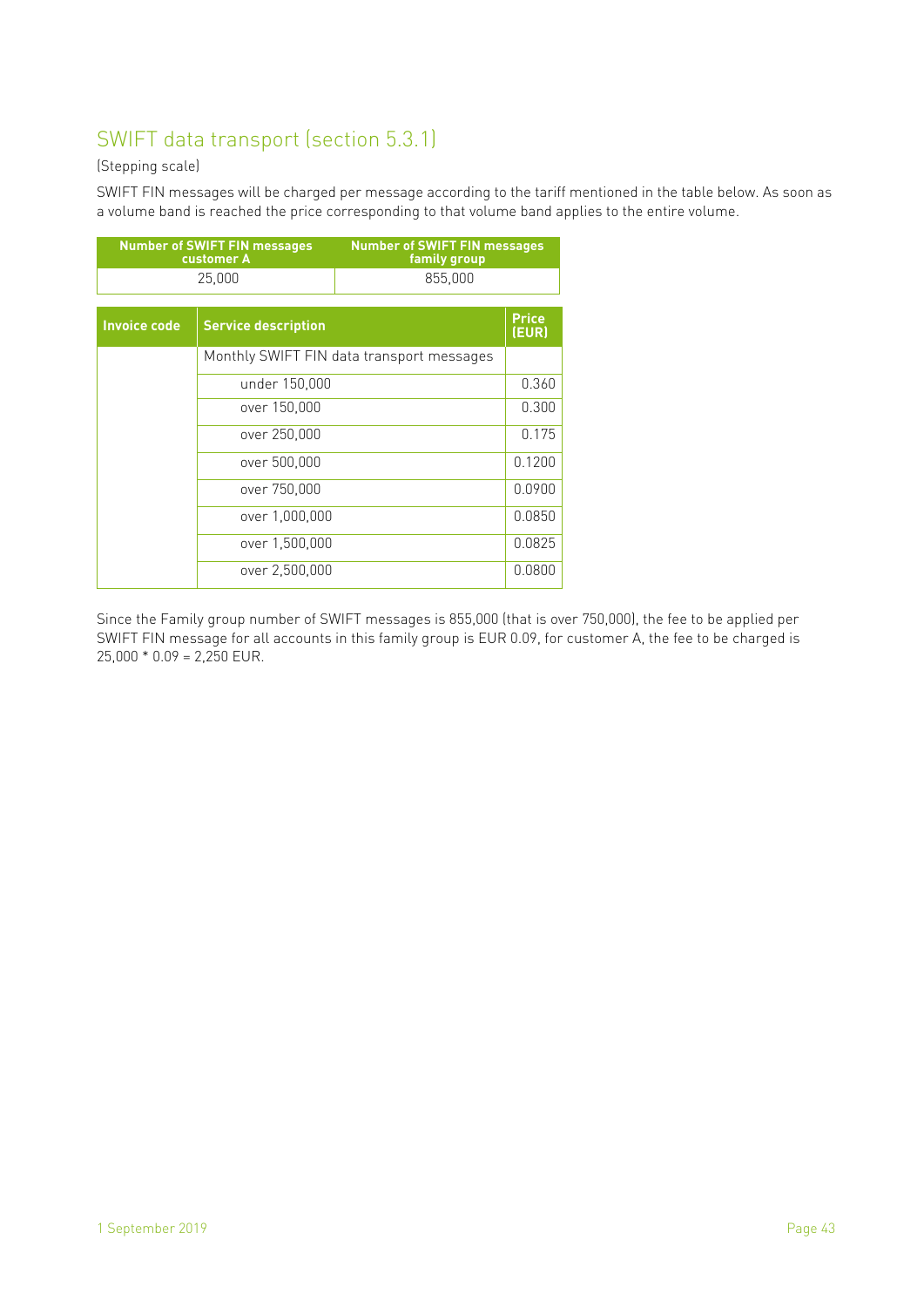#### LuxCSD - fee schedule

This page has intentionally been left blank.